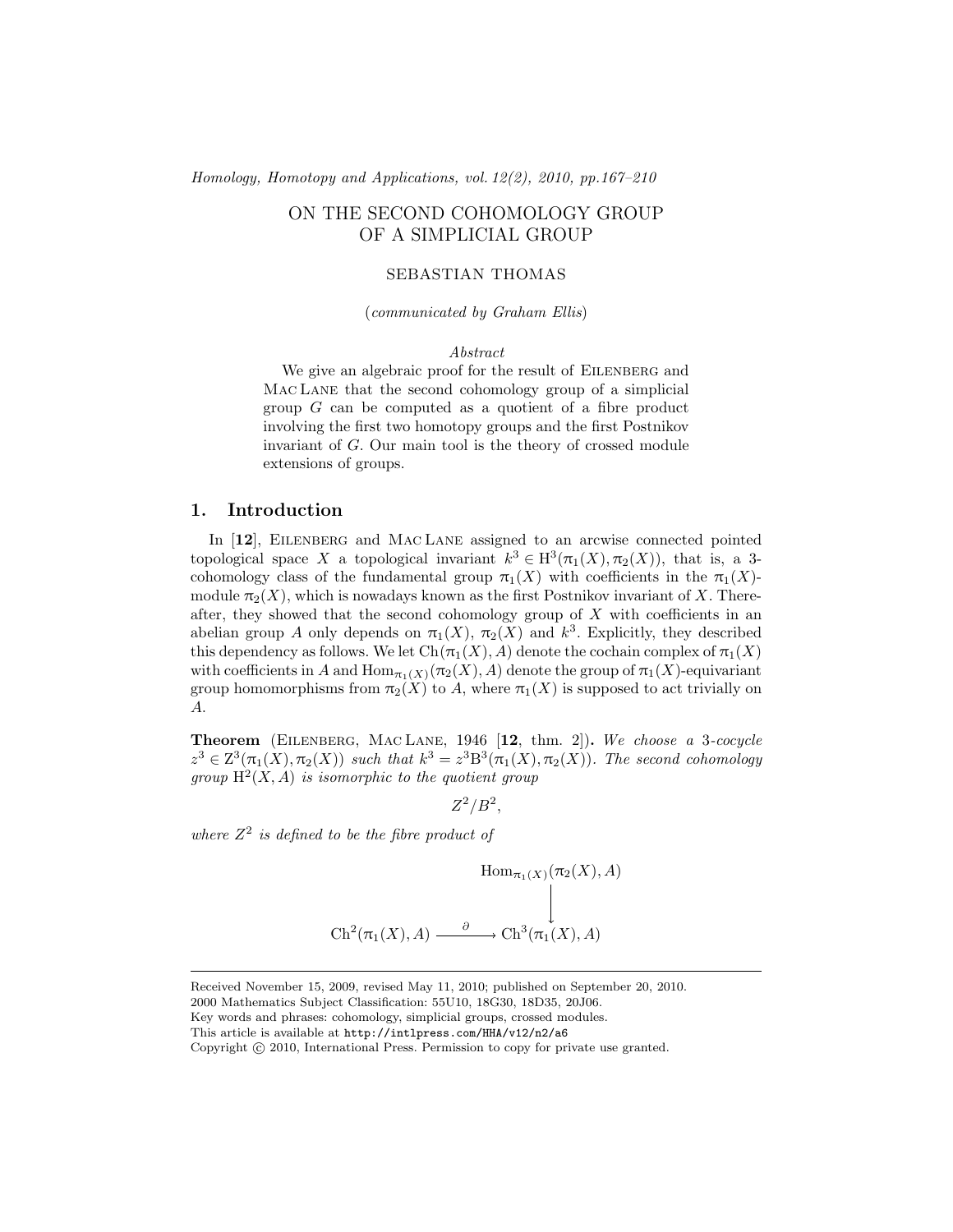with vertical map given by  $\varphi \mapsto z^3 \varphi$ , and where  $B^2$  is defined to be the subgroup

 $B^2 := \{0\} \times B^2(\pi_1(X), A) \leq Z^2 \leq \text{Hom}_{\pi_1(X)}(\pi_2(X), A) \times \text{Ch}^2(\pi_1(X), A).$ 

In this article, we give an algebraic proof of the simplicial group version of the theorem of EILENBERG and MAC LANE, cf. theorem  $5.4(b)$ . Since simplicial groups are algebraic models for path connected homotopy types of CW-spaces, this yields an algebraic proof for their original theorem mentioned above.

It turns out to be convenient to work on the level of crossed modules. To any simplicial group G, we can attach its crossed module segment  $Trunc<sup>1</sup>G$ , while to any crossed module V, we can attach its simplicial group coskeleton  $\text{Cosk}_1 V$ . We have  $H^2(G, A) \cong H^2(\text{Cosk}_1 \text{Trunc}^1 G, A)$ . Moreover, the crossed module segment of G suffices to define the Postnikov invariant  $k^3$  of G via choices of certain sections, see [[4](#page-42-1), ch. IV, sec. 5] or [[31](#page-43-0), sec. 4]. These sections pervade our algebraic approach.

Related to this theorem, ELLIS  $[14, th. 10]$  $[14, th. 10]$  $[14, th. 10]$  has shown that there exists a long exact sequence involving the second cohomology group  $H^2(V, A)$  of a crossed module V starting with

$$
0 \longrightarrow H^2(\pi_0(V), A) \longrightarrow H^2(V, A) \longrightarrow \text{Hom}_{\pi_0(V)}(\pi_1(V), A).
$$

This part of his sequence is also a consequence of our Eilenberg-Mac Lane-type description of  $H^2(V, A)$ , cf. theorem [5.4.](#page-39-0) (<sup>[1](#page-1-0)</sup>)

Concerning Postnikov invariants, cf. also [[8](#page-42-3)], where general Postnikov invariants for crossed complexes, which are generalisations of crossed modules, are constructed.

## Outline

In section [2,](#page-3-0) we recall some basic facts from simplicial algebraic topology, in particular cohomology of simplicial groups. We will recall how simplicial groups, crossed modules and (ordinary) groups interrelate. Finally, we will give a brief outline how a cohomology class can be attached to a crossed module – and hence to a simplicial group – and conversely.

In section [3,](#page-13-0) we will consider the low-dimensional cohomology groups of a simplicial group. The aim of this section is to give algebraic proofs of the well-known facts that the first cohomology group depends only on the group segment and the second cohomology group depends only on the crossed module segment of the given simplicial group. This gives already a convenient description of simplicial group cohomology in dimensions 0 and 1, and can be seen in dimension 2 as a reduction step allowing us to work with crossed modules in the following.

In section [4,](#page-24-0) we introduce a certain standardised form of 2-cocycles and 2-coboundaries of a crossed module, which suffices to compute the second cohomology group. On the other hand, this standardisation directly yields the groups  $Z^2$  and  $B^2$  occurring in the description of Eilenberg and Mac Lane.

We apply our results of sections [3](#page-13-0) and [4](#page-24-0) in section [5](#page-38-0) to simplicial groups, thus obtaining the analogon of Eilenbergs and Mac Lanes theorem. Finally, we discuss some corollaries and examples.

<span id="page-1-0"></span> $1$ Our notation here differs from ELLIS' by a dimension shift.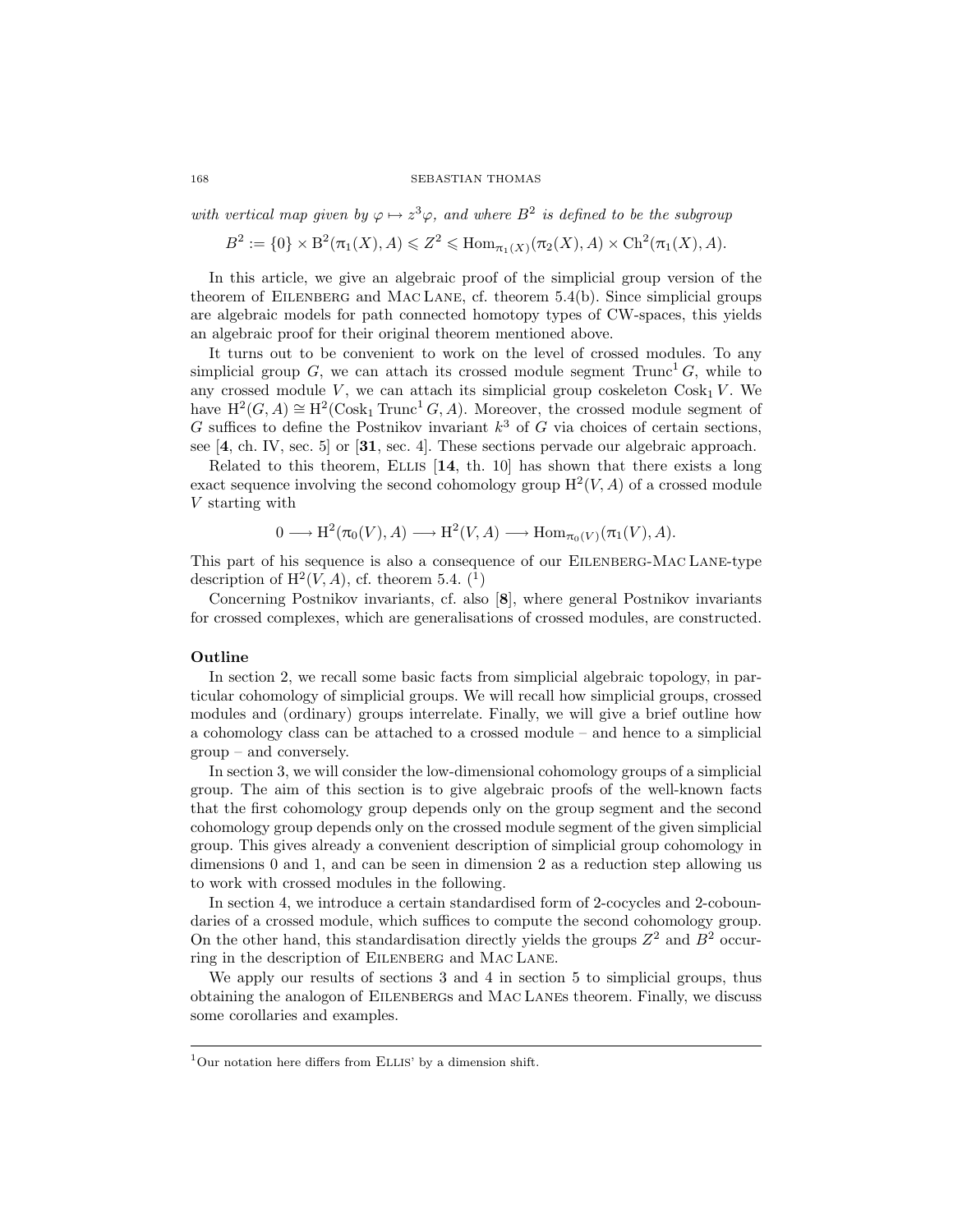## Acknowledgement

I thank MATTHIAS KÜNZER for many useful discussions on this article and for directing me to the article of EILENBERG and MAC LANE [[12](#page-42-0)].

## Conventions and notations

We use the following conventions and notations.

- The composite of morphisms  $f: X \to Y$  and  $g: Y \to Z$  is usually denoted by  $f \circ g : X \to Z$ . The composite of functors  $F : C \to \mathcal{D}$  and  $G : \mathcal{D} \to \mathcal{E}$  is usually denoted by  $G \circ F : \mathcal{C} \to \mathcal{E}.$
- We use the notations  $\mathbb{N} = \{1, 2, 3, \dots\}$  and  $\mathbb{N}_0 = \mathbb{N} \cup \{0\}.$
- Given a map  $f: X \to Y$  and subsets  $X' \subseteq X, Y' \subseteq Y$  with  $X'f \subseteq Y'$ , we write  $f|_{X'}^{Y'}: X' \to Y', x' \mapsto x'f$ . Moreover, we abbreviate  $f|_{X'} := f|_{X'}^{Y}$  and  $f|_{Y'}^{Y'} :=$  $f|_X^{Y'}$ .
- Given integers  $a, b \in \mathbb{Z}$ , we write  $[a, b] := \{z \in \mathbb{Z} \mid a \leqslant z \leqslant b\}$  for the set of integers lying between  $a$  and  $b$ . If we need to specify orientation, then we write  $[a,b] := (z \in \mathbb{Z} \mid a \leqslant z \leqslant b)$  for the *ascending interval* and  $|a,b| = (z \in \mathbb{Z} \mid a \leqslant z \leqslant b)$  $a \geq z \geq b$ ) for the *descending interval*. Whereas we formally deal with tuples, we use the element notation; for example, we write  $\prod_{i \in [1,3]} g_i = g_1 g_2 g_3$  and  $\prod_{i\in [3,1]} g_i = g_3g_2g_1$  or  $(g_i)_{i\in [3,1]} = (g_3, g_2, g_1)$  for group elements  $g_1, g_2, g_3$ .
- Given tuples  $(x_j)_{j\in A}$  and  $(x_j)_{j\in B}$  with disjoint index sets A and B, we write  $(x_j)_{j\in A}\cup (x_j)_{j\in B}$  for their concatenation.
- Given groups G and H, we denote by triv:  $G \to H$  the trivial group homomorphism  $q \mapsto 1$ .
- Given a group homomorphism  $\varphi: G \to H$ , we denote its kernel by Ker $\varphi$ , its cokernel by Coker  $\varphi$  and its image by Im  $\varphi$ . Moreover, we write inc = inc<sup>Ker  $\varphi$ </sup>: Ker  $\varphi \to G$  for the inclusion and quo = quo<sup>Coker</sup>  $\varphi$ :  $H \to \text{Coker } \varphi$  for the quotient morphism.
- The distinguished point in a pointed set X will be denoted by  $* = *^X$ .
- The fibre product of group homomorphisms  $\varphi_1: G_1 \to H$  and  $\varphi_2: G_2 \to H$  will be denoted by  $G_1 \underset{\varphi_1}{\times}_{\varphi_2} G_2$ .

# A remark on functoriality

Most constructions defined below, for example M, Ch, etc., are functorial, although we only describe them on the objects of the respective source categories. For the definitions on the morphisms and other details, we refer the reader for example to [[29](#page-43-1)].

### A remark on Grothendieck universes

To avoid set-theoretical difficulties, we work with Grothendieck universes [[1](#page-42-4), exp. I, sec. 0] in this article. In particular, every category has an object *set* and a morphism *set*.

We suppose given a Grothendieck universe  $\mathfrak{U}$ . A  $\mathfrak{U}$ -set is a set that is an element of U, and a U-map is a map between U-sets. The *category of* U*-sets* consisting of the set of  $\mathfrak{U}$ -sets, that is, of  $\mathfrak{U}$ , as object set and the set of  $\mathfrak{U}$ -maps as morphism set will be denoted by  $\mathbf{Set}_{(\mathfrak{U})}$ . A  $\mathfrak{U}\text{-}\mathrm{group}$  is a group whose underlying set is a  $\mathfrak{U}\text{-}\mathrm{set}$ , and a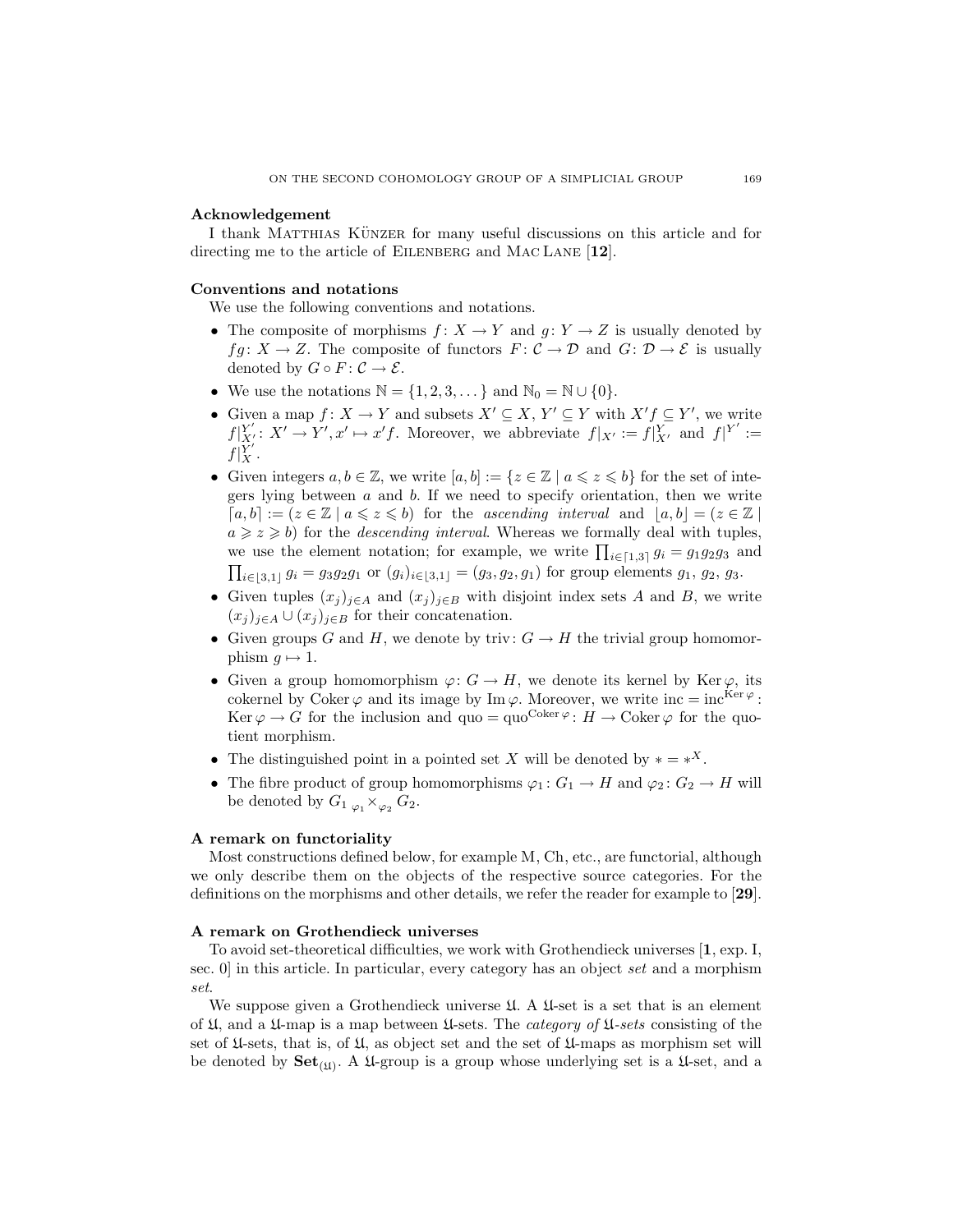U-group homomorphism is a group homomorphism between U-groups. The *category of* U*-groups* consisting of U-groups and U-group homomorphisms will be denoted by  $\mathrm{Grp}_{(\mathfrak{U})}.$ 

Because we do not want to overload our text with the usage of Grothendieck universes, we may suppress them in notation, provided we work with a single fixed Grothendieck universe.

Grothendieck universes will play a role in the discussion of crossed module extensions, cf. section [2.13.](#page-10-0)

# <span id="page-3-0"></span>2. Preliminaries on simplicial objects, crossed modules, cohomology and extensions

In this section, we recall some standard definitions and basic facts of simplicial algebraic topology and crossed modules. Concerning simplicial algebraic topology, the reader is referred for example to the books of GOERSS and JARDINE  $[16]$  $[16]$  $[16]$  or May [[26](#page-43-3)], and a standard reference on crossed modules is the survey of BROWN [[5](#page-42-5)].

The main purpose of this section is to fix notation and to explain how the cocycle formulas in the working base [3.1](#page-13-1) can be deduced. The reader willing to believe the working base [3.1](#page-13-1) can start to read at that point, occasionally looking up notation.

#### 2.1. Simplicial objects

We suppose given a Grothendieck universe containing an infinite set. For  $n \in \mathbb{N}_0$ , we let  $[n]$  denote the category induced by the totally ordered set  $[0, n]$  with the natural order, and we let  $\Delta$  be the full subcategory in Cat defined by Ob  $\Delta := \{ [n] \mid n \in \mathbb{N}_0 \}.$ For  $n \in \mathbb{N}, k \in [0, n],$  we let  $\delta^k$ :  $[n-1] \to [n]$  be the injection that omits k, and for  $n \in \mathbb{N}_0, k \in [0, n],$  we let  $\sigma^k : [n + 1] \to [n]$  be the surjection that repeats k.

The *category of simplicial objects* in a given category C is defined to be the functor category  $\mathbf{s} \mathcal{C} := (\mathbf{\Delta}^{\mathrm{op}}, \mathcal{C})$ . The objects resp. morphisms of  $\mathbf{s} \mathcal{C}$  are called *simplicial objects* in C resp. *simplicial morphisms* in C.

Given a simplicial object X in a category C, the images of  $\delta^k$  resp.  $\sigma^k$  under X are denoted by  $d_k = d_k^X := X_{\delta^k}$ , called the k-th *face*, for  $k \in [0, n]$ ,  $n \in \mathbb{N}$ , resp.  $s_k = s_k^X := X_{\sigma^k}$ , called the k-th *degeneracy*, for  $k \in [0, n]$ ,  $n \in \mathbb{N}_0$ . For the simplicial identities between the faces and degeneracies in our composition order, see for example [[29](#page-43-1), prop. (1.14)]. We use the ascending and descending interval notation for composites of faces resp. degeneracies, that is, we write  $d_{\vert l,k\vert} := d_l d_{l-1} \dots d_k$  resp.  $s_{[k,l]} := s_k s_{k+1} \dots s_l.$ 

Given an object  $X \in Ob\mathcal{C}$ , we have the *constant simplicial object* Const X in C with  $\text{Const}_n X := X$  for  $n \in \mathbb{N}_0$  and  $\text{Const}_\theta X := 1_X$  for  $\theta \in \mathcal{A}([m], [n]), m, n \in \mathbb{N}_0$ .

A *simplicial set* resp. a *simplicial map* is a simplicial object resp. a simplicial morphism in  $\mathbf{Set}_{(\mathfrak{U})}$  for some Grothendieck universe  $\mathfrak{U}$ . A *simplicial group* resp. a *simplicial group homomorphism* is a simplicial object resp. a simplicial morphism in  $\mathbf{Grp}_{(\mathfrak{U})}$  for some Grothendieck universe  $\mathfrak{U}$ .

## 2.2. The Moore complex of a simplicial group

We suppose given a simplicial group G. The *Moore complex* of G is the complex of (possibly non-abelian) groups MG with entries  $M_nG := \bigcap_{k \in [1,n]} \text{Ker } d_k \leq G_n$  for  $n \in$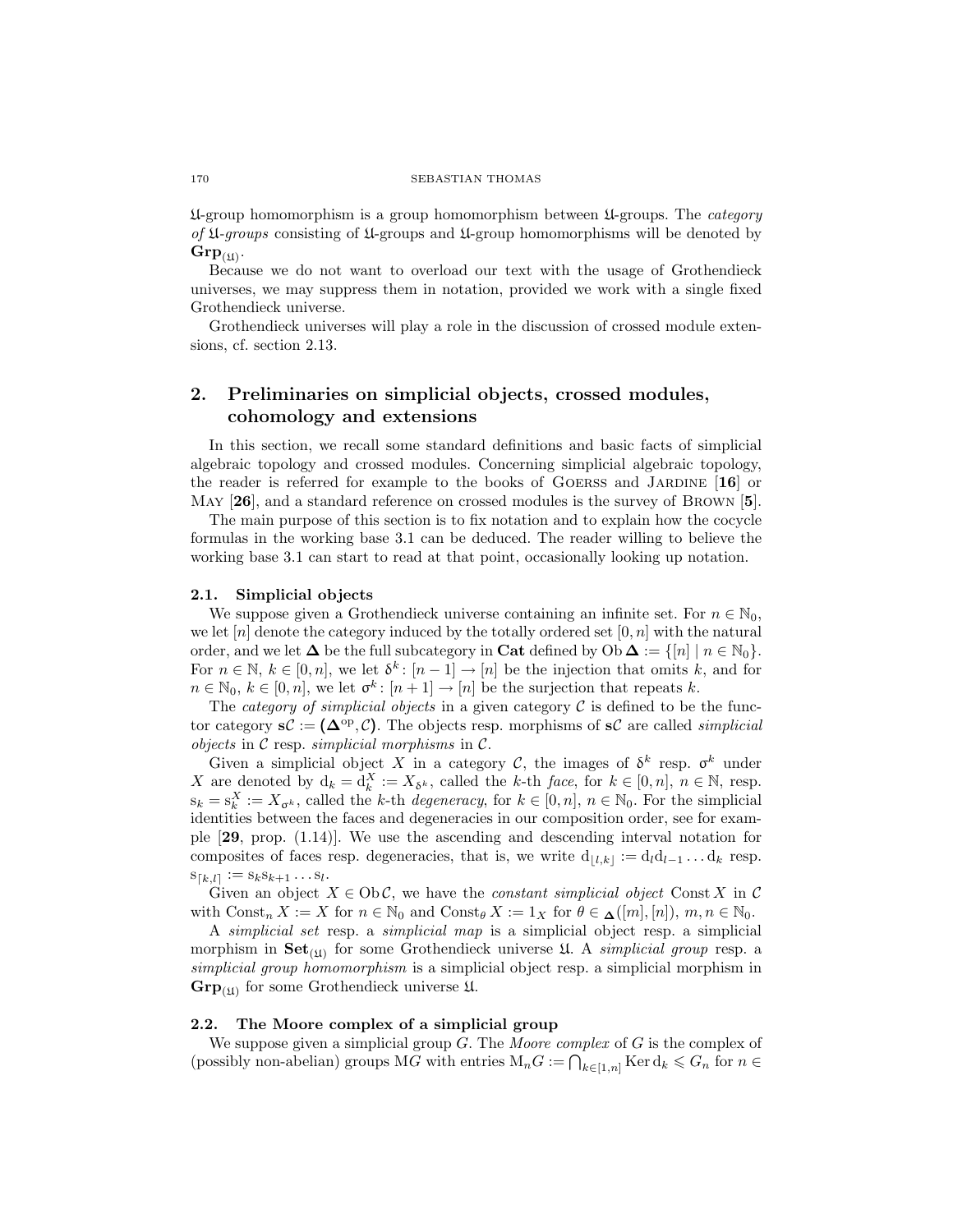$\mathbb{N}_0$  and differentials  $\partial := d_0\vert_{\mathcal{M}_nG}^{\mathcal{M}_{n-1}G}$  for  $n \in \mathbb{N}$ . In particular,  $\mathcal{M}_0G = G_0$ . The boundary group  $B_nMG$  is a normal subgroup of  $G_n$  for all  $n \in \mathbb{N}_0$ .

#### 2.3. Simplicial group actions

We suppose given a simplicial group G. A G*-simplicial set* consists of a simplicial set X together with actions of  $G_n$  on  $X_n$  for  $n \in \mathbb{N}_0$  such that  $(g_n x_n) X_\theta =$  $(g_nG_{\theta})(x_nX_{\theta})$  for all  $g_n \in G_n$ ,  $x_n \in X_n$ ,  $\theta \in \underline{\Lambda}([m],[n])$ , where  $m, n \in \mathbb{N}_0$ . Given a G-simplicial set X, we obtain an induced simplicial structure on the sets  $X_n/G_n =$  ${G_nx_n \mid x_n \in X_n}$  for  $n \in \mathbb{N}_0$ , and the resulting simplicial set is denoted by  $X/G$ .

An (*abelian*) G*-simplicial module* consists of a simplicial (abelian) group M together with actions of  $G_n$  on  $M_n$  for  $n \in \mathbb{N}_0$  such that  $({}^{g_n}m_n)M_\theta = {}^{g_n}G_\theta(m_nM_\theta)$  for all  $\theta \in \mathcal{L}([m], [n]),$  where  $m, n \in \mathbb{N}_0$ .

## <span id="page-4-1"></span>2.4. Crossed modules

A *crossed module* consists of a group G, a (possibly non-abelian) G-module M and a group homomorphism  $\mu \colon M \to G$  such that  $({}^gm)\mu = {}^g(m\mu)$  and  ${}^{n\mu}m = {}^nm$ for all  $m, n \in M$ ,  $g \in G$ . Here, the action of the elements of G on G resp. of M on M denote in each case the conjugation. We call G the *group part*, M the *module part* and  $\mu$  the *structure morphism* of the crossed module. ([2](#page-4-0)) Given a crossed module V with group part G, module part M and structure morphism  $\mu$ , we write Gp  $V := G$ ,  $\mathrm{Mp}\,V := M$  and  $\mu = \mu^V := \mu$ . For a list of examples of crossed modules, we refer the reader to  $[14, \text{ sec. } 2]$  $[14, \text{ sec. } 2]$  $[14, \text{ sec. } 2]$ .

We let V and W be crossed modules. A *morphism of crossed modules* from V to W consists of group homomorphisms  $\varphi_0: GpV \to GpW$  and  $\varphi_1: MpV \to MpW$ such that  $\varphi_1 \mu^W = \mu^V \varphi_0$  and such that  $({}^g m)\varphi_1 = {}^{g\varphi_0}(m\varphi_1)$  holds for all  $m \in MpV$ ,  $g \in \text{Gp } V$ . The group homomorphisms  $\varphi_0$  resp.  $\varphi_1$  are said to be the *group part* resp. the *module part* of the morphism of crossed modules. Given a morphism of crossed modules  $\varphi$  from V to W with group part  $\varphi_0$  and module part  $\varphi_1$ , we write  $Gp \varphi := \varphi_0$ and  $\mathrm{Mp}\,\varphi := \varphi_1$ .

We let  $\mathfrak U$  be a Grothendieck universe. A crossed module V is said to be a  $\mathfrak U\text{-}crossed$ *module* if Gp V is a U-group and Mp V is a U-G-module. The *category of* U*-crossed modules* consisting of U-crossed modules and morphisms of U-crossed modules will be denoted by  $\mathbf{CrMod} = \mathbf{CrMod}_{(\mathfrak{U})}.$ 

**Notation.** Given a crossed module V, the module part  $MpV$  acts on  $GpV$  by  $mg :=$  $(m\mu)$ g resp. gm := g $(m\mu)$  for  $m \in \text{Mp } V$ , g  $\in \text{Gp } V$ . Using this, we get for example  ${}^{mg}n = {}^{m}(g_n)$  and  $g_m = ({}^{g}m)g$  for  $m, n \in \text{Mp } V, g \in \text{Gp } V$ , cf. [[31](#page-43-0), p. 5]. Also note that  $(mg)n = m(gn)$  for  $m, n \in \text{Mp } V, g \in \text{Gp } V$ .

Given a set X and a map f: Gp  $V \to X$ , we usually write  $mf := m\mu f$  for  $m \in$ Mp V. Similarly for maps  $GpV \times GpV \to X$ , etc.

Moreover, given crossed modules  $V$  and  $W$  and a morphism of crossed modules  $\varphi: V \to W$ , we may write  $m\varphi$  and  $g\varphi$  instead of  $m(\text{Mp }\varphi)$  and  $g(\text{Gp }\varphi)$ . Using this, we have  $(mg)\varphi = (m\varphi)(g\varphi)$  for  $m \in \text{Mp } V$ ,  $g \in \text{Gp } V$ , cf. again [[31](#page-43-0), p. 5].

<span id="page-4-0"></span><sup>&</sup>lt;sup>2</sup>In the literature, a G-module for a given group G is often called a G-group while an abelian Gmodule is just a G-module. However, the module part of a crossed module is in general a non-abelian module over the group part; this would be more complicated to phrase using the terms from the literature.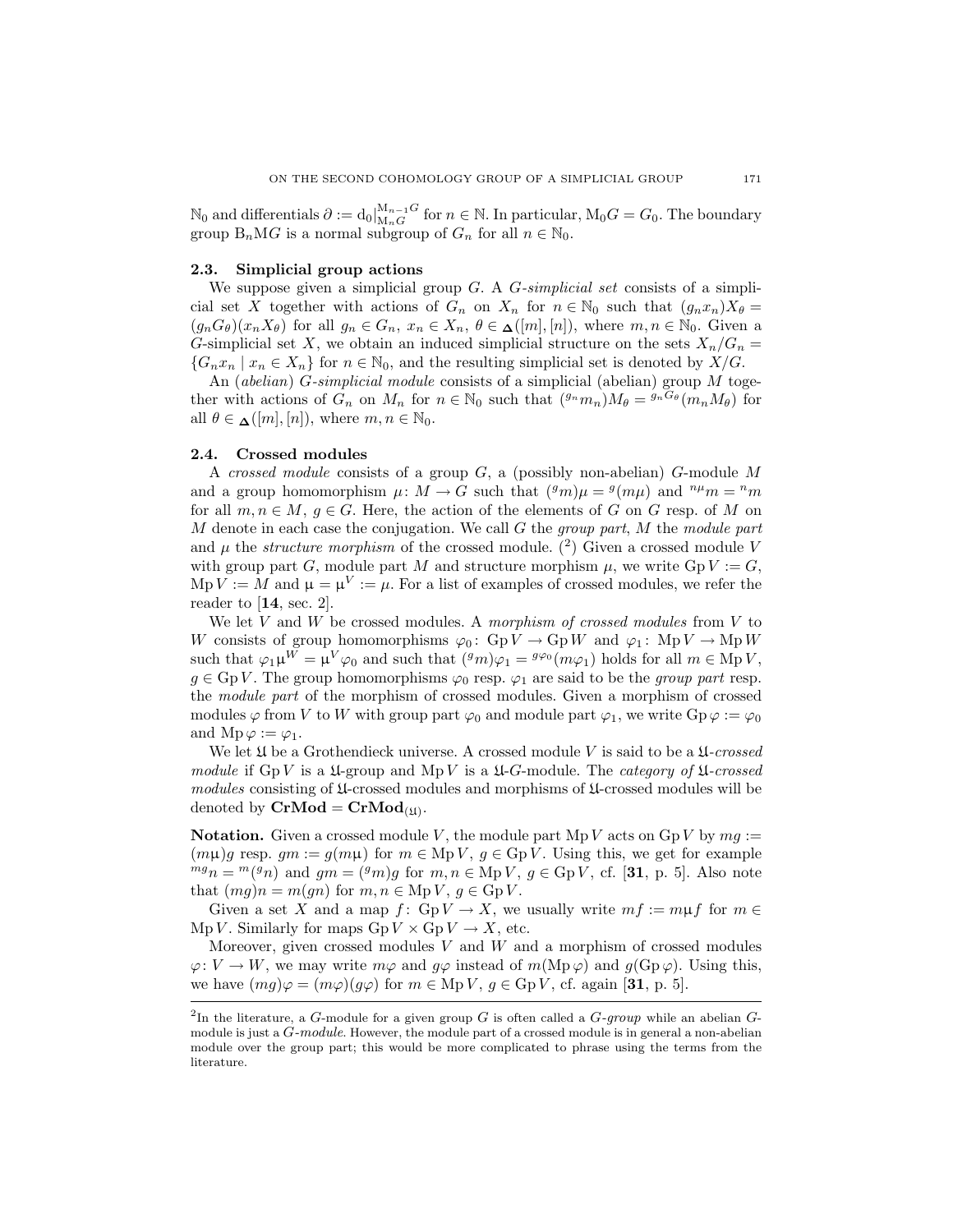#### 2.5. Truncation and coskeleton

We suppose given a simplicial group G. We define  $Trunc^{0} G := M_{0} G / B_{0} MG =$  $G_0/B_0MG$ , the *group segment* of G. Moreover, we define a crossed module Trunc<sup>1</sup> G, the *crossed module segment* of G, as follows. We let  $Gp\ Trunc^1 G := M_0G = G_0$  and Mp Trunc<sup>1</sup>  $G := M_1 G/B_1 M G$ . Further, we let  $(g_1 B_1 M G) \mu^{\text{Trunc}^1 G} := g_1 \partial = g_1 d_0$  for  $g_1 \in M_1G$  and  $g_0(g_1B_1MG) := g_0s_0g_1B_1MG$  for  $g_i \in M_iG$ ,  $i \in [0,1]$ .

Next, we suppose given a crossed module V. We let  $\text{Trunc}_1^0 V := \text{Coker }\mu$ , the *group segment* of V. Moreover, we define a simplicial group  $\text{Cosk}_1 V$ , the *coskeleton simplicial group* of V, as follows. Denoting the elements in  $(\text{Mp } V)^{\times n} \times \text{Gp } V$  for  $n \in$  $\mathbb{N}_0$  by  $(m_i, g)_{i \in [n-1, 0]} := (m_i)_{i \in [n-1, 0]} \cup (g)$ , we equip these sets with a multiplication by

$$
(m_i, g)_{i \in [n-1, 0]} (m'_i, g')_{i \in [n-1, 0]} := (m_i \, (\Pi_{k \in [i-1, 0]} \, m_k) g m'_i, gg')_{i \in [n-1, 0]}
$$

for  $m_i, m'_i \in \text{Mp } V$ , where  $i \in [n-1, 0]$ ,  $g, g' \in \text{Gp } V$ . The resulting group will be denoted by Mp V  $_n \rtimes G$  Gp V. For  $\theta \in \Delta([m], [n])$ , we define a group homomorphism  $\text{Mp }V \circ \mathcal{A} \text{ Gp }V: \text{ Mp }V \circ \mathcal{A} \text{ Gp }V \rightarrow \text{Mp }V \circ \mathcal{A} \text{ Gp }V \text{ by }$ 

$$
(m_j, g)_{j \in [n-1,0]} (\text{Mp } V \underset{k \in [(i+1)\theta-1, i\theta]}{\cup} m_k, (\prod_{k \in [0\theta-1,0]} m_k)g)_{i \in [m-1,0]}.
$$

The resulting simplicial group  $\text{Cosk}_1 V := \text{Mp } V$  \*  $\text{Gp } V$  is the coskeleton of V. (<sup>[3](#page-5-0)</sup>)

Finally, we suppose given a group G. Then we define a simplicial group  $\text{Cosk}_0 G :=$ Const G, the *coskeleton simplicial group* of G. Moreover, we define a crossed module  $\text{Cosk}_0^1 G$ , the *coskeleton crossed module* of G by  $\text{Gp Cosk}_0 G := G$  and  $\text{Mp Cosk}_0 G :=$ {1}.

All mentioned truncation and coskeleton constructions are functorial and the resulting truncation functors are left adjoint to the resulting coskeleton functors. The unit  $\varepsilon$ : id<sub>s</sub> $\mathbf{G}_{\mathbf{r}}$   $\to$  Cosk<sub>0</sub>  $\circ$  Trunc<sup>0</sup> is given by  $g_n(\varepsilon_G)_n = g_n \mathrm{d}_{[n,1]} B_0 M G$  for  $g_n \in G_n$ ,  $n \in \mathbb{N}_0, G \in \mathrm{Ob}\,\mathbf{sGrp}, \mathrm{cf.}$  [[29](#page-43-1), prop. (4.15)]. The unit  $\varepsilon \colon \mathrm{id}_{\mathbf{sGrp}} \to \mathrm{Cosk}_1 \circ \mathrm{Trunc}^1$  fulfills  $g_0(\varepsilon_G)_0 = (g_0)$  for  $g_0 \in G_0$  and  $g_1(\varepsilon_G)_1 = (g_1(g_1d_1s_0)^{-1}B_1MG, g_1d_1)$  for  $g_1 \in G_1$ ,  $G \in \text{ObsGrp, cf.}$  for example [[29](#page-43-1), def. (6.11), def. (6.15), rem. (6.14), prop. (6.9), th. (5.25)].

We have  $\text{Trunc}^0 \circ \text{Cosk}_0 \cong \text{id}_{\mathbf{Grp}}$ ,  $\text{Trunc}^1 \circ \text{Cosk}_1 \cong \text{id}_{\mathbf{CrMod}}$  and  $\text{Trunc}_1^0 \circ \text{Cosk}_0^1$ <br> $\cong \text{id}_{\mathbf{Grp}}$ , as well as  $\text{Cosk}_0 = \text{Cosk}_1 \circ \text{Cosk}_0^1$  and  $\text{Trunc}^0 = \text{Trunc}_1^0 \circ \text{Trunc}^1$ .



<span id="page-5-0"></span><sup>&</sup>lt;sup>3</sup>The category of crossed modules is equivalent to the category of (strict) categorical groups, cf. [[6](#page-42-6), thm. 1]. The coskeleton functor from crossed modules to simplicial groups can be obtained via a nerve functor from the category of categorical groups to the category of simplicial groups. Cf. [[7](#page-42-7), sec. 1] and [[29](#page-43-1), ch. VI,  $\S\S1-2$  $\S\S1-2$ ]. For another truncation-coskeleton-pair, cf. [2, exp. V, sec. 7.1] and [[11](#page-42-9), sec. (0.7)].

<span id="page-5-1"></span>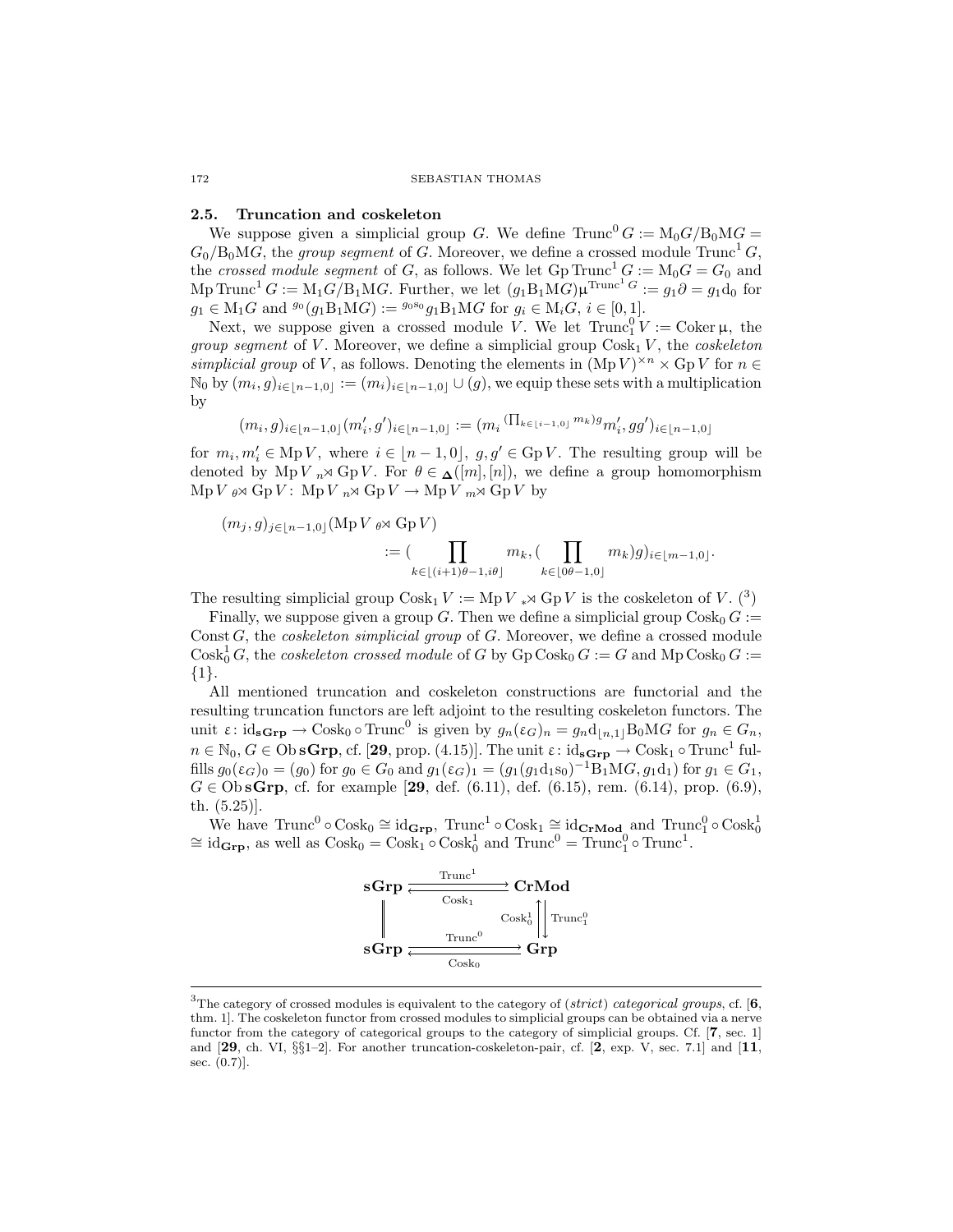Given a group G, we have  $M(Cosk_0 G) = (\ldots \longrightarrow 1 \longrightarrow 1 \longrightarrow G)$ , and given a crossed module V, we have  $M(Cosk_1 V) = (\dots \longrightarrow 1 \longrightarrow Mp V \xrightarrow{\mu V} Gp V);$  cf. [[29](#page-43-1), prop. (6.22)].

#### 2.6. Homotopy groups

For a simplicial group G, we call  $\pi_n(G) := H_n M G$  the *n*-th homotopy group of G for  $n \in \mathbb{N}_0$ . It is abelian for  $n \in \mathbb{N}$ , and we have  $\pi_0 = \text{Trunc}^0$ .

The *homotopy groups* of a crossed module V are defined by  $\pi_0(V) := \text{Coker } \mu =$  $\mathop{\mathrm{Gp}}\nolimits V/\mathop{\mathrm{Im}}\nolimits\mu, \pi_1(V) := \mathop{\mathrm{Ker}}\nolimits\mu$  and  $\pi_n(V) := \{1\}$  for  $n \in \mathbb{N}_0 \setminus \{0, 1\}$ . The first homotopy group  $\pi_1(V)$  carries the structure of an abelian  $\pi_0(V)$ -module [[5](#page-42-5), sec. 3.1, sec. 3.2], where the action of  $\pi_0(V)$  on  $\pi_1(V)$  is induced by the action of GpV on MpV, that is, for  $k \in \pi_1(V)$  and  $p \in \pi_0(V)$  we have  ${}^p k = {}^g k$  for any  $g \in \text{Gp } V$  with  $g(\text{Im }\mu) = p$ .

For a crossed module V, we have  $\pi_n(V) \cong \pi_n(\text{Cosk}_1 V)$  for all  $n \in \mathbb{N}_0$ , cf. for example [[29](#page-43-1), ch. VI, §3]. Moreover, given a simplicial group G, we have  $\pi_n(G)$  =  $\pi_n(\text{Trunc}^1 G)$  for  $n \in \{0, 1\}$ . ([4](#page-6-0))

#### <span id="page-6-1"></span>2.7. Semidirect product decomposition

We suppose given a simplicial group G. The group of n-simplices  $G_n$ , where  $n \in \mathbb{N}_0$ , is isomorphic to an iterated semidirect product in terms of the entries  $M_kG$  for  $k \in [0,n]$  of the Moore complex MG. For example, we have  $G_0 = M_0G$  and  $G_1 \cong$  $M_1G \rtimes M_0G$  and  $G_2 \cong (M_2G \rtimes M_1G) \rtimes (M_1G \rtimes M_0G)$ , where  $M_0G$  acts on  $M_1G$  via  $g_0 g_1 := g_0 s_0 g_1$  for  $g_i \in M_i G$ ,  $i \in \{0, 1\}$ ,  $M_1 G$  acts on  $M_2 G$  via  $g_1 g_2 := g_1 s_0 g_2$  for  $g_i \in G$  $M_iG, i \in \{1,2\}$  and  $M_1G \rtimes M_0G$  acts on  $M_2G \rtimes M_1G$  via

$$
^{(g_1, g_0)}(g_2, h_1):=((^{g_1\mathbf{s}_1)(g_0\mathbf{s}_0\mathbf{s}_1)}(g_2(h_1\mathbf{s}_0))\, {}^{(g_1\mathbf{s}_0)(g_0\mathbf{s}_0\mathbf{s}_1)}((h_1\mathbf{s}_0)^{-1}),^{g_1(g_0\mathbf{s}_0)}h_1)
$$

for  $g_i, h_i \in M_i$ ,  $i \in [0, 2]$ . The isomorphisms are given by

$$
\varphi_1: G_1 \to M_1G \rtimes M_0G, g_1 \mapsto (g_1(g_1d_1s_0)^{-1}, g_1d_1),
$$
  

$$
\varphi_1^{-1}: M_1G \rtimes M_0G \to G_1, (g_1, g_0) \mapsto g_1(g_0s_0)
$$

and

$$
\varphi_2 \colon G_2 \to (\mathbf{M}_2 G \rtimes \mathbf{M}_1 G) \rtimes (\mathbf{M}_1 G \rtimes \mathbf{M}_0 G),
$$
  
\n
$$
g_2 \mapsto ((g_2 (g_2 \mathbf{d}_2 \mathbf{s}_1)^{-1} (g_2 \mathbf{d}_2 \mathbf{s}_0) (g_2 \mathbf{d}_1 \mathbf{s}_0)^{-1}, (g_2 \mathbf{d}_1) (g_2 \mathbf{d}_2)^{-1}),
$$
  
\n
$$
(\mathbf{g}_2 \mathbf{d}_2) (\mathbf{g}_2 \mathbf{d}_2 \mathbf{d}_1 \mathbf{s}_0)^{-1}, g_2 \mathbf{d}_2 \mathbf{d}_1)),
$$
  
\n
$$
\varphi_2^{-1} \colon (\mathbf{M}_2 G \rtimes \mathbf{M}_1 G) \rtimes (\mathbf{M}_1 G \rtimes \mathbf{M}_0 G) \to G_2,
$$
  
\n
$$
((g_2, h_1), (g_1, g_0)) \mapsto g_2(h_1 \mathbf{s}_0) (g_1 \mathbf{s}_1) (g_0 \mathbf{s}_0 \mathbf{s}_1).
$$

For more details, see [[9](#page-42-10)] or [[29](#page-43-1), ch. IV,  $\S 2$ ].

#### 2.8. Cohomology of simplicial sets

We suppose given a simplicial set X and an abelian group A. The *cochain complex* of X with coefficients in A is the complex of abelian groups  $\text{Ch}_{\textbf{sSet}}(X, A)$  with abelian groups  $\text{Ch}^n_{\textbf{sSet}}(X, A) := \text{Map}(X_n, A)$  for  $n \in \mathbb{N}_0$  and differentials defined by  $x(c\partial) :=$ 

<span id="page-6-0"></span><sup>&</sup>lt;sup>4</sup>In particular, given a simplicial group G, we have  $\pi_n(G) \cong \pi_n(\text{Cosk}_1 \text{Trunc}^1 G)$  for  $n \in \{0, 1\}$ . This property fails for the truncation-coskeleton pair in  $[11, \text{ sec.} (0.7)]$  $[11, \text{ sec.} (0.7)]$  $[11, \text{ sec.} (0.7)]$ .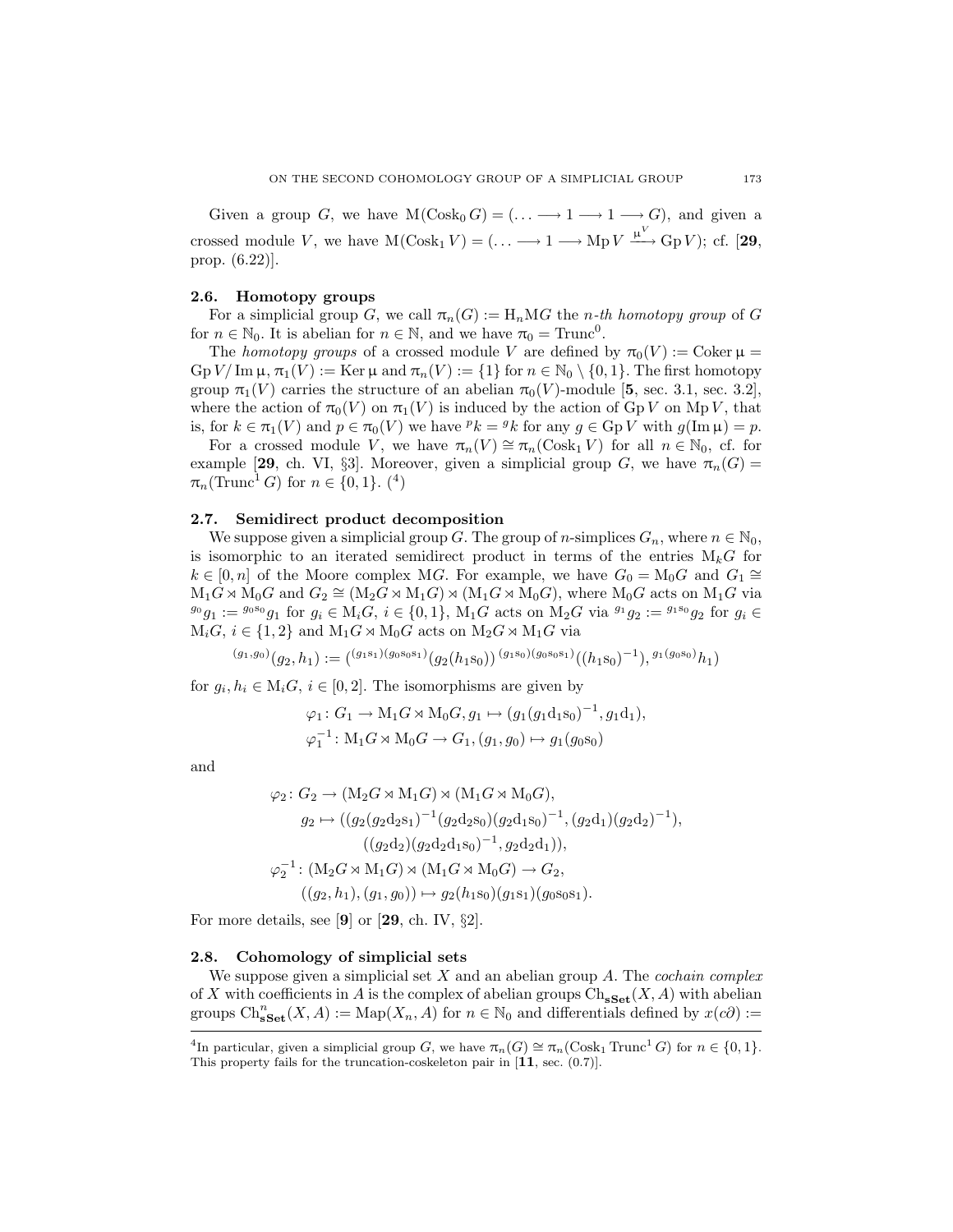$\sum_{k\in[0,n+1]} (-1)^k (x\mathrm{d}_k)c$  for  $x\in X_{n+1}, c\in \mathrm{Ch}_{\mathbf{sSet}}^n(X,A)$ . We call  $\mathrm{Ch}_{\mathbf{sSet}}^n(X,A)$  the n*-th cochain group* of X with coefficients in A. Moreover, we define the n*-th cocy* $cle\ group\ Z^n_{\bf sSet}(X,A):= {\bf Z}^n\mathrm{Ch}_{\bf sSet}(X,A),$  the *n*-th coboundary group  $\mathrm{B}^n_{\bf sSet}(X,A):=$  $B<sup>n</sup>Ch<sub>sSet</sub>(X, A)$  and the *n-th cohomology group*  $H<sub>sSet</sub><sup>n</sup>(X, A) := H<sup>n</sup>Ch<sub>sSet</sub>(X, A)$  $\mathbb{Z}_{\bf sSet}^n(X,A)/\mathbb{B}_{\bf sSet}^n(X,A)$  of X with coefficients in  $A^{(5)}$  $A^{(5)}$  $A^{(5)}$ . An element  $c \in \mathrm{Ch}_{\bf sSet}^n(X,A)$ resp.  $z \in \mathbb{Z}_{\textbf{sset}}^n(X, A)$  resp.  $b \in \mathcal{B}_{\textbf{sset}}^n(X, A)$  resp.  $h \in \mathcal{H}_{\textbf{sset}}^n(X, A)$  is said to be an  $n$ *cochain* resp. an n*-cocycle* resp. an n*-coboundary* resp. an n*-cohomology class* of X with coefficients in A.

# 2.9. Cohomology of simplicial groups with coefficients in an abelian group

Cohomology of simplicial sets can be used to define cohomology of a simplicial group G. This is done via the *Kan classifying simplicial set*  $\overline{W}G$  of G, see KAN [[21](#page-43-4), def. 10.3], which is given by  $\overline{W}_nG := \times_{i \in [n-1,0]} G_i$  for all  $n \in \mathbb{N}_0$  and

$$
(g_j)_{j\in \lfloor n-1,0\rfloor}(\overline{\mathbf{W}}_\theta G):=(\prod_{j\in \lfloor (i+1)\theta-1, i\theta\rfloor}g_jG_{\theta\left|\binom{[j]}{i}\right}i\in \lfloor m-1,0\rfloor
$$

for  $(g_i)_{i\in[n-1,0]} \in \overline{W}_nG$  and  $\theta \in \underline{\Lambda}([m],[n])$ , where  $m, n \in \mathbb{N}_0$ , cf. for example [[29](#page-43-1), rem.  $(4.19)$ ]. In particular, the faces are given by

$$
(g_j)_{j \in [n-1,0]} d_k^{\overline{W}G} = \begin{cases} (g_{j+1} d_0^G)_{j \in [n-2,0]} & \text{for } k = 0, \\ (g_{j+1} d_k^G)_{j \in [n-2,k]} \cup ((g_k d_k^G) g_{k-1}) & \text{for } k \in [1, n-1], \\ (g_j)_{j \in [n-2,0]} & \text{for } k = n, \end{cases}
$$

for  $(g_j)_{j\in[n-1,0]} \in \overline{W}_nG$ ,  $n \in \mathbb{N}$ . The *cochain complex* of G with coefficients in an abelian group A is defined to be  $Ch(G, A) = Ch_{\bf sGrp}(G, A) := Ch_{\bf sSet}(\overline{W}G, A)$ . Moreover, we define the *n*-th cocycle group  $\mathbb{Z}^n(G, A) = \mathbb{Z}^n_{\mathbf{sGrp}}(G, A) := \mathbb{Z}^n_{\mathbf{sSet}}(\overline{\mathbf{W}}G, A)$ , etc., for  $n \in \mathbb{N}_0$ . The differentials of  $Ch(G, A)$  are given by

$$
(g_j)_{j \in [n,0]}(c\partial) = (g_{j+1}d_0)_{j \in [n-1,0]}c + \sum_{k \in [1,n]} (-1)^k ((g_{j+1}d_k)_{j \in [n-1,k]} \cup ((g_kd_k)g_{k-1}) \cup (g_j)_{j \in [k-2,0]})c + (-1)^{n+1}(g_j)_{j \in [n-1,0]}c
$$

for  $(g_j)_{j\in [n,0]}\in \overline{\mathcal{W}}_{n+1}G, c\in \mathrm{Ch}^n(G,A), n\in \mathbb{N}_0.$ 

Instead of  $\overline{W}G$ , one can also use Diag NG, the diagonal simplicial set of the nerve of G, see for example [[15](#page-42-11), app. Q.3], [[19](#page-43-5), p. 41] and [[29](#page-43-1)]. The simplicial sets Diag NG and WG are simplicially homotopy equivalent [[30](#page-43-6), thm.], cf. also  $[10, \text{ thm. } 1.1]$  $[10, \text{ thm. } 1.1]$  $[10, \text{ thm. } 1.1]$ , and thus  $H^n(G, A) = H^n_{\textbf{sSet}}(\overline{W}G, A) \cong H^n_{\textbf{sSet}}(\text{Diag } NG, A)$  for  $n \in \mathbb{N}_0$ , where A is an abelian group.

<span id="page-7-0"></span><sup>&</sup>lt;sup>5</sup>In the literature,  $\mathcal{Z}_{\mathbf{sSet}}^n(X, A)$  resp.  $\mathcal{B}_{\mathbf{sSet}}^n(X, A)$  resp.  $\mathcal{H}_{\mathbf{sSet}}^n(X, A)$  are often defined by an isomorphic complex of abelian groups (cf. for example  $[29, \text{def. } (2.18)]$  $[29, \text{def. } (2.18)]$  $[29, \text{def. } (2.18)]$ ) and are just denoted  $\mathbb{Z}^n(X, A)$ resp.  $B<sup>n</sup>(X, A)$  resp.  $H<sup>n</sup>(X, A)$ .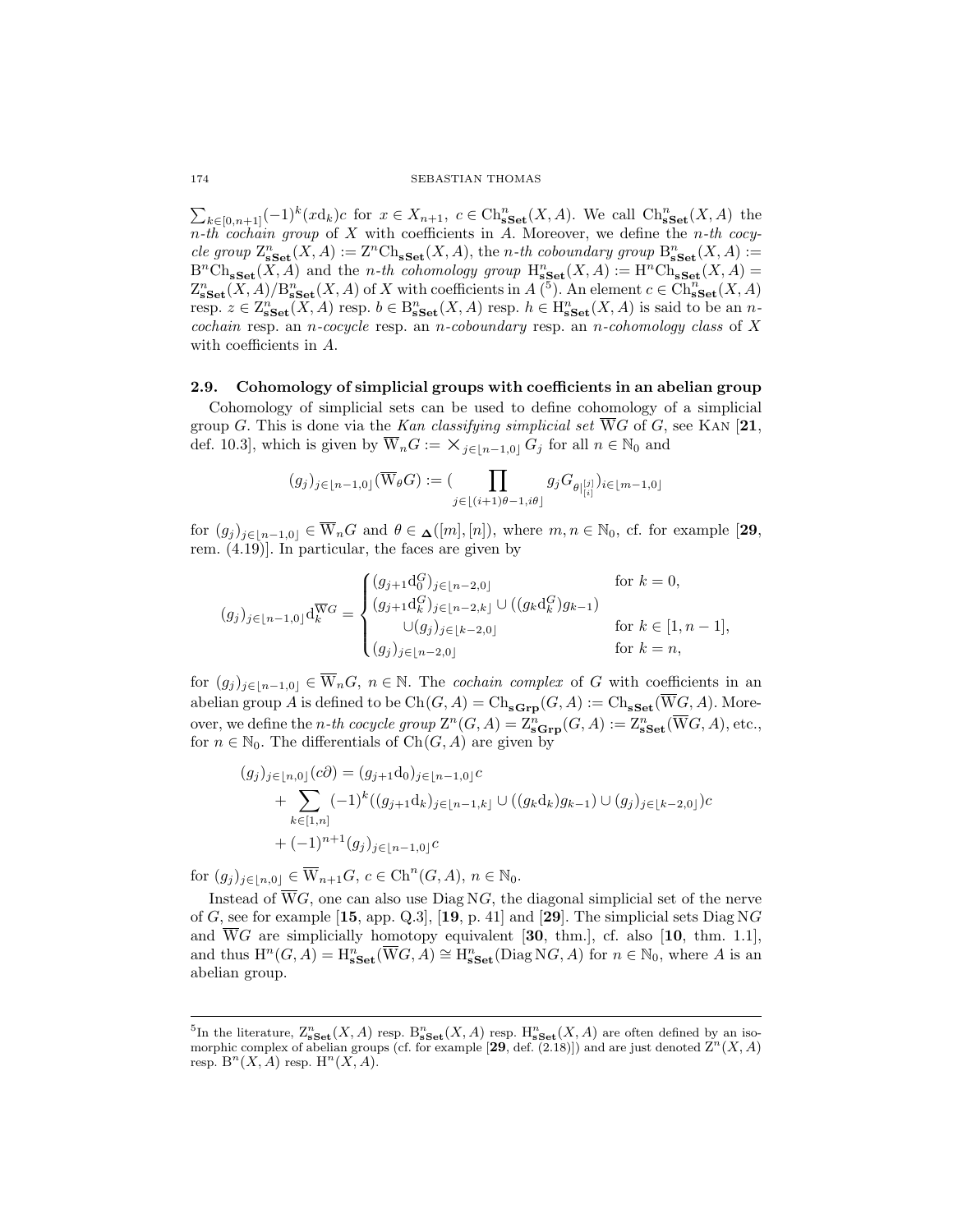# 2.10. Cohomology of simplicial groups with coefficients in an abelian module

To generalise cohomology of a simplicial group  $G$  with coefficients in an abelian group A to cohomology with coefficients in an abelian  $\pi_0(G)$ -module M, we have to introduce a further notion on simplicial sets: There is a *shift functor* Sh:  $\Delta \rightarrow \Delta$  given by Sh  $[n] := [n+1]$  as well as  $i(Sh \theta) := i\theta$  for  $i \in [0, m]$  and  $(m+1)(Sh \theta) := n+1$ , for  $\theta \in \mathcal{A}([m], [n]), m, n \in \mathbb{N}_0$ . Given a simplicial set X, the *path simplicial set* of X is the simplicial set  $PX := X \circ (Sh)^{op}$ , which is simplicially homotopy equivalent to Const  $X_0$  [[32](#page-43-7), 8.3.14]. The faces  $d_{n+1}^X : P_n X \to X_n$  for  $n \in \mathbb{N}_0$  form a simplicial map  $\mathrm{P}X \to X.$ 

Now we follow QUILLEN [[27](#page-43-8), ch. II, p. 6.16] and consider for a given simplicial group G the *Kan resolving simplicial set*  $WG := P\overline{W}G$ . The simplicial group G acts on WG by  $g(g_j)_{j\in [n,0]} := (gg_n) \cup (g_j)_{j\in [n-1,0]}$  for  $g \in G_n$ ,  $(g_j)_{j\in [n,0]} \in W_nG$ ,  $n \in \mathbb{N}_0$ , and the simplicial map  $WG \to \overline{W}G$  given by  $W_nG \to \overline{W}_nG$ ,  $(g_j)_{j\in[n,0]} \mapsto (g_j)_{j\in[n-1,0]}$ induces a simplicial bijection  $WG/G \rightarrow \overline{W}G$ .

We suppose given an abelian  $\pi_0(G)$ -module M. Then Const M is a simplicial abelian  $\pi_0(G)$ -module, and the unit  $\varepsilon: id_{\mathbf{sGrp}} \to \text{Cosk}_0 \circ \pi_0$  of the adjunction  $\pi_0 =$ Trunc<sup>0</sup>  $\exists$  Cosk<sub>0</sub> turns Const M into an abelian G-simplicial module via  $g_n x_n :=$  $(g_n(\varepsilon_G)_n)x_n = (g_nd_{\lfloor n,1\rfloor}B_0MG)x_n$  for  $g_n \in G_n$ ,  $x_n \in M_n$ ,  $n \in \mathbb{N}_0$ . Since  $\varepsilon_G$  is a simplicial group homomorphism, we have  $g_nG_\theta(\varepsilon_G)_m = g_n(\varepsilon_G)_n$  for all  $g_n \in G_n$ ,  $\theta \in$  $\Delta([m],[n]), m, n \in \mathbb{N}_0.$ 

We consider the subcomplex  $\mathrm{Ch}_{\mathrm{hom}}(G, M) = \mathrm{Ch}_{\mathrm{sGrp,hom}}(G, M)$  of the cochain complex Ch<sub>sSet</sub>(WG, M) with entries  $\mathrm{Ch}^n_{\mathrm{hom}}(G,M) := \mathrm{Map}_{G_n}(\mathrm{W}_nG, M)$  and differentials given by

$$
(g_j)_{j \in [n+1,0]}(c\partial) := \sum_{k \in [0,n+1]} (-1)^k ((g_j)_{j \in [n+1,0]} \mathrm{d}_k) c
$$

for  $(g_j)_{j\in [n+1,0]} \in W_{n+1}G$ ,  $c \in \text{Ch}^n_{\text{hom}}(G,M)$ ,  $n \in \mathbb{N}_0$ , called the *homogeneous cochain complex* of G with coefficients in M. We want to introduce an isomorphic variant of  $\mathrm{Ch}_{\mathrm{hom}}(G, M)$  using transport of structure. We have

$$
(g_j)_{j \in [n+1,0]}(c\partial) = g_{n+1}d_{[n+1,1]}B_0MG \cdot \big(((1) \cup (g_{j+1}d_0)_{j \in [n-1,0]})c + \sum_{k \in [1,n]} (-1)^k ((1) \cup (g_{j+1}d_k)_{j \in [n-1,k]} \cup ((g_kd_k)g_{k-1}) \cup (g_j)_{j \in [k-2,0]})c + (-1)^{n+1}(g_n d_{[n,1]}B_0MG) \cdot ((1) \cup (g_j)_{j \in [n-1,0]})c\big)
$$

for  $(g_j)_{j\in [n+1,0]} \in W_{n+1}G$ ,  $c \in \mathrm{Ch}_{\mathrm{hom}}^n(G,M)$ ,  $n \in \mathbb{N}_0$ . Thus  $\mathrm{Ch}_{\mathrm{hom}}(G,M)$  is isomorphic to a complex  $Ch(G, M)$ , called the *cochain complex* of G with coefficients in the abelian  $\pi_0(G)$ -module M, with entries  $\mathrm{Ch}^n(G,M) := \mathrm{Map}(\times_{j \in [n-1,0]} G_j, M) =$  $\mathrm{Ch}^n_{\mathbf{sSet}}(\overline{\mathbf{W}}G, M)$  and differentials given by

$$
(g_j)_{j \in [n,0]}(c\partial) = (g_{j+1}d_0)_{j \in [n-1,0]}c + \sum_{k \in [1,n]} (-1)^k ((g_{j+1}d_k)_{j \in [n-1,k]} \cup ((g_kd_k)g_{k-1}) \cup (g_j)_{j \in [k-2,0]})c + (-1)^{n+1}(g_nd_{[n,1]}B_0MG) \cdot (g_j)_{j \in [n-1,0]}c
$$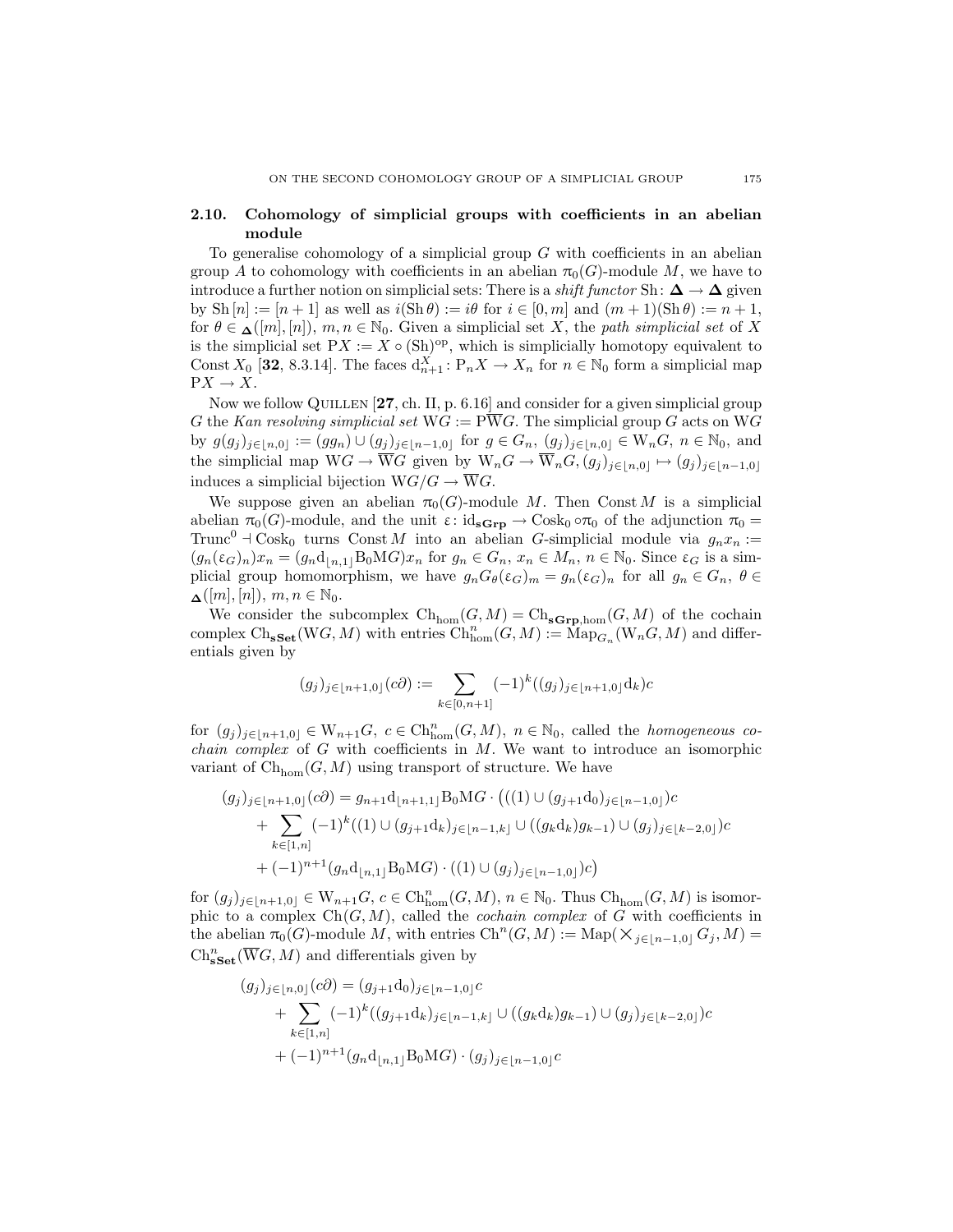for  $(g_j)_{j\in [n,0]}\in \overline{\mathbb{W}}_{n+1}G, c\in \mathrm{Ch}^n(G,M), n \in \mathbb{N}_0$ , and where an isomorphism  $\varphi: \mathrm{Ch}_{\mathrm{hom}}(G,M) \to \mathrm{Ch}(G,M)$  is given by  $(g_j)_{j\in [n-1,0]}(c\varphi^n) = ((1) \cup (g_j)_{j\in [n-1,0]})c$  $\text{for } (g_j)_{j\in[n-1,0]}\in \overline{\mathcal{W}}_nG, c\in \text{Ch}^n_{\text{hom}}(G,M), n\in\mathbb{N}_0.$  Moreover, we set  $\mathcal{Z}^n_{\text{sc}}(G,M)=$  $Z^n(G,M) := Z^n(\text{Ch}(G,M))$ , etc., and call  $\text{Ch}^n(G,M)$  the *n*-th cochain group of G with coefficients in M, etc. We see that this definition coincides with  $Ch(G, A)$  for an abelian group A considered as an abelian  $\pi_0(G)$ -module with the trivial action of  $\pi_0(G)$ .

Isomorphic substitution of G with its semidirect product decomposition, cf. sec-tion [2.7,](#page-6-1) leads to an isomorphic substitution of the cochain complex  $Ch(G, M)$  to the *analysed cochain complex*  $\text{Ch}_{\text{an}}(G, M) = \text{Ch}_{\text{sGrp},\text{an}}(G, M)$ . Similarly, isomorphic substitution yields  $\mathcal{Z}_{\text{an}}^n(G, M) = \mathcal{Z}_{\text{sGrp}, \text{an}}^n(G, M)$ , etc., and we call  $\mathrm{Ch}_{\text{an}}^n(G, M)$  the n*-th analysed cochain group* of G with coefficients in M, etc. See [3.1](#page-13-1) for formulas in low dimensions.

Altogether, we have  $\text{Ch}_{\text{hom}}(G, M) \cong \text{Ch}(G, M) \cong \text{Ch}_{\text{an}}(G, M)$ .

### <span id="page-9-0"></span>2.11. Cohomology of groups and cohomology of crossed modules

Since groups and crossed modules can be considered as truncated simplicial groups, the cohomology groups of these algebraic objects is defined via cohomology of simplicial groups.

Given a group G and an abelian G-module M, we define the *cochain complex*  $Ch(G, M) = Ch_{\mathbf{Grp}}(G, M) := Ch_{\mathbf{sGrp}}(\mathbf{Cosk}_{0} G, M)$  of G with coefficients in M. Similarly, we set  $\mathcal{Z}^n(\tilde{G},M) = \mathcal{Z}^n_{\mathbf{Grp}}(G,M) := \mathcal{Z}^n_{\mathbf{sGrp}}(\text{Cosk}_0 G, M)$  for  $n \in \mathbb{N}_0$ , etc., and call  $\mathrm{Ch}^n(G,M)$  the *n-th cochain group* of G with coefficients in M, etc. Since  $\overline{\mathrm{W}}$  Cosk<sub>0</sub> G = NG, where N is the nerve functor for groups, this definition of cohomology coincides with the standard one via  $BG := NG$  and  $EG := PBG$ .

Given a crossed module V and an abelian  $\pi_0(V)$ -module M, we define the *cochain complex*  $Ch(V, M) = Ch_{CrMod}(V, M) := Ch_{sGrp}(Cosk_1 V, M)$  of V with coefficients in M. Similarly, we set  $Z^n(V, M) = Z^n_{\text{CrMod}}(V, M) := Z^n_{\text{SGrp}}(\text{Cosk}_1 V, M)$  for  $n \in \mathbb{N}_0$ , etc., and call  $\mathrm{Ch}^n(V, M)$  the *n*-th cochain group of V with coefficients in M, etc.

$$
\mathbf{Grp} \xrightarrow{\operatorname{Cosk}^1_0} \mathbf{CrMod} \xrightarrow{\operatorname{Cosk}_1} s\mathbf{Grp} \xrightarrow{\overline{W}} s\mathbf{Set} \xrightarrow{\operatorname{Ch}_{s\mathbf{Set}}(-, \mathit{M})} C(\mathbf{AbGrp}) \xrightarrow{\mathrm{H}^n} \mathbf{AbGrp}
$$

The semidirect product decomposition of  $\text{Cosk}_1 V$  is – up to simplified notation – already built into the definition of  $\cos k_1 V$ . So the cochain complex and the analysed cochain complex of  $\text{Cosk}_1 V$  are essentially equal. Therefore there is no need to explicitly introduce analysed cochains for crossed modules.

ELLIS defined in  $[14, \text{ sec. } 3]$  $[14, \text{ sec. } 3]$  $[14, \text{ sec. } 3]$  the cohomology of a crossed module V with coefficients in an abelian group A via the composition  $Diag \circ N$ , where N denotes the nerve functor for simplicial groups and Diag denotes the diagonal simplicial set functor for bisimplicial sets. In this article, we will make use of the Kan classifying simplicial set functor W instead of  $Diag \circ N$  since W provides smaller objects, which is more convenient for direct calculations. For example, a 2-cocycle in  $\mathbb{Z}^2$ (Diag N Cosk<sub>1</sub> V, A) is a map  $(\text{Mp }V)^{\times 4} \times (\text{Gp }V)^{\times 2} \to A$ , while a 2-cocycle in  $\mathbb{Z}^2(V, A) = \mathbb{Z}^2(\overline{W} \cdot \text{Cosk}_1 V, A)$ is a map  $\mathrm{Mp}\, V \times (\mathrm{Gp}\, V)^{\times 2} \to A.$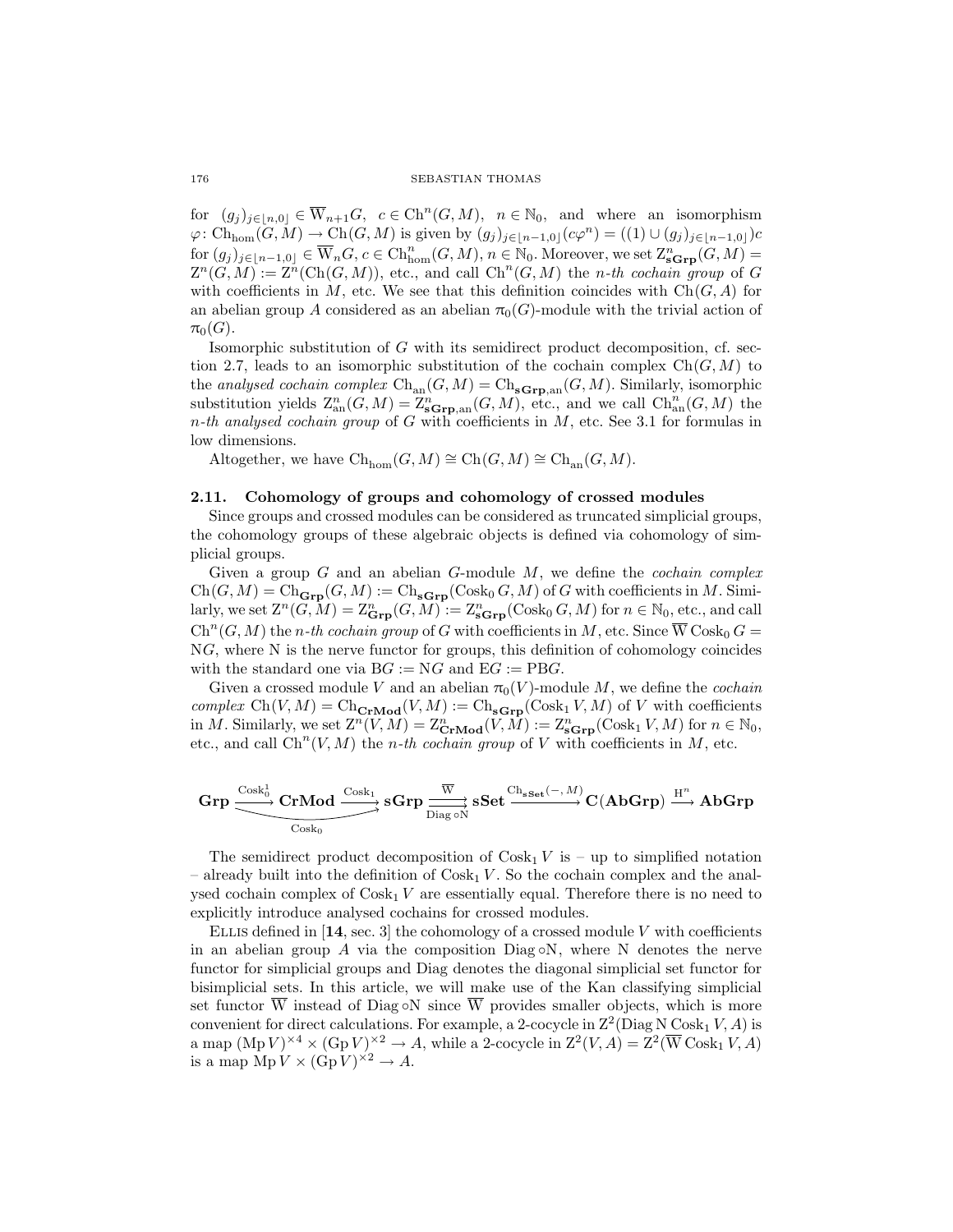# <span id="page-10-1"></span>2.12. Pointed cochains

We let G be a simplicial group and M be an abelian  $\pi_0(G)$ -module. As we have seen above, an *n*-cochain of G with coefficients in M is just a map  $c: \overline{W}_nG \to M$ , where  $n \in$  $\mathbb{N}_0$ . Since the sets  $\overline{W}_nG = \times_{j \in [n-1,0]} G_j$  carry structures as direct products of groups for  $n \in \mathbb{N}_0$ , they are pointed in a natural way with  $1 = (1)_{n-1,0}$  as distinguished points. Moreover, the module  $M$  is in particular an abelian group and therefore pointed with 0 as distinguished point. An n-cochain  $c \in \mathrm{Ch}^n(G, M)$  is said to be *pointed* if it is a pointed map, that is, if  $1c = 0$ . The subset of  $\mathrm{Ch}^n(G, M)$  consisting of all pointed n-cochains of G with coefficients in M will be denoted by  $\mathrm{Ch}_{\mathrm{pt}}^n(G,M):=$  ${c \in \mathrm{Ch}^n(G,M) \mid c \text{ is pointed}}$ . We set  $\mathbb{Z}_{pt}^n(G,M) := \mathrm{Ch}^n_{pt}(G,M) \cap \mathbb{Z}^n(\widetilde{G},M)$  for the  $\operatorname{set}$  of pointed n-cocycles,  $\mathrm{B}^n_{\mathrm{pt}}(G,M):=\mathrm{Ch}^n_{\mathrm{pt}}(G,M)\cap\mathrm{B}^n(G,M)$  for the set of pointed *n*-coboundaries and  $H_{pt}^n(\hat{G},M) := Z_{pt}^n(G,M)/B_{pt}^n(G,M)$  for the set of pointed *n*cohomology classes of  $\hat{G}$  with coefficients in  $M$ .

We suppose given an odd natural number  $n \in \mathbb{N}$ . Every n-cocycle  $z \in \mathbb{Z}^n(G,M)$ is pointed, and hence we have  $Z_{\text{pt}}^n(G,M) = Z^n(G,M)$ ,  $B_{\text{pt}}^n(G,M) = B^n(G,M)$  and  $H_{\rm pt}^n(G, M) = H^n(G, M)$ . Moreover, we have  $B_{\rm pt}^{n+1}(G, M) = (\mathrm{Ch}_{\rm pt}^n(G, M))\partial$ .

So we suppose given an even natural number  $n \in \mathbb{N}$  and an  $n$ -cocycle  $z \in \mathbb{Z}^n(G,M)$ . The *pointisation* of z is given by  $z^{pt} := z - p_z \partial$ , where the *pointiser* of z is defined to be the  $(n-1)$ -cochain  $p_z \in \text{Ch}^{n-1}(G,M)$  given by  $(g_j)_{j\in[n-2,0]}p_z := (1)_{j\in[n-1,0]}z$ for  $g_j \in G_j$ ,  $j \in [n-2, 0]$ . We obtain

$$
(g_j)_{j \in [n-1,0]} z^{\text{pt}} = (g_j)_{j \in [n-1,0]} z - g_{n-1} \mathbf{d}_{\lfloor n-1,1 \rfloor} \mathbf{B}_0 \mathbf{M} G \cdot (1)_{j \in \lfloor n-1,0 \rfloor} z
$$

for  $g_j \in G_j$ ,  $j \in [n-1,0]$ . Thus the pointisation  $z^{pt}$  of every  $z \in \mathbb{Z}^n(G,M)$  is pointed. We have  $Z_{\text{pt}}^n(G,M) = \{z \in Z^n(G,M) \mid z^{\text{pt}} = z\}$  and the embedding  $Z_{\text{pt}}^n(G,M) \to$  $Z^{n}(G, M)$  and the pointisation homomorphism  $Z^{n}(G, M) \to \mathbb{Z}_{pt}^{n}(G, M), z \mapsto z^{\text{pt}}$  induce mutually inverse isomorphisms between  $H_{pt}^n(G, M)$  and  $H^n(G, M)$ .

Altogether, we have  $\mathrm{H}^n(G,M) \cong \mathrm{H}^n_{\mathrm{pt}}(G,M)$  for all  $n \in \mathbb{N}$ .

Given a crossed module V and an abelian  $\pi_0(V)$ -module M, we write  $\text{Ch}_{\text{pt}}(V, M)$ :=  $\text{Ch}_{\text{nt}}(\text{Cosk}_1 V, M)$ , etc. Similarly, given a group G and an abelian G-module M, we write  $\text{Ch}_{\text{pt}}(G, M) := \text{Ch}_{\text{pt}}(\text{Cosk}_0 G, M)$ , etc.

### <span id="page-10-0"></span>2.13. Crossed module extensions

We suppose given a group  $\Pi_0$  and an abelian  $\Pi_0$ -module  $\Pi_1$ , which will be written multiplicatively.

A *crossed module extension* of  $\Pi_0$  with  $\Pi_1$  consists of a crossed module E together with a group monomorphism  $\iota: \Pi_1 \to \text{Mp } E$  and a group epimorphism  $\pi: \text{Gp } E \to \Pi_0$ such that

$$
\Pi_1 \stackrel{\iota}{\longrightarrow} {\rm Mp}\,E \stackrel{\mu}{\longrightarrow} {\rm Gp}\,E \stackrel{\pi}{\longrightarrow} \Pi_0
$$

is an exact sequence of groups and such that the induced action of  $\Pi_0$  on  $\Pi_1$  caused by the action of the crossed module E coincides with the a priori given action of  $\Pi_0$  on  $\Pi_1$ , that is, such that  $g(k\iota) = (g \pi k)\iota$  for  $g \in \text{Gp } E$  and  $k \in \Pi_1$ . The group homomorphisms ι resp. π are said to be the *canonical monomorphism* resp. the *canonical epimorphism* of the crossed module extension E. Given a crossed module extension E of  $\Pi_0$  with  $\Pi_1$ with canonical monomorphism  $\iota$  and canonical epimorphism  $\pi$ , we write  $\iota = \iota^E := \iota$ and  $\pi = \pi^E := \pi$ .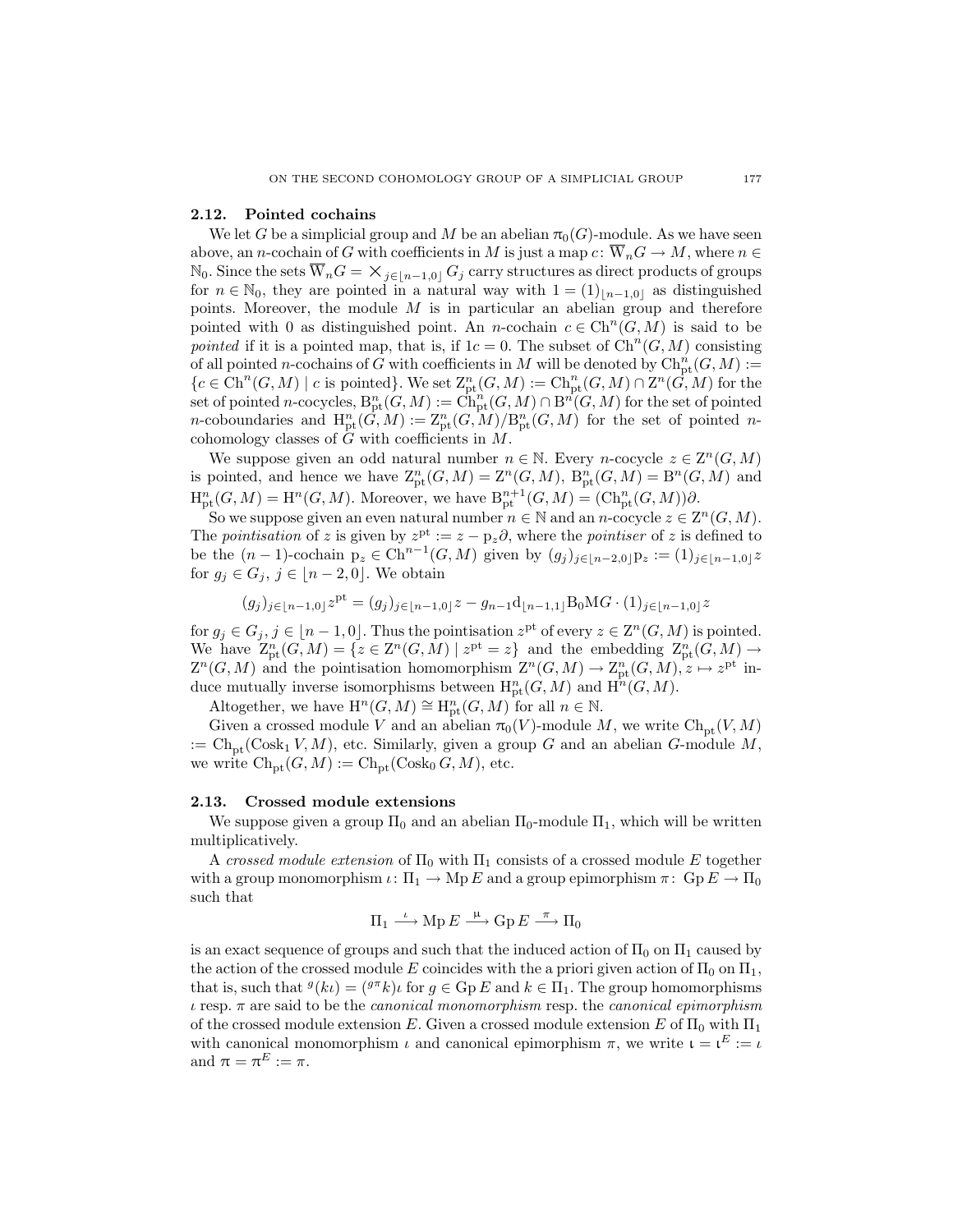We suppose given a Grothendieck universe  $\mathfrak{U}$ . A crossed module extension is said to be a U*-crossed module extension* if its underlying crossed module is a U-crossed module. The set of crossed module extensions in  $\mathfrak U$  of G with M will be denoted by  $\underline{\operatorname{Ext}}^2(G,M) = \underline{\operatorname{Ext}}^2_{\mathfrak{U}}(G,M).$ 

By definition, we have  $\pi_0(E) \cong \Pi_0$  and  $\pi_1(E) \cong \Pi_1$  for every crossed module extension E of  $\Pi_0$  with  $\Pi_1$ . Conversely, given an arbitrary crossed module V, we have the crossed module extension

$$
\pi_1(V) \xrightarrow{\text{inc}} \text{Mp } V \xrightarrow{\mu} \text{Gp } V \xrightarrow{\text{quo}} \pi_0(V),
$$

again denoted by V. That is, the canonical monomorphism of V is  $\iota^V = \text{inc}^{\pi_1(V)}$ , and the canonical epimorphism is  $\pi^V = \text{quo}^{\pi_0(V)}$ .

We let E and  $\tilde{E}$  be crossed module extensions of  $\Pi_0$  with  $\Pi_1$ . An *extension equivalence* from E to  $\tilde{E}$  is a morphism of crossed modules  $\varphi: E \to \tilde{E}$  such that  $\mathfrak{t}^{\tilde{E}} = \mathfrak{t}^E(\text{Mp}\,\varphi)$  and  $\pi^E = (\text{Gp}\,\varphi)\pi^{\tilde{E}}$ .

$$
\begin{array}{ccc}\n\Pi_1 & \xrightarrow{\iota^E} & \operatorname{Mp} E \xrightarrow{\mu^E} & \operatorname{Gp} E \xrightarrow{\pi^E} & \Pi_0 \\
\parallel & & \downarrow^{\operatorname{Mp}} \varphi & & \downarrow^{\operatorname{Gp}} \varphi & \parallel \\
\hline\n\Pi_1 & \xrightarrow{\iota^{\tilde{E}}} & \operatorname{Mp} \tilde{E} \xrightarrow{\mu^{\tilde{E}}} & \operatorname{Gp} \tilde{E} \xrightarrow{\pi^{\tilde{E}}} & \Pi_0\n\end{array}
$$

We suppose given a Grothendieck universe  $\mathfrak{U}$  and we let  $\approx$  =  $\approx_{\mathfrak{U}}$  be the equivalence relation on  $\underline{\mathrm{Ext}}^2_{\mathfrak{U}}(\Pi_0,\Pi_1)$  generated by the following relation: Given extensions  $E,\tilde{E}\in$  $\underline{\mathrm{Ext}}_{\mathfrak{U}}^2(\Pi_0, \Pi_1)$ , the extension E is in relation to the extension E if there exists an extension equivalence  $E \to \tilde{E}$ . Given  $\mathfrak{U}$ -crossed module extensions E and  $\tilde{E}$  with  $E \approx \tilde{E}$ , we say that E and  $\tilde{E}$  are *extension equivalent*. The set of equivalence classes of  $\mathfrak{U}$ -crossed module extensions of  $\Pi_0$  with  $\Pi_1$  with respect to  $\approx_{\mathfrak{U}}$  is denoted by  $\mathrm{Ext}^2(\Pi_0, \Pi_1) = \mathrm{Ext}^2_{\mathfrak{U}}(\Pi_0, \Pi_1) := \underline{\mathrm{Ext}}^2_{\mathfrak{U}}(\Pi_0, \Pi_1)/\approx_{\mathfrak{U}},$  and an element of  $\mathrm{Ext}^2(\Pi_0, \Pi_1)$ is said to be a  $\mathfrak{U}$ -crossed module extension class of  $\Pi_0$  with  $\Pi_1$ .

The following theorem appeared in various guises, see Mac Lane [[25](#page-43-9)] and Rat-CLIFFE  $[28, th. 9.4]$  $[28, th. 9.4]$  $[28, th. 9.4]$ . It has been generalised to crossed complexes by HOLT  $[17,$  $[17,$  $[17,$ th. 4.5] and, independently, HUEBSCHMANN  $[18, p. 310]$  $[18, p. 310]$  $[18, p. 310]$ . Moreover, there is a version for *n*-cat groups given by LODAY  $[23, th. 4.2]$  $[23, th. 4.2]$  $[23, th. 4.2]$ .

Theorem. *There is a bijection between the set of crossed module extension classes*  $Ext_{\mathfrak{U}}^{2}(\Pi_{0}, \Pi_{1})$  and the third cohomology group  $\mathrm{H}^{3}(\Pi_{0}, \Pi_{1})$ , where  $\mathfrak{U}$  is supposed to be *a Grothendieck universe containing an infinite set.*

This theorem can also be shown by arguments due to EILENBERG and MAC LANE, see [[13](#page-42-13), sec. 7, sec. 9] and [[24](#page-43-14), sec. 7]. A detailed proof following these arguments, using the language of crossed modules, can be found in the manuscript [[31](#page-43-0)], where a bijection  $\text{Ext}^2_{\mathfrak{U}}(\Pi_0, \Pi_1) \to \text{H}^3(\Pi_0, \Pi_1), [E]_{\approx_{\mathfrak{U}}} \mapsto \text{Z}_E^3 \text{B}^3(\Pi_0, \Pi_1)$  is explicitly constructed. This construction is used throughout section [4.](#page-24-0) The inverse bijection  $z^3B^3(\Pi_0,\Pi_1) \mapsto$  $[E(z^3)]_{\approx \mu}$  is used in corollary [4.10.](#page-36-0) We give a sketch of these constructions.

Given pointed sets  $X_i$  for  $i \in I$  and Y, where I is supposed to be an index set, let us call a map  $f: X_{i\in I}X_i \to Y$  *componentwise pointed* if  $(x_i)_{i\in I}f = *$  for all  $(x_i)_{i\in I} \in \mathsf{X}_{i\in I} X_i$  with  $x_i = *$  for some  $i \in I$ . So in particular, interpreting groups as pointed sets in the usual way, a 3-cochain  $c^3 \in Ch^3(\Pi_0, \Pi_1)$  is componentwise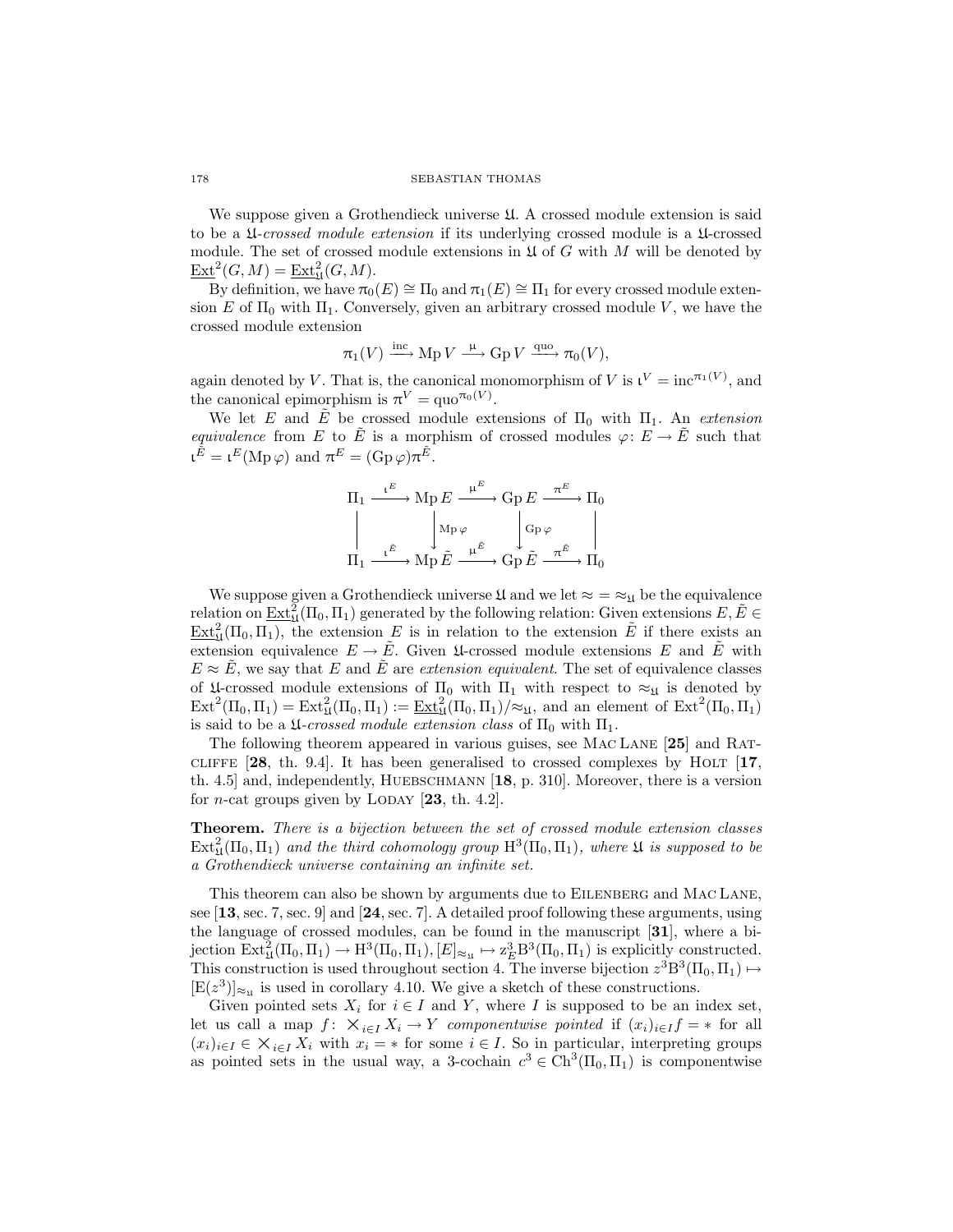pointed if it fulfills  $(q, p, 1)c^3 = (q, 1, p)c^3 = (1, q, p)c^3 = 1$  for all  $p, q \in \Pi_0$ . The set of componentwise pointed 3-cochains of  $\Pi_0$  with coefficients in  $\Pi_1$  will be denoted by  $\text{Ch}_{\text{cpt}}^3(\Pi_0, \Pi_1)$ , the set of componentwise pointed 3-cocycles by  $\text{Z}_{\text{cpt}}^3(\Pi_0, \Pi_1) :=$  $Z^3(\Pi_0, \Pi_1) \cap \text{Ch}^3_{\text{cpt}}(\Pi_0, \Pi_1)$ , the set of componentwise pointed 3-coboundaries by  $B^3_{\text{cpt}}(\Pi_0, \Pi_1) := \dot{B}^3(\Pi_0, \Pi_1) \cap \text{Ch}^3_{\text{cpt}}(\Pi_0, \Pi_1)$  and the set of componentwise pointed 3-cohomology classes by  $H^3_{\rm cpt}(\Pi_0, \Pi_1) := Z^3_{\rm cpt}(\Pi_0, \Pi_1)/B^3_{\rm cpt}(\Pi_0, \Pi_1)$ . With these notations, we have  $H^3(\Pi_0, \Pi_1) \cong H^3_{\text{cpt}}(\Pi_0, \Pi_1)$ . Analogously in other dimensions, cf. for example [[31](#page-43-0), cor. (3.7)].

We suppose given a crossed module extension E of  $\Pi_0$  with  $\Pi_1$ . First, we choose a lift of  $id_{\Pi_0}$  along the underlying pointed map of  $\pi$ , that is, a pointed map  $Z^1$ :  $\Pi_0 \rightarrow$  $\mathrm{Gp}\,E$  with  $Z^1\pi = \mathrm{id}_{\Pi_0}$ . We obtain the componentwise pointed map

$$
\mathbf{z}^2 = \mathbf{z}_{E,Z^1}^2 \colon \Pi_0 \times \Pi_0 \to \text{Im}\,\mathbf{\mu}, (q,p) \mapsto (q Z^1) (p Z^1) ((q p) Z^1)^{-1}
$$

fulfilling the non-abelian 2-cocycle condition  $(r, q)z^2 (rq, p)z^2 = r^{z^1}((q, p)z^2)(r, qp)z^2$ for  $p, q, r \in \Pi_0$ . Next, we choose a componentwise pointed lift of  $z^2$  along  $\mu|^{Im \mu}$ , that is, a componentwise pointed map  $Z^2$ :  $\Pi_0 \times \Pi_0 \to \text{Mp } E$  with  $Z^2(\mu |^{\text{Im }\mu}) = z^2$ . This leads to the map

$$
z^{3} = z_{E,(Z^{2},Z^{1})}^{3} : \Pi_{0} \times \Pi_{0} \times \Pi_{0} \to \Pi_{1},
$$
  

$$
(r,q,p) \mapsto ((r,q)Z^{2}(rq,p)Z^{2}((r,qp)Z^{2})^{-1}(r^{Z^{1}}((q,p)Z^{2}))^{-1})(\iota|^{Im \ t})^{-1},
$$

which is shown to be a componentwise pointed 3-cocycle of  $\Pi_0$  with coefficients in  $\Pi_1$ , that is, an element of  $\mathcal{Z}_{\text{cpt}}^3(\Pi_0, \Pi_1)$ . One shows that the cohomology class of  $z^3$ is independent from the choices of  $Z^1$ ,  $Z^2$  and the representative E in its extension class.

A pair  $(Z^2, Z^1)$  of componentwise pointed maps  $Z^1$ :  $\Pi_0 \to \text{Gp } E$  and  $Z^2$ :  $\Pi_0 \times \Pi_0$  $\rightarrow$  Mp E such that  $Z^1 \pi = \mathrm{id}_{\Pi_0}$  and  $Z^2(\mu|^{\text{Im}\,\mu}) = z^2$  is called a *lifting system* for E. Moreover, a pair  $(s^1, s^0)$  of pointed maps  $s^0$ :  $\Pi_0 \to \text{Gp } E$  and  $s^1$ : Im  $\mu \to \text{Mp } E$ such that  $s^0\pi = \mathrm{id}_{\Pi_0}$  and  $s^1(\mu|^{\text{Im}\,\mu}) = \mathrm{id}_{\text{Im}\,\mu}$  is said to be a *section system* for E. Every section system  $(s^1, s^0)$  for E provides a lifting system  $(Z^2, Z^1)$  for E by setting  $Z^1 := s^0$  and  $Z^2 := \mathbb{Z}_{E,s^0}^2 s^1$ , called the lifting system *coming from*  $(s^1, s^0)$ . The 3cocycle  $z^3 \in Z^3_{\text{cpt}}(\Pi_0, \Pi_1)$  constructed as indicated above will be called the 3-cocycle *of* E with respect to  $(Z^2, Z^1)$ . If  $(Z^2, Z^1)$  comes from a section system  $(s^1, s^0)$ , we also write  $z^3 = z_{E,(s^1,s^0)}^3 := z_{E,(Z^2,Z^1)}^3$  and call this the 3*-cocycle of* E with respect to  $(s^1, s^0)$ . Finally, we let  $cl(E) := z^3 B_{\rm cpt}^3(\Pi_0, \Pi_1)$ .

Conversely, for a componentwise pointed 3-cocycle  $z^3 \in \mathbb{Z}_{\text{cpt}}^3(\Pi_0, \Pi_1)$ , the standard extension of  $\Pi_0$  with  $\Pi_1$  with respect to  $z^3$  is constructed as follows.

We let F be a free group on the underlying pointed set of  $\Pi_0$  with basis  $s^0 = Z^1$ :  $\Pi_0 \to F$ , that is, F is a free group on the set  $\Pi_0 \setminus \{1\}$  and  $s^0$  maps  $x \in \Pi_0 \setminus \{1\}$  to the corresponding generator  $xs^0 \in F$ , and  $1s^0 = 1$ . We let  $\pi: F \to \Pi_0$ be induced by  $id_{\Pi_0} \colon \Pi_0 \to \Pi_0$ . The basis  $s^0$  is a section of the underlying pointed map of  $\pi$ . We let  $z^2$ :  $\Pi_0 \times \Pi_0 \to \text{Ker } \pi$ ,  $(q, p) \mapsto (qs^0)(ps^0)((qp)s^0)^{-1}$ . We let  $\iota$ :  $\Pi_1 \to$  $\Pi_1 \times \text{Ker } \pi, m \mapsto (m, 1) \text{ and } \mu: \Pi_0 \times \text{Ker } \pi \to F, (m, f) \mapsto f. \text{ We let } s^1: \text{Ker } \pi \to$  $\Pi_0 \times \text{Ker } \pi, f \mapsto (1, f)$  and we let  $Z^2$ :  $\Pi_0 \times \Pi_0 \to \Pi_1 \times \text{Ker } \pi$  be given by  $Z^2 := z^2 s^1$ . The direct product  $\Pi_1 \times \text{Ker } \pi$  is generated by  $\text{Im } \iota \cup \text{Im } Z^2$  and carries the structure of an F-module uniquely determined on this set of generators by  $^{rZ^1}(k\iota) := (r k) \iota$  for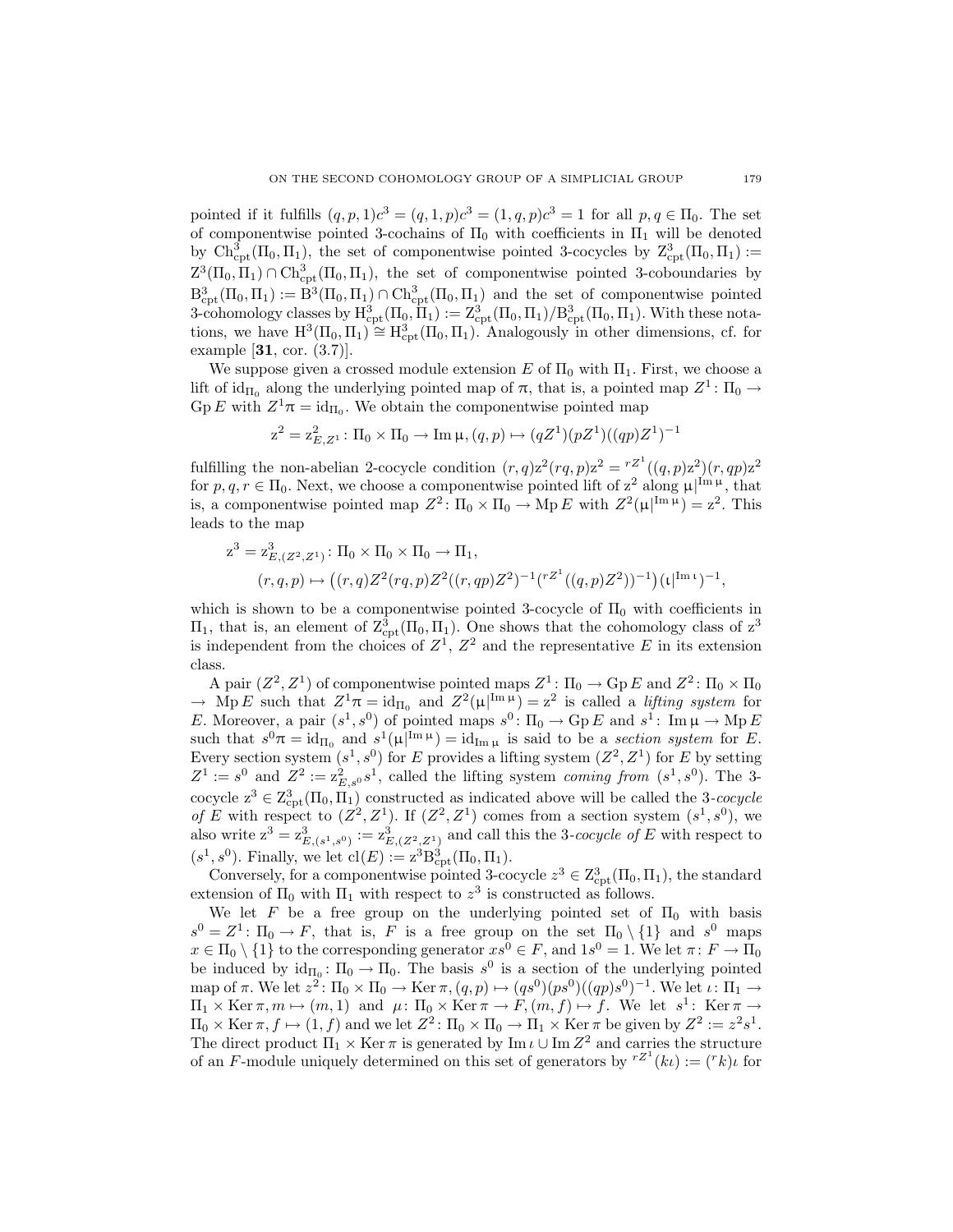$k \in \Pi_1$ ,  $r \in \Pi_0$ , and  $r^{Z^1}((q,p)Z^2) := ((r,q,p)z^3\iota)^{-1}((r,q)Z^2)((rq,p)Z^2)((r,qp)Z^2)^{-1}$ for  $p, q, r \in G$ .

These data define the *standard extension*  $E(z^3)$  and the *standard section system*  $(s_2^1, s_2^0)$  for  $E(z^3)$ : The group part of  $E(z^3)$  is given by  $GpE(z^3) := F$ , the module part is given by  $Mp E(z^3) := M \times \text{Ker} \pi$  and the structure morphism is given by  $\mu^{E(z^3)} := \mu$ . We have the canonical monomorphism  $\mu^{E(z^3)} := \iota$  and the canonical epimorphism  $\pi^{E(z^3)} := \pi$ . The section system  $(s_{z^3}^1, s_{z^3}^0)$  is defined by  $s_{z^3}^0 := s^0$  and  $s^1_{z^3} := s^1.$ 

By construction, the 3-cocycle of  $E(z^3)$  with respect to the section system  $(s^1_{z^3}, s^0_{z^3})$ is  $z^3$ . In particular,  $cl(E(z^3)) = z^3 B_{\rm cpt}^3(G, M)$ .

# <span id="page-13-0"></span>3. Low dimensional cohomology of a simplicial group

In this section, we will show that the zeroth cohomology group of a simplicial group depends only on the coefficient module, that the first cohomology group depends only on the group segment and that the second cohomology group depends only on the crossed module segment.

<span id="page-13-1"></span>Our results shall be achieved by means of calculations with analysed cocycles and coboundaries in low dimensions. Therefore, we restate their definitions explicitly.

#### <span id="page-13-3"></span>Working base 3.1.

(a) We suppose given a simplicial group G and an abelian  $\pi_0(G)$ -module M. The analysed cochain complex  $\mathrm{Ch}_{\mathrm{an}}(G,M)$  starts with the following entries. (<sup>[6](#page-13-2)</sup>)

$$
Chan0(G, M) = Map({1}, M),
$$
  
\n
$$
Chan1(G, M) = Map(M0G, M),
$$
  
\n
$$
Chan2(G, M) = Map(M1G × M0G × M0G, M),
$$
  
\n
$$
Chan3(G, M) = Map(M2G × M1G × M1G × M0G
$$
  
\n
$$
× M1G × M0G × M0G, M).
$$

*The differentials are given by*

$$
(g_0)(c\partial) = 1c - g_0 B_0 \text{M} G \cdot 1c
$$

 $for g_0 \in M_0G, c \in \text{Ch}_{an}^0(G, M),$ 

$$
(g_1, h_0, g_0)(c\partial) = (g_1 h_0)c - (h_0 g_0)c + h_0 B_0 MG \cdot (g_0)c
$$

*for*  $g_0, h_0 \in M_0G$ ,  $g_1 \in M_1G$ ,  $c \in \text{Ch}_{\text{an}}^1(G, M)$ , and

 $(g_2, k_1, h_1, k_0, g_1, h_0, g_0)(c\partial)$  $=( (g_2\partial)k_1,(h_1\partial)k_0,(g_1\partial)h_0)c - (k_1h_1,k_0,h_0g_0)c + (h_1{}^{k_0s_0}g_1,k_0h_0,g_0)c$  $-k_0B_0MG \cdot (q_1, h_0, q_0)c$ 

*for*  $g_0, h_0, k_0 \in M_0G$ ,  $g_1, h_1, k_1 \in M_1G$ ,  $g_2 \in M_2G$ ,  $c \in \text{Ch}_{\text{an}}^2(G, M)$ .

<span id="page-13-2"></span><sup>&</sup>lt;sup>6</sup>To simplify notation, we identify  $(M_1G \times M_0G) \times (M_0G)$  with  $M_1G \times M_0G \times M_0G$ , etc.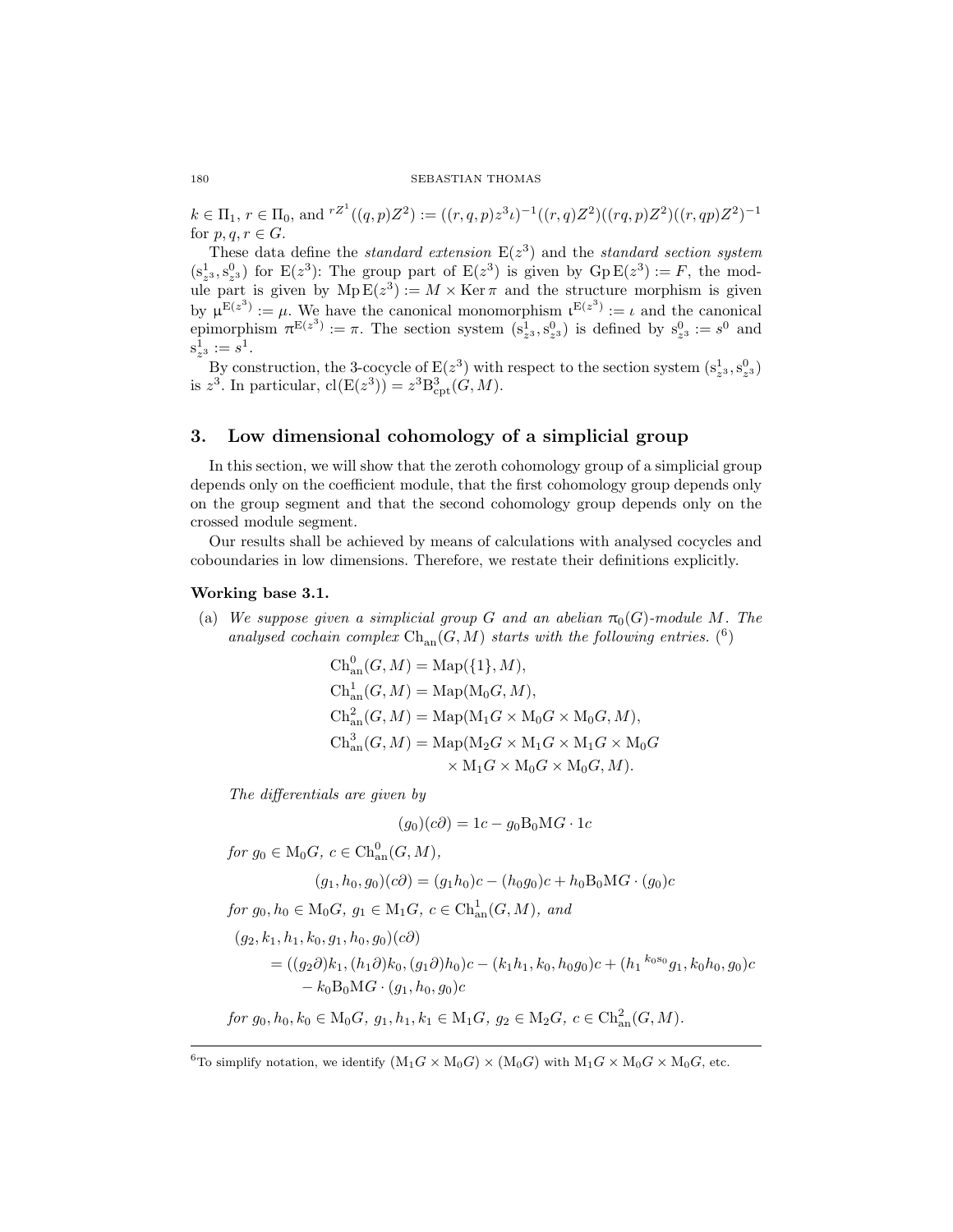(b) *We suppose given a crossed module* V and an abelian  $\pi_0(V)$ -module M. The *cochain complex* Ch(V, M) *starts with the following entries.*

> $Ch^{0}(V, M) = \text{Map}(\{1\}, M),$  $\mathrm{Ch}^1(V, M) = \mathrm{Map}(\mathrm{Gp}\,V, M),$  $\text{Ch}^2(V, M) = \text{Map}(\text{Mp } V \times \text{Gp } V \times \text{Gp } V, M),$  $\text{Ch}^3(V, M) = \text{Map}(\text{Mp } V \times \text{Mp } V \times \text{Gp } V \times \text{Gp } V \times \text{Gp } V, M).$

*The differentials are given by*

$$
(g)(c\partial) = 1c - g(\operatorname{Im}\mu) \cdot 1c
$$

 $for g \in \text{Gp } V, c \in \text{Ch}^0(V, M),$ 

$$
(m, h, g)(c\partial) = (mh)c - (hg)c + h(\text{Im}\,\mu) \cdot (g)c
$$

 $for g, h \in \text{Gp } V, m \in \text{Mp } V, c \in \text{Ch}^1(V, M), and$ 

$$
(p, n, k, m, h, g)(c\partial)
$$
  
=  $(p, nk, mh)c - (pn, k, hg)c + (n^k m, kh, g)c - k(\text{Im }\mu) \cdot (m, h, g)c$   
for  $g, h, k \in \text{Gp } V, m, n, p \in \text{Mp } V, c \in \text{Ch}^2(V, M)$ .

*Proof.*

(a) We show how the differential  $\partial: \mathrm{Ch}^2_{\mathrm{an}}(G, M) \to \mathrm{Ch}^3_{\mathrm{an}}(G, M)$  of the analysed cochain complex is computed using transport of structure, the easier lower dimensional cases are left to the reader. The corresponding entries of the cochain complex are  $\mathrm{Ch}^2(G,M)$ 

 $\text{Map}(G_1 \times G_0, M)$  and  $\text{Ch}^3(G, M) = \text{Map}(G_2 \times G_1 \times G_0, M)$ . Now the semidirect product decompositions of  $G_0$ ,  $G_1$  and  $G_2$  are given by the isomorphisms

$$
\varphi_0: G_0 \to M_0G, g_0 \mapsto g_0,
$$
  
\n
$$
\varphi_0^{-1}: M_0G \to G_0, g_0 \mapsto g_0,
$$
  
\n
$$
\varphi_1: G_1 \to M_1G \rtimes M_0G, g_1 \mapsto (g_1(g_1d_1s_0)^{-1}, g_1d_1),
$$
  
\n
$$
\varphi_1^{-1}: M_1G \rtimes M_0G \to G_1, (g_1, g_0) \mapsto g_1(g_0s_0),
$$
  
\n
$$
\varphi_2: G_2 \to (M_2G \rtimes M_1G) \rtimes (M_1G \rtimes M_0G),
$$
  
\n
$$
g_2 \mapsto ((g_2(g_2d_2s_1)^{-1}(g_2d_2s_0)(g_2d_1s_0)^{-1}, (g_2d_1)(g_2d_2)^{-1}),
$$
  
\n
$$
((g_2d_2)(g_2d_2d_1s_0)^{-1}, g_2d_2d_1)),
$$
  
\n
$$
\varphi_2^{-1}: (M_2G \rtimes M_1G) \rtimes (M_1G \rtimes M_0G) \to G_2,
$$
  
\n
$$
((g_2, h_1), (g_1, g_0)) \mapsto g_2(h_1s_0)(g_1s_1)(g_0s_0s_1).
$$

Moreover, the image  $c' \partial \in \mathrm{Ch}^3(G, M)$  of a 2-cochain  $c' \in \mathrm{Ch}^2(G, M)$  is defined by

$$
(g_2, g_1, g_0)(c'\partial) = (g_2d_0, g_1d_0)c' - (g_2d_1, (g_1d_1)g_0)c' + ((g_2d_2)g_1, g_0)c'
$$
  
- 
$$
(g_2d_2d_1B_0MG)(g_1, g_0)c'.
$$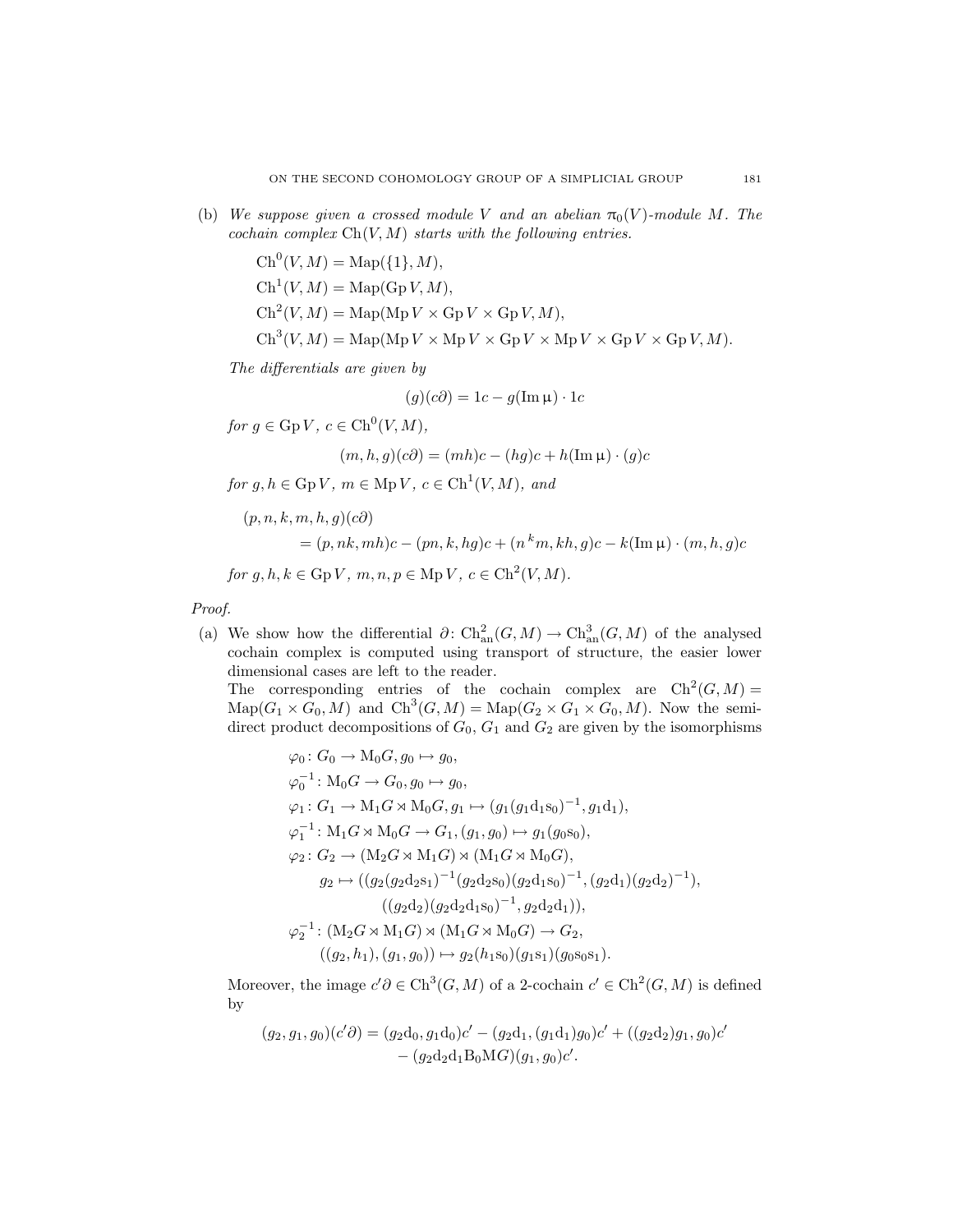Hence we obtain

$$
\mathrm{Ch}^2_{\mathrm{an}}(G, M) = \mathrm{Map}((\mathrm{M}_1 G \times \mathrm{M}_0 G) \times \mathrm{M}_0 G, M),
$$
  
\n
$$
\mathrm{Ch}^3_{\mathrm{an}}(G, M) = \mathrm{Map}((\mathrm{M}_2 G \times \mathrm{M}_1 G \times \mathrm{M}_1 G \times \mathrm{M}_0 G)
$$
  
\n
$$
\times (\mathrm{M}_1 G \times \mathrm{M}_0 G) \times \mathrm{M}_0 G, M),
$$

and, using the isomorphisms  $\varphi_i$  for  $i \in \{0, 1, 2\}$ , the image  $c\partial \in \mathrm{Ch}_{\mathrm{an}}^3(G, M)$  of an analysed 2-cochain  $c \in \text{Ch}_{\text{an}}^2(G, M)$  is given by

$$
c\partial = (\varphi_2^{-1} \times \varphi_1^{-1} \times \varphi_0^{-1})(((\varphi_1 \times \varphi_0)c)\partial),
$$

that is, we have

$$
((g_2, k_1, h_1, k_0), (g_1, h_0), g_0)(c\partial)
$$
  
= 
$$
((g_2, k_1, h_1, k_0)\varphi_2^{-1}, (g_1, h_0)\varphi_1^{-1}, g_0\varphi_0^{-1})(((\varphi_1 \times \varphi_0)c)\partial)
$$
  
= 
$$
(g_2(k_1s_0)(h_1s_1)(k_0s_0s_1), g_1(h_0s_0), g_0)(((\varphi_1 \times \varphi_0)c)\partial)
$$
  
= 
$$
((g_2(k_1s_0)(h_1s_1)(k_0s_0s_1))d_0, (g_1(h_0s_0))d_0)((\varphi_1 \times \varphi_0)c)
$$
  
- 
$$
((g_2(k_1s_0)(h_1s_1)(k_0s_0s_1))d_1, ((g_1(h_0s_0))d_1)g_0)((\varphi_1 \times \varphi_0)c)
$$
  
+ 
$$
(((g_2(k_1s_0)(h_1s_1)(k_0s_0s_1))d_2)(g_1(h_0s_0)), g_0)((\varphi_1 \times \varphi_0)c)
$$
  
- 
$$
(g_2(k_1s_0)(h_1s_1)(k_0s_0s_1))d_2d_1B_0MG \cdot (g_1(h_0s_0), g_0)((\varphi_1 \times \varphi_0)c)
$$
  
= 
$$
(((g_2\partial)k_1(h_1\partial s_0)(k_0s_0))\varphi_1, ((g_1\partial)h_0)\varphi_0)c
$$
  
- 
$$
k_0B_0MG \cdot ((g_1(h_0s_0))\varphi_1, g_0\varphi_0)c
$$
  
= 
$$
(((g_2\partial)k_1(h_1\partial s_0)(k_0s_0)^{-1}, k_0), h_0g_0)c
$$
  
= 
$$
(((k_1h_1(k_0s_0)g_1(h_0s_0)^{-1}, k_0), h_0g_0)c
$$
  
+ 
$$
((h_1(k_0s_0)g_1(h_0s_0)^{-1}, k_0), h_0g_0)c
$$
  
+ 
$$
((h_1(k_0s_0)g_1(h_0s_0)^{-1}, h
$$

for  $g_0, h_0, k_0 \in M_0G$ ,  $g_1, h_1, k_1 \in M_1G$ ,  $g_2 \in M_2G$ .

(b) This follows from [\(a\)](#page-13-3) and the definition of crossed module cohomology via  $\text{Cosk}_1$ , cf. section [2.11.](#page-9-0)  $\Box$ 

We immediately obtain the following result about the zeroth cohomology group, which states that it only depends on the module of coefficients (and therefore implicitly on the zeroth homotopy group by our choice of coefficients).

**Proposition 3.2.** *Given a simplicial group G and an abelian*  $\pi_0(G)$ *-module M*, we *have*

 $H^0(G, M) \cong H^0(\pi_0(G), M) \cong \{m \in M \mid pm = m \text{ for all } p \in \pi_0(G)\}.$ 

**Corollary 3.3.** *Given a crossed module* V *and an abelian*  $\pi_0(V)$ *-module* M, we have

 $H^0(V, M) \cong H^0(\pi_0(V), M) \cong \{m \in M \mid pm = m \text{ for all } p \in \pi_0(V)\}.$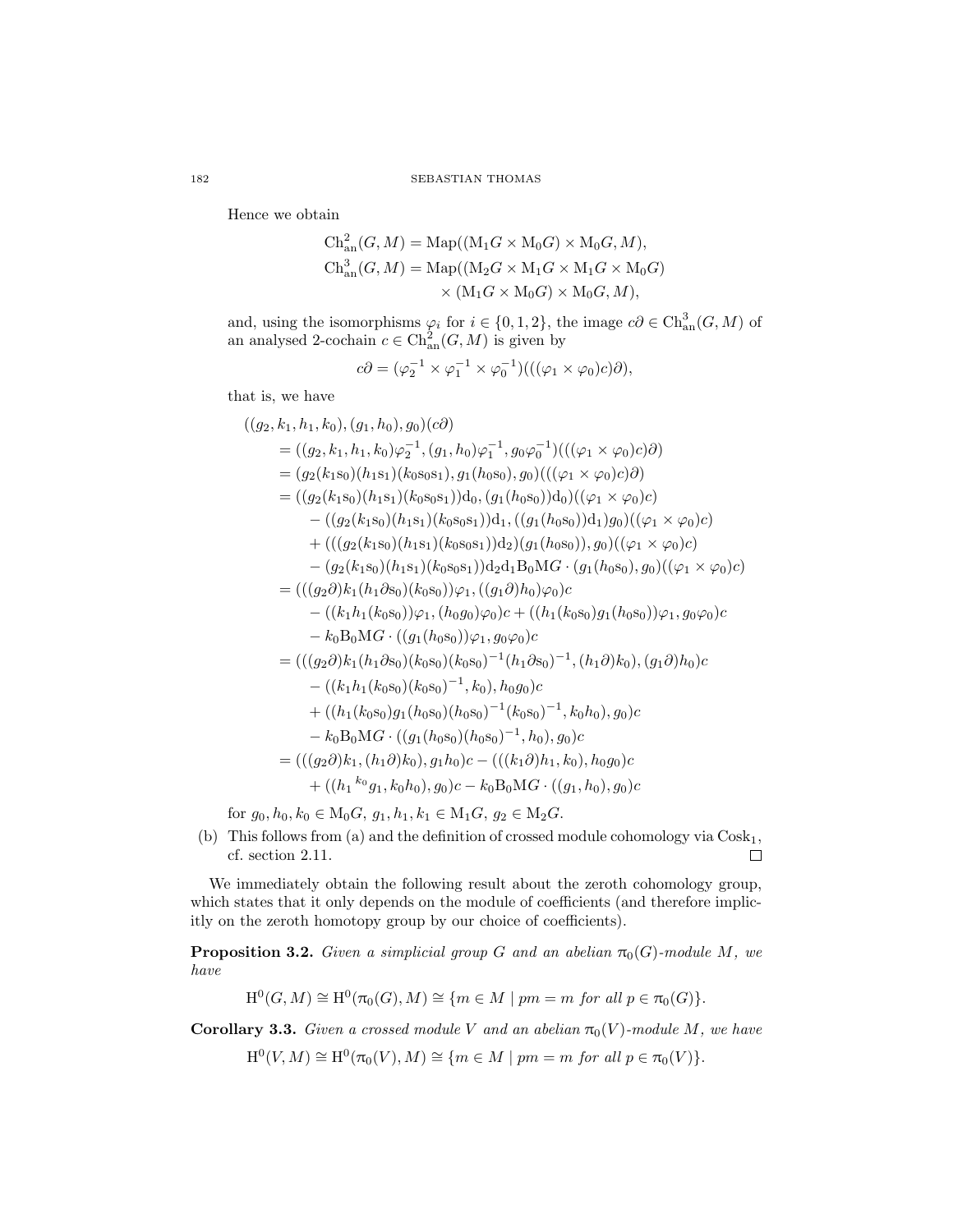We suppose given a simplicial group G, an abelian group A and  $n \in \{0, 1\}$ . In propositions [3.5](#page-17-0) and [3.13,](#page-23-0) we will show that  $H^{n+1}(G, A) \cong H^{n+1}(\text{Trunc}^n G, A)$ . Using homotopy theory of topological spaces, this can be seen as follows.

We consider the unit component  $\varepsilon_G : G \to \text{Cosk}_n \text{Trunc}^n G$  of the adjunction Trunc<sup>n</sup>  $\exists$  Cosk<sub>n</sub> and claim that  $\pi_k \varepsilon_G$  is an isomorphism for  $k \in [0, n]$ , cf. section [2.5.](#page-5-1) If  $n = 0$ , one reads off that Trunc<sup>0</sup>  $\varepsilon_G$  is an isomorphism and hence  $\pi_0 \varepsilon_G$  is an isomorphism since  $\pi_0 = \text{Trunc}^0$ . If  $n = 1$ , one reads off that  $Gp(\text{Trunc}^1 \varepsilon_G)$  and Mp(Trunc<sup>1</sup>  $\varepsilon_G$ ) are isomorphisms, hence Trunc<sup>1</sup>  $\varepsilon_G$  is an isomorphism and thus  $\pi_k \varepsilon_G = \pi_k(\text{Trunc}^1 \varepsilon_G)$  are isomorphisms for  $k \in [0, 1]$ , cf. [[29](#page-43-1), prop. (6.25)].

The canonical simplicial map  $WG \to \overline{W}G$  is a Kan fibration with fiber G, and WG is contractible, see [[16](#page-43-2), ch. V, lem. 4.1, lem. 4.6]. Analogously for  $\text{Cosk}_n \text{Trunc}^n G$ , so the induced long exact homotopy sequence [[22](#page-43-15), ch. VII, 4.1, 4.2, 5.3] shows that  $\pi_k(\overline{W}\varepsilon_G)$  are isomorphisms for  $k \in [0, n+1]$ . It follows that  $\pi_k(|\overline{W}\varepsilon_G|)$  are isomorphisms for  $k \in [0, n+1]$ , see [[16](#page-43-2), ch. I, prop. 11.1] and [[22](#page-43-15), ch. VII, 10.9]. The Whitehead theorem [[3](#page-42-14), ch. VII, th. 11.2 I(b)] provides isomorphisms  $H_k(|W_{\mathcal{E}_G}|)$  for  $k \in [0, n+1]$ . The universal coefficient theorem [[3](#page-42-14), ch. V, cor. 7.2] yields isomorphisms  $H^k(|\overline{W}\varepsilon_G|,A)$  for  $k\in[0,n+1]$ . Finally,  $H^k(\overline{W}\varepsilon_G,A)$  are isomorphisms for  $k \in [0, n+1]$  by [[20](#page-43-16), th. 6.3]. In particular, one obtains  $H^{n+1}(G, A) \cong$  $H^{n+1}(\text{Cosk}_n \text{Trunc}^n G, A) = H^{n+1}(\text{Trunc}^n G, A)$ , as desired.

However, we will not make use of these topological arguments. Following the overall intention of this article, we will give direct algebraic proofs of these results. Moreover, we will use proposition  $3.11(b)$  $3.11(b)$  several times in section [4,](#page-24-0) in particular in the proofs of proposition [4.4](#page-26-0) and proposition [4.7.](#page-30-0)

<span id="page-16-0"></span>**Proposition 3.4.** We suppose given a simplicial group G and an abelian  $\pi_0(G)$ *module* M. The first analysed cocycle group  $\mathcal{Z}_{\text{an}}^1(G, M)$  is the kernel of

$$
\mathrm{inc}^{\mathbf{Z}^1(\mathrm{M}_0G,M)}\mathrm{Ch}^1(\partial^{\mathrm{M}G},M)\colon \mathrm{Z}^1(\mathrm{M}_0G,M)\to \mathrm{Ch}^1(\mathrm{M}_1G,M),
$$

*that is, we have*

$$
Z_{\text{an}}^1(G, M) = \{ z_0 \in Z^1(M_0G, M) \mid z_0|_{B_0MG} = 0 \}.
$$

*Proof.* For every element  $z \in \mathcal{Z}_{\text{an}}^1(G, M)$ , we have

$$
0 = (1, h_0, g_0)(z\partial^{Ch_{an}(G,M)}) = (h_0)z - (h_0g_0)z + h_0B_0MG \cdot (g_0)z
$$
  
=  $(h_0, g_0)(z\partial^{Ch(M_0G,M)})$ 

for all  $g_0, h_0 \in M_0G$  as well as

$$
0 = (g_1, 1, 1)(z\partial^{\text{Ch}_{\text{an}}(G,M)}) = (g_1\partial)z
$$

for all  $g_1 \in M_1G$ , that is,  $\mathcal{Z}_{an}^1(G, M) \subseteq \mathcal{Z}^1(M_0G, M)$  and  $z|_{B_0MG} = 0$ . Conversely, given a 1-cocycle  $z_0 \in \mathcal{Z}^1(\mathcal{M}_0 G, M)$  with  $z_0|_{\mathcal{B}_0 \mathcal{M} G} = 0$ , it follows that

$$
(g_1, h_0, g_0)(z_0 \partial^{\text{Ch}_{\text{an}}(G,M)}) = ((g_1 \partial)h_0)z_0 - (h_0 g_0)z_0 + h_0 B_0 \text{M}G \cdot (g_0)z_0
$$
  
=  $(g_1)z_0 + (g_1 \partial)B_0 \text{M}G \cdot (h_0)z_0 - (h_0 g_0)z_0 + h_0 B_0 \text{M}G \cdot (g_0)z_0$   
=  $(h_0)z_0 - (h_0 g_0)z_0 + h_0 B_0 \text{M}G \cdot (g_0)z_0 = (h_0, g_0)(z_0 \partial^{\text{Ch}(\text{M}_0 G, M)}) = 0$ 

for  $g_1 \in M_1G$ ,  $g_0, h_0 \in M_0G$ , that is,  $z_0 \in Z^1_{\text{an}}(G, M)$ . Altogether, we have

$$
Z_{\text{an}}^1(G, M) = \{ z_0 \in Z^1(M_0G, M) \mid z_0|_{B_0MG} = 0 \}.
$$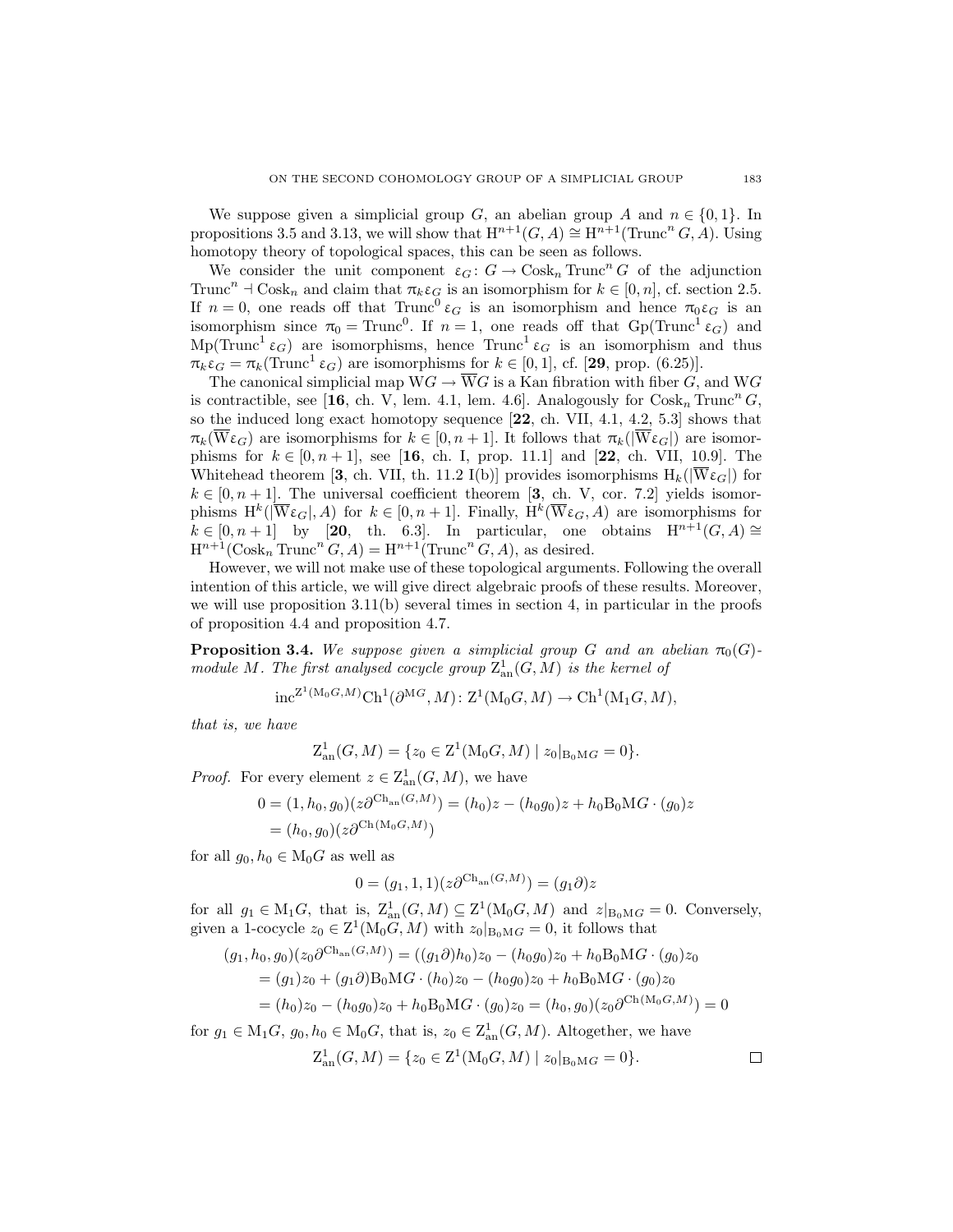<span id="page-17-0"></span>Recall that  $Ch(Trunc^{0} G, M) = Ch_{an}(Cosk_{0} Trunc^{0} G, M)$  for every simplicial group  $G$ .

**Proposition 3.5.** *Given a simplicial group G and an abelian*  $\pi_0(G)$ *-module M, the unit component*  $\varepsilon_G$ :  $G \to \text{Cosk}_0 \text{Trunc}^0 G$  *of the adjunction*  $\text{Trunc}^0 \to \text{Cosk}_0$  *induces an isomorphism*

$$
Z_{an}^1(\varepsilon_G, M) \colon Z^1(\text{Trunc}^0 G, M) \to Z_{an}^1(G, M),
$$

which in turn induces isomorphisms  $B_{an}^1(\varepsilon_G, M)$  and  $H_{an}^1(\varepsilon_G, M)$ . In particular, we *have*

$$
H^1(G, M) \cong H^1(\text{Trunc}^0 G, M).
$$

*Proof.* We let  $\pi$ :  $M_0G \rightarrow M_0G/B_0MG = \text{Trunc}^0 G$  denote the canonical epi-morphism, cf. section [2.5.](#page-5-1) The induced group homomorphism  $\mathbb{Z}_{\text{an}}^1(\varepsilon_G, M)$  is given by  $(g_0)(z'\mathbb{Z}_{\mathrm{an}}^1(\varepsilon_G, M)) = (g_0\pi)z'$  for  $g_0 \in M_0G$ ,  $z' \in \mathbb{Z}^1(\text{Trunc}^0 G, M)$ . Thus we have  $z' \mathcal{Z}_{\text{an}}^1(\varepsilon_G, M) = 0$  if and only if already  $z' = 0$ , that is,  $\mathcal{Z}_{\text{an}}^1(\varepsilon_G, M)$  is injective.

To show surjectivity, we suppose given an analysed 1-cochain  $z \in \mathbb{Z}_{\text{an}}^1(G, M)$ . We choose a section of the underlying pointed map of  $\pi$ , that is, a pointed map s: Trunc<sup>0</sup>  $G \to M_0 G$  with  $s\pi = id_{\text{Trunc}^0 G}$ . Then  $(qs)(ps)((qp)s)^{-1} \in \text{Ker } \pi = B_0 MG$ and therefore, by proposition [3.4,](#page-16-0)

$$
((qs)(ps))z = ((qs)(ps)((qp)s)^{-1}((qp)s))z
$$
  
= ((qs)(ps)((qp)s)^{-1})z + ((qs)(ps)((qp)s)^{-1})B<sub>0</sub>MG · ((qp)s)z  
= ((qp)s)z

for all  $p, q \in \text{Trunc}^0 G$ . Now the pointed map  $z'$ :  $\text{Trunc}^0 G \to M$  defined by  $(p)z' :=$  $(ps)z$  for  $p \in \text{Trunc}^0 G$  is a 1-cocycle in  $\mathbb{Z}^1(\text{Trunc}^0 G, M)$  since

$$
(q,p)(z'\partial^{Ch(Trunc^0 G,M)}) = (q)z' - (qp)z' + q \cdot (p)z'
$$
  

$$
= (qs)z - ((qp)s)z + qs\pi \cdot (ps)z
$$
  

$$
= (qs)z - ((qs)(ps))z + (qs)B_0MG \cdot (ps)z
$$
  

$$
= (1, qs, ps)(z\partial^{Ch_{an}(G,M)}) = 0
$$

for all  $p, q \in \text{Trunc}^0 G$ . Further,  $g_0(g_0 \pi s)^{-1} \in \text{Ker } \pi = \text{B}_0 \text{M} G$  implies, using proposition [3.4,](#page-16-0)

$$
0 = (g_0(g_0 \pi s)^{-1})z = (g_0)z + g_0 B_0 M G \cdot ((g_0 \pi s)^{-1})z
$$
  
=  $(g_0)z + (g_0 \pi s) B_0 M G \cdot ((g_0 \pi s)^{-1})z$   
=  $(g_0)z - (g_0 \pi s)z + ((g_0 \pi s)(g_0 \pi s)^{-1})z = (g_0)z - (g_0)(z' \mathbb{Z}_{an}^1(\varepsilon_G, M))$ 

and therefore  $(g_0)(z' \mathcal{Z}_{\text{an}}^1(\varepsilon_G, M)) = (g_0)z$  for all  $g_0 \in M_0G$ , that is,  $z' \mathcal{Z}_{\text{an}}^1(\varepsilon_G, M) = z$ . Thus  $Z^1_{\text{an}}(\varepsilon_G, M)$  is surjective. Altogether,  $Z^1_{\text{an}}(\varepsilon_G, M)$  is an isomorphism of abelian groups.

Now the injectivity of  $\mathcal{Z}_{\text{an}}^1(\varepsilon_G, M)$  implies the injectivity of the restriction  $B_{an}^1(\varepsilon_G, M)$ . To show that this is also an isomorphism, it remains to show that for every analysed 1-coboundary  $b \in B_{an}^1(G, M)$ , the 1-cocycle  $b' \in Z^1(\text{Trunc}^0 G, M)$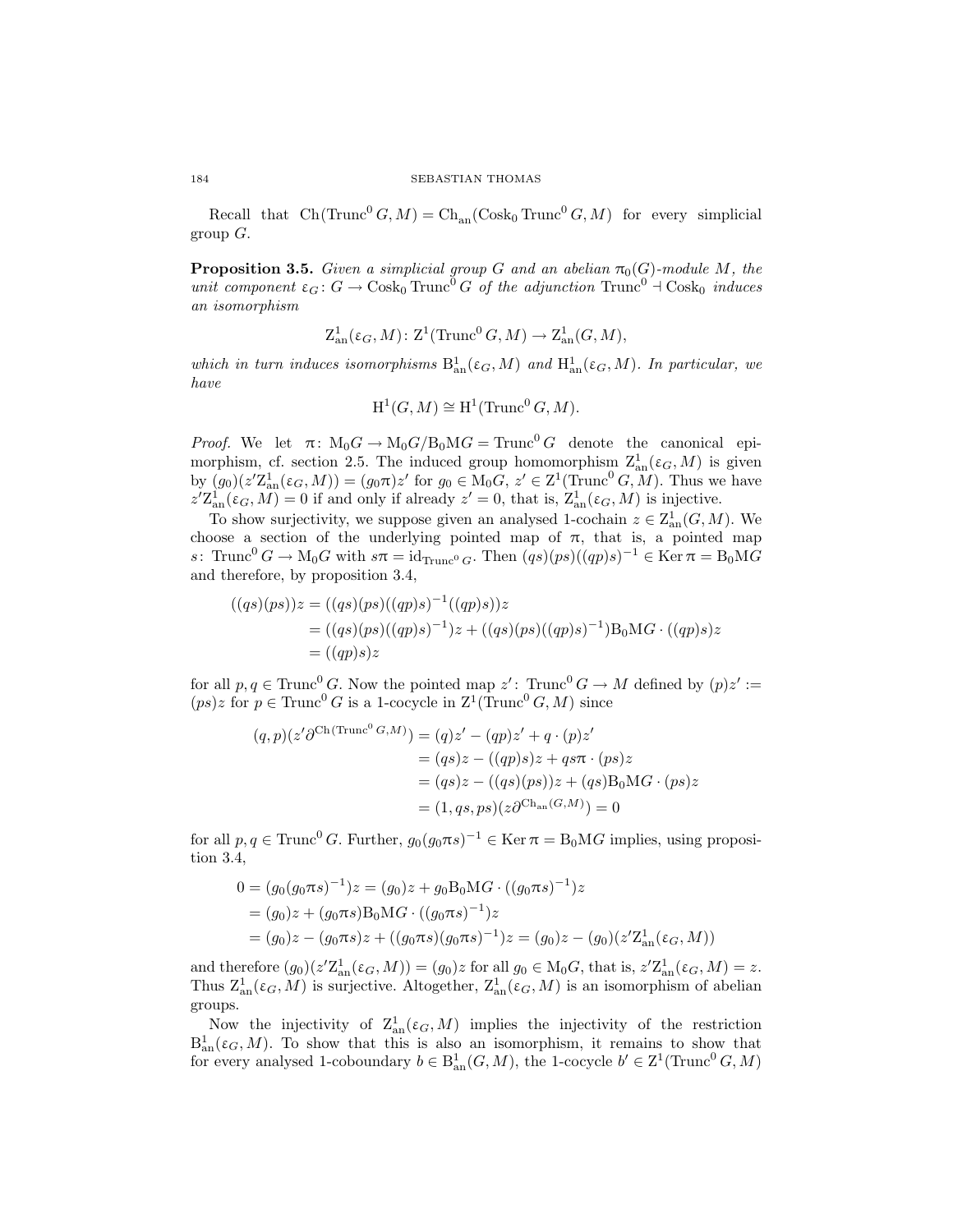given by  $(p)b' := (ps)b$  for  $p \in \text{Trunc}^0 G$  is in fact a 1-coboundary, that is, an element in  $B^1(\text{Trunc}^0 G, M)$ . Indeed, given  $b \in B^1_{an}(G, M)$  and an analysed 0-cochain  $c \in \mathrm{Ch}_{\mathrm{an}}^0(G, M)$  with  $b = c\partial^{\mathrm{Ch}_{\mathrm{an}}(G, M)}$ , it follows that

$$
(p)b' = (ps)b = 1c - (ps)B_0MG \cdot 1c = 1c - p \cdot 1c = (p)(c\partial^{Ch(Trunc^0 G,M)})
$$

for all  $p \in \text{Trunc}^0 G$  and hence  $b' = c \partial^{\text{Ch}(\text{Trunc}^0 G,M)} \in B^1(\text{Trunc}^0 G, M)$ .

Thus we have shown that  $\mathcal{Z}_{\text{an}}^1(\varepsilon_G, M)$  and  $\mathcal{B}_{\text{an}}^1(\varepsilon_G, M)$  are isomorphisms, and hence  $H^1_{\text{an}}(\varepsilon_G, M)$  is also an isomorphism. In particular, we have

$$
H^1(G, M) \cong H^1_{\text{an}}(G, M) \cong H^1(\text{Trunc}^0 G, M).
$$

**Corollary 3.6.** Given a simplicial group G and an abelian  $\pi_0(G)$ -module M, we have

$$
\mathrm{H}^1(G, M) \cong \mathrm{H}^1(\pi_0(G), M).
$$

**Corollary 3.7.** *Given a crossed module* V *and an abelian*  $\pi_0(V)$ *-module* M, we have

$$
\mathrm{H}^1(V, M) \cong \mathrm{H}^1(\pi_0(V), M).
$$

We recall a simple fact of 2-cocycles of (ordinary) groups:

<span id="page-18-0"></span>Remark 3.8. *We let* G *be a group and* M *be an abelian* G*-module. For every* 2 *cocycle*  $z \in \mathbb{Z}^2(G, M)$ *, we have*  $(g, 1)z = g \cdot (1, 1)z$  *and*  $(1, g)z = (1, 1)z$  *for all*  $g \in G$ *.* 

*Proof.* Given a 2-cocycle  $z \in \mathbb{Z}^2(G, M)$ , we have

$$
0 = (g, 1, 1)(z\partial) = (g, 1)z - (g, 1)z + (g, 1)z - g \cdot (1, 1)z = (g, 1)z - g \cdot (1, 1)z,
$$

that is,  $(g, 1)z = g \cdot (1, 1)z$ , and

$$
0 = (1, 1, g)(z\partial) = (1, 1)z - (1, g)z + (1, g)z - (1, g)z = (1, 1)z - (1, g)z,
$$
  
is,  $(1, g)z = (1, 1)z$  for all  $g \in G$ .

that is,  $(1, g)z = (1, 1)z$  for all  $g \in G$ .

Corollary 3.9. *We let* G *be a group and* M *be an abelian* G*-module. A* 2*-cocycle*  $z \in \mathbb{Z}^2(G, M)$  *is componentwise pointed if and only if it is pointed.* 

To simplify our calculations, we give a bit more convenient description of the analysed 2-cocycles.

Definition 3.10 (Moore decomposition of analysed 2-cochains).

- (a) We let G be a simplicial group and M be an abelian  $\pi_0(G)$ -module. Given an analysed 2-cochain  $c \in \text{Ch}_{\text{an}}^2(G, M)$ , the 1-cochain  $c_{M_1} \in \text{Ch}^1(M_1G, M)$  defined by  $(g_1)c_{M_1}:=(g_1,1,1)c$  for  $g_1 \in M_1G$  is called the  $M_1$ *-part* of c, and the 2cochain  $c_{M_0} \in \text{Ch}^2(M_0G, M)$  defined by  $(h_0, g_0)c_{M_0} := (1, h_0, g_0)c$  for  $g_0, h_0 \in$  $M_0G$  is called the  $M_0$ -part of c.
- (b) We let V be a crossed module and M be an abelian  $\pi_0(V)$ -module. Given a 2-cochain  $c \in \text{Ch}^2(V, M)$ , we call the M<sub>1</sub>-part of c also the *module part* of c and write  $c_{\text{Mp}} := c_{\text{M}_1}$ , and we call the M<sub>0</sub>-part of c also the *group part* of c and write  $c_{\text{Gp}} := c_{\text{M}_0}$ . That is,  $(m)c_{\text{Mp}} = (m, 1, 1)c$  for  $m \in \text{Mp } V$  and  $(h, g)c_{\text{Gp}} =$  $(1, h, g)c$  for  $g, h \in \text{Gp } V$ .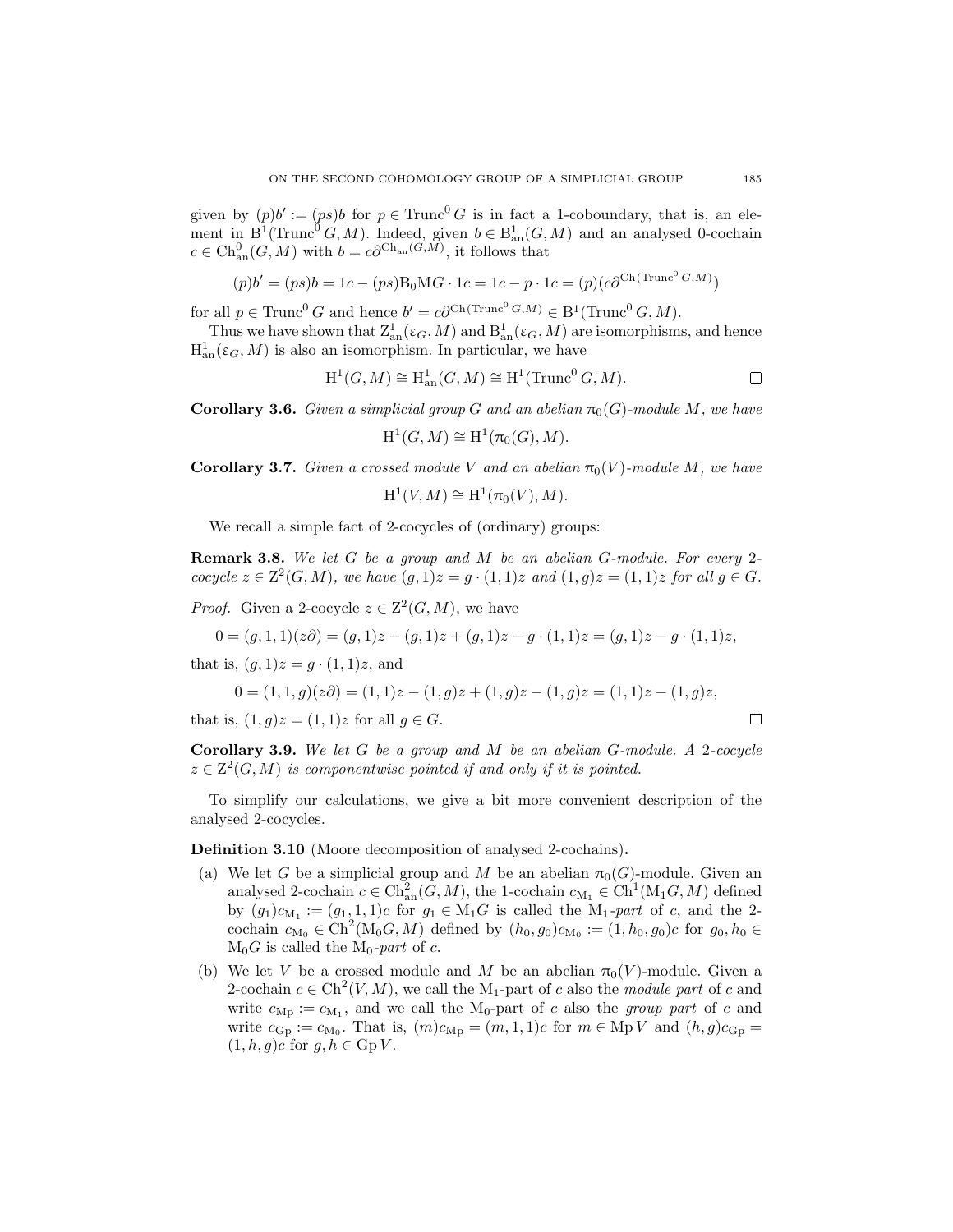#### <span id="page-19-5"></span>Proposition 3.11.

- <span id="page-19-3"></span><span id="page-19-2"></span>(a) We suppose given a simplicial group G and an abelian  $\pi_0(G)$ -module M. An *analysed* 2*-cochain*  $z \in \text{Ch}_{\text{an}}^2(G, M)$  *is an analysed* 2*-cocycle if and only if it fulfills the following conditions.*
	- (i) *We have*  $(g_1, h_0, g_0)z = (g_1)z_{M_1} (g_1 \partial, h_0)z_{M_0} + (h_0, g_0)z_{M_0}$  for  $g_1 \in M_1G$ ,  $g_0, h_0 \in M_0G$ .
	- (ii) The  $M_0$ -part  $z_{M_0}$  is a 2-cocycle of  $M_0G$  with coefficients in M, that is,  $z_{\mathrm{M}_0} \in \mathrm{Z}^2(\mathrm{M}_0 G, M).$
	- (iii) *We have*  $(h_1g_1)z_{M_1} = (h_1)z_{M_1} + (g_1)z_{M_1} (h_1\partial, g_1\partial)z_{M_0}$  *for*  $g_1, h_1 \in M_1G$ *.*
	- (iv) *We have*  $({}^{g_0s_0}g_1)z_{M_1} = g_0B_0MG \cdot (g_1)z_{M_1} + ({}^{g_0}(g_1\partial), g_0)z_{M_0} (g_0, g_1\partial)z_{M_0}$ *for*  $g_1 \in M_1G$ ,  $g_0 \in M_0G$ .
	- $(v)$  *We have*  $(g_2 \partial) z_{M_1} = (1) z_{M_1}$  *for*  $g_2 \in M_2 G$ *.*
- <span id="page-19-6"></span><span id="page-19-4"></span><span id="page-19-1"></span>(b) *We suppose given a crossed module V and an abelian*  $\pi_0(V)$ *-module M.* A 2*cochain*  $z \in \text{Ch}^2(V, M)$  *is a* 2*-cocycle if and only if it fulfills the following conditions.*
	- (i) *We have*  $(m, h, g)z = (m)z_{\text{Mp}} (m, h)z_{\text{Gp}} + (h, g)z_{\text{Gp}}$  *for*  $m \in \text{Mp } V$ ,  $g, h \in$  $GpV$ .
	- (ii) *The group part*  $z_{\text{Gp}}$  *is a* 2*-cocycle of*  $GpV$  *with coefficients in* M, that *is*,  $z_{\text{Gp}} \in \mathbb{Z}^2(\text{Gp }V, M).$
	- (iii) *We have*  $(nm)z_{Mp} = (n)z_{Mp} + (m)z_{Mp} (n, m)z_{Gp}$  *for*  $m, n \in Mp V$ *.*
	- (iv) We have  $({}^gm)z_{\rm Mp} = g(\text{Im}\,\mu) \cdot (m)z_{\rm Mp} + ({}^gm, g)z_{\rm Gp} (g, m)z_{\rm Gp}$  for  $m \in$  $Mp V, g \in Gp V.$

#### <span id="page-19-8"></span><span id="page-19-7"></span>*Proof.*

- (a) First, we suppose given an analysed 2-cocycle  $z \in \mathbb{Z}_{\text{an}}^2(G, M)$ . We verify the asserted formulas:
	- (ii) We have

$$
0 = (1, 1, 1, k_0, 1, h_0, g_0)(z\partial)
$$
  
= (1, k<sub>0</sub>, h<sub>0</sub>)z - (1, k<sub>0</sub>, h<sub>0</sub>g<sub>0</sub>)z + (1, k<sub>0</sub>h<sub>0</sub>, g<sub>0</sub>)z - k<sub>0</sub>B<sub>0</sub>MG · (1, h<sub>0</sub>, g<sub>0</sub>)z  
= (k<sub>0</sub>, h<sub>0</sub>)z<sub>M<sub>0</sub></sub> - (k<sub>0</sub>, h<sub>0</sub>g<sub>0</sub>)z<sub>M<sub>0</sub></sub> + (k<sub>0</sub>h<sub>0</sub>, g<sub>0</sub>)z<sub>M<sub>0</sub></sub>  
- k<sub>0</sub>B<sub>0</sub>MG · (h<sub>0</sub>, g<sub>0</sub>)z<sub>M<sub>0</sub></sub>

for  $g_0, h_0, k_0 \in M_0G$ , that is,  $z_{M_0} \in Z^2(M_0G, M)$ .

(i) First, we prove the formula for  $h_0 = 1$ , then for  $g_0 = 1$  and finally for the general case.

We have

$$
0 = (1, g_1, 1, 1, 1, g_0, g_0^{-1})(z\partial)
$$
  
=  $(g_1, 1, g_0)z - (g_1, 1, 1)z + (1, g_0, g_0^{-1})z - (1, g_0, g_0^{-1})z$   
=  $(g_1, 1, g_0)z - (g_1)z_{M_1}$ ,

that is,  $(g_1, 1, g_0)z = (g_1)z_{M_1}$  for  $g_1 \in M_1G$ ,  $g_0 \in M_0G$ .

<span id="page-19-0"></span>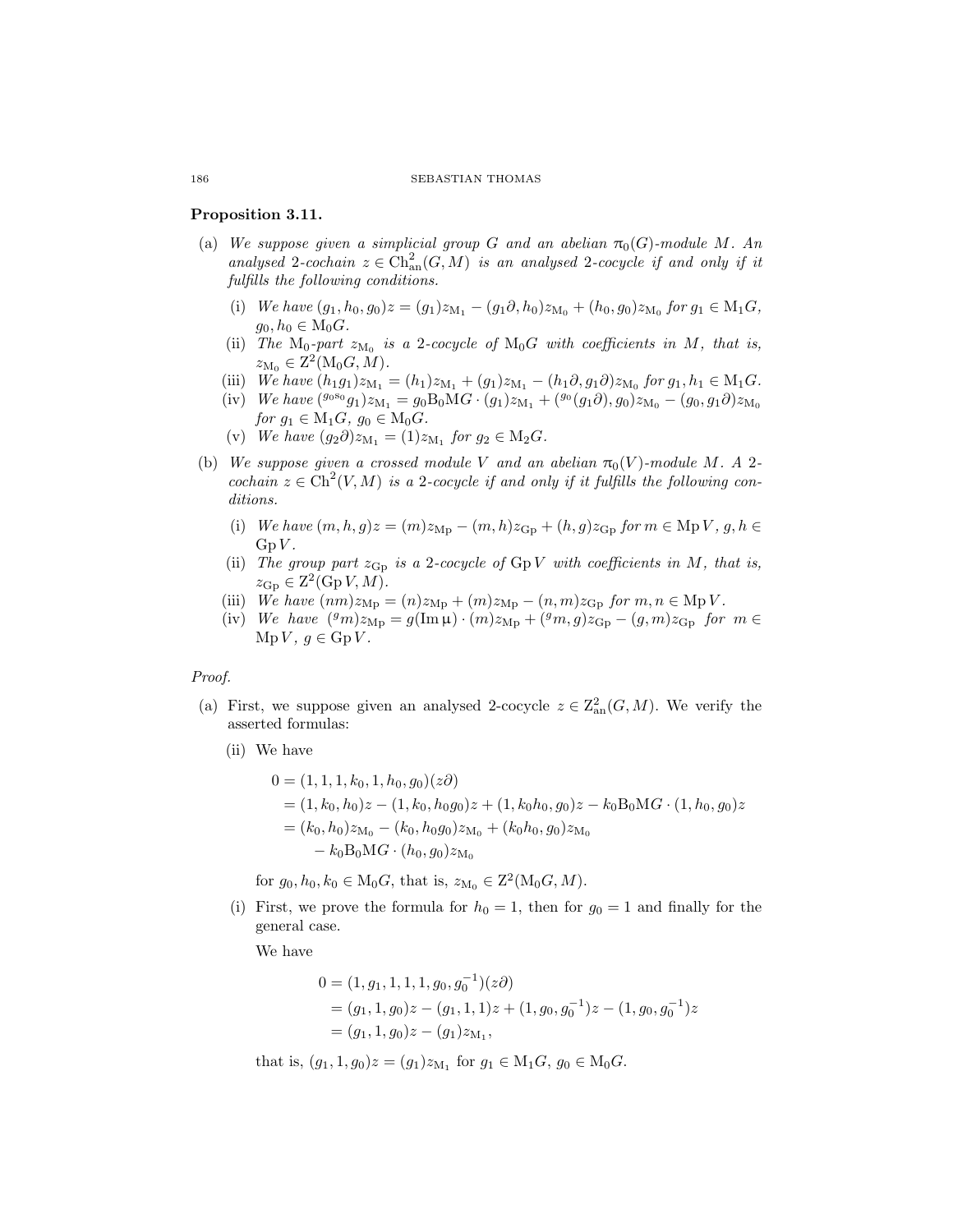Next, we obtain

$$
0 = (1, 1, g_1, 1, 1, h_0, 1)(z\partial)
$$
  
=  $(1, g_1 \partial, h_0) z - (g_1, 1, h_0) z + (g_1, h_0, 1) z - (1, h_0, 1) z$   
=  $(g_1 \partial, h_0) z_{M_0} - (g_1) z_{M_1} + (g_1, h_0, 1) z - (h_0, 1) z_{M_0},$ 

that is,  $(g_1, h_0, 1)z = (g_1)z_{M_1} - (g_1 \partial, h_0)z_{M_0} + (h_0, 1)z_{M_0}$  for  $g_1 \in M_1G$ ,  $h_0 \in M_0G$ .

Finally, we get, using [\(ii\)](#page-19-2) and remark [3.8,](#page-18-0)

$$
0 = (1, g_1, 1, h_0, 1, 1, g_0)(z\partial)
$$
  
=  $(g_1, h_0, 1)z - (g_1, h_0, g_0)z + (1, h_0, g_0)z - h_0B_0MG \cdot (1, 1, g_0)z$   
=  $(g_1)z_{M_1} - (g_1\partial, h_0)z_{M_0} + (h_0, 1)z_{M_0} - (g_1, h_0, g_0)z + (h_0, g_0)z_{M_0}$   
-  $h_0B_0MG \cdot (1, g_0)z_{M_0}$   
=  $(g_1)z_{M_1} - (g_1\partial, h_0)z_{M_0} - (g_1, h_0, g_0)z + (h_0, g_0)z_{M_0}$ 

that is,  $(g_1, h_0, g_0)z = (g_1)z_{M_1} - (g_1 \partial, h_0)z_{M_0} + (h_0, g_0)z_{M_0}$  for  $g_1 \in M_1G$ ,  $g_0, h_0 \in M_0G$ .

(iii) We have

$$
0 = (1, 1, h1, 1, g1, 1, 1)(z\partial)
$$
  
= (1, h<sub>1</sub>\partial, g<sub>1</sub>\partial)z - (h<sub>1</sub>, 1, 1)z + (h<sub>1</sub>g<sub>1</sub>, 1, 1)z - (g<sub>1</sub>, 1, 1)z  
= (h<sub>1</sub>\partial, g<sub>1</sub>\partial)z<sub>M<sub>0</sub></sub> - (h<sub>1</sub>)z<sub>M<sub>1</sub></sub> + (h<sub>1</sub>g<sub>1</sub>)z<sub>M<sub>1</sub></sub> - (g<sub>1</sub>)z<sub>M<sub>1</sub></sub>,

that is,  $(h_1g_1)z_{M_1} = (h_1)z_{M_1} + (g_1)z_{M_1} - (h_1\partial, g_1\partial)z_{M_0}$  for  $g_1, h_1 \in M_1G$ .

(iv) We have, using [\(i\),](#page-19-3)

$$
0 = (1, 1, 1, g_0, g_1, 1, 1)(z\partial)
$$
  
=  $(1, g_0, g_1 \partial)z - (1, g_0, 1)z + (g_0 g_1, g_0, 1)z - g_0 B_0 M G \cdot (g_1, 1, 1)z$   
=  $(g_0, g_1 \partial) z_{M_0} + (g_0 g_0 g_1) z_{M_1} - (g_0 (g_1 \partial), g_0) z_{M_0}$   
-  $g_0 B_0 M G \cdot (g_1) z_{M_1}$ ,

that is,  $({}^{g_0s_0}g_1)z_{\mathrm{M}_1}=g_0\mathrm{B}_0\mathrm{M}$  $G\cdot(g_1)z_{\mathrm{M}_1}+({}^{g_0}(g_1\partial),g_0)z_{\mathrm{M}_0}-(g_0,g_1\partial)z_{\mathrm{M}_0}$ for  $g_1 \in M_1G$ ,  $g_0 \in M_0G$ .

(v) We have

$$
0 = (g_2, 1, 1, 1, 1, 1, 1)(z\partial)
$$
  
=  $(g_2 \partial, 1, 1)z - (1, 1, 1)z + (1, 1, 1)z - (1, 1, 1)z$   
=  $(g_2 \partial) z_{M_1} - (1)z_{M_1}$ ,

that is,  $(g_2 \partial) z_{M_1} = (1) z_{M_1}$  for  $g_2 \in M_2 G$ .

Now let us conversely suppose given an analysed 2-cochain  $z \in \mathrm{Ch}_{\mathrm{an}}^2(G,M)$  that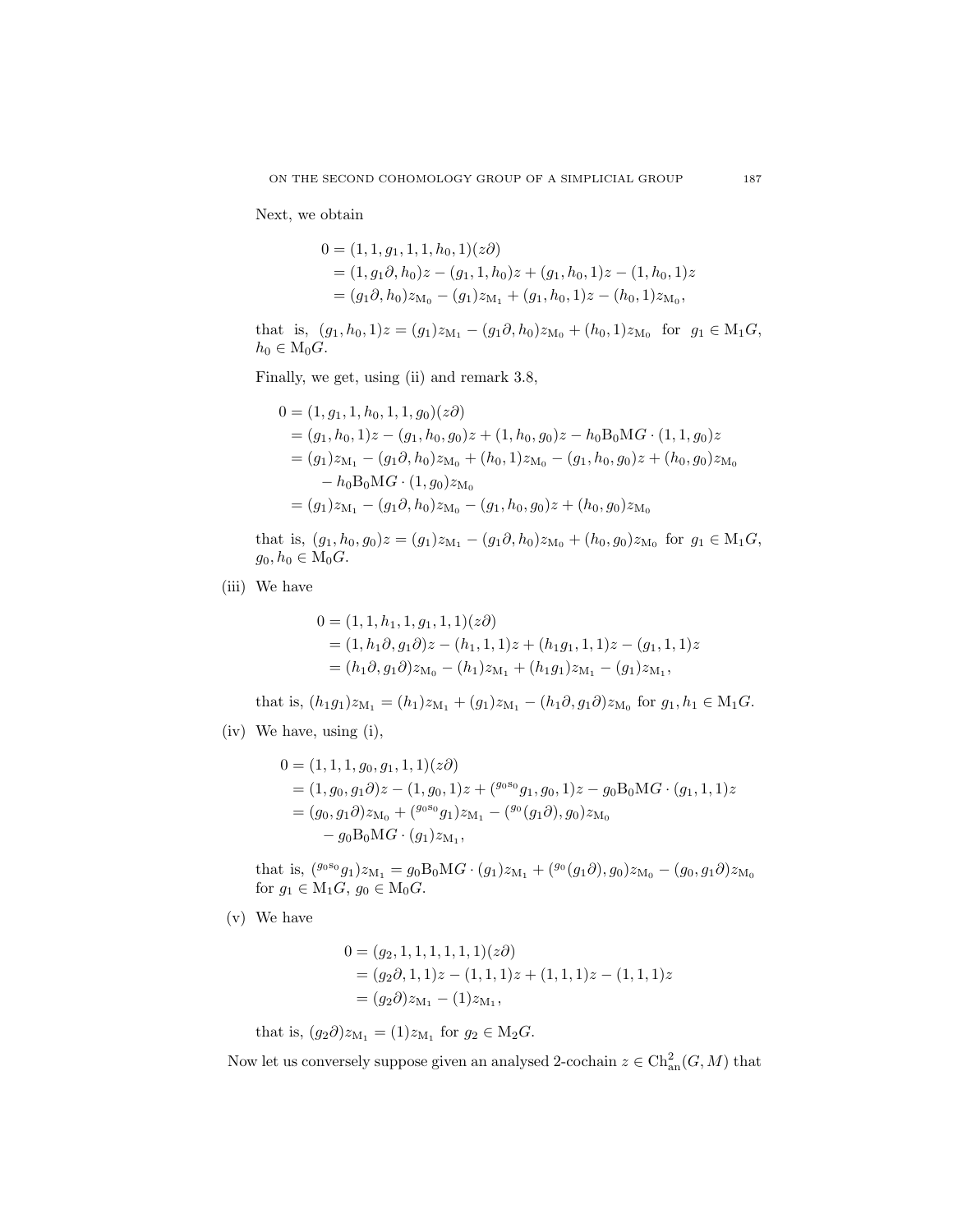fulfills the properties [\(i\)](#page-19-3) to [\(v\).](#page-19-4) Then we compute

$$
(g_2, k_1, h_1, g_1, k_0, h_0, g_0)(z\partial)
$$
  
=  $((g_2\partial)k_1, (h_1\partial)k_0, (g_1\partial)h_0)z - (k_1h_1, k_0, h_0g_0)z + (h_1 k_0s_0g_1, k_0h_0, g_0)z$   
-  $k_0B_0MG \cdot (g_1, h_0, g_0)z$   
=  $((g_2\partial)k_1)z_{M_1} - (k_1\partial, (h_1\partial)k_0)z_{M_0} + ((h_1\partial)k_0, (g_1\partial)h_0)z_{M_0} - (k_1h_1)z_{M_1}$   
+  $((k_1h_1)\partial, k_0)z_{M_0} - (k_0, h_0g_0)z_{M_0} + (h_1 k_0s_0g_1)z_{M_1}$   
-  $((h_1 k_0s_0g_1)\partial, k_0h_0)z_{M_0} + (k_0h_0, g_0)z_{M_0} - k_0B_0MG \cdot (g_1)z_{M_1}$   
+  $k_0B_0MG \cdot (g_1\partial, h_0)z_{M_0} - k_0B_0MG \cdot (h_0, g_0)z_{M_0}$   
=  $((g_2\partial)k_1)z_{M_1} - (k_1h_1)z_{M_1} + (h_1 k_0s_0g_1)z_{M_1} - k_0B_0MG \cdot (g_1)z_{M_1}$   
-  $(k_1\partial, (h_1\partial)k_0)z_{M_0} + (h_1\partial)k_0, (g_1\partial)h_0)z_{M_0} + ((k_1\partial)(h_1\partial), k_0)z_{M_0}$   
-  $((h_1\partial)^{k_0}(g_1\partial), k_0h_0)z_{M_0} + k_0B_0MG \cdot (g_1\partial, h_0)z_{M_0} - (k_0, h_0g_0)z_{M_0}$   
+  $(k_0h_0, g_0)z_{M_0} - k_0B_0MG \cdot (h_0, g_0)z_{M_0}$   
=  $(g_2\partial)z_{M_1} + (k_$ 

for all  $g_0, h_0, k_0 \in M_0G$ ,  $g_1, h_1, k_1 \in M_1G$ ,  $g_2 \in M_2G$ , that is,  $z \in \mathbb{Z}_{\text{an}}^2(G, M)$ .

(b) This follows from [\(a\)](#page-19-5) by definition of the 2-cocycles of  $V$  via  $\text{Cosk}_1 V$  and the fact that  $M_0 \text{Cosk}_1 V = \text{Gp } V$ ,  $M_1 \text{Cosk}_1 V = \text{Mp } V$  and  $M_2 \text{Cosk}_1 V = \{1\}$  (up to simplified notation).  $\Box$ 

With the preceeding proposition we can now establish a description of the second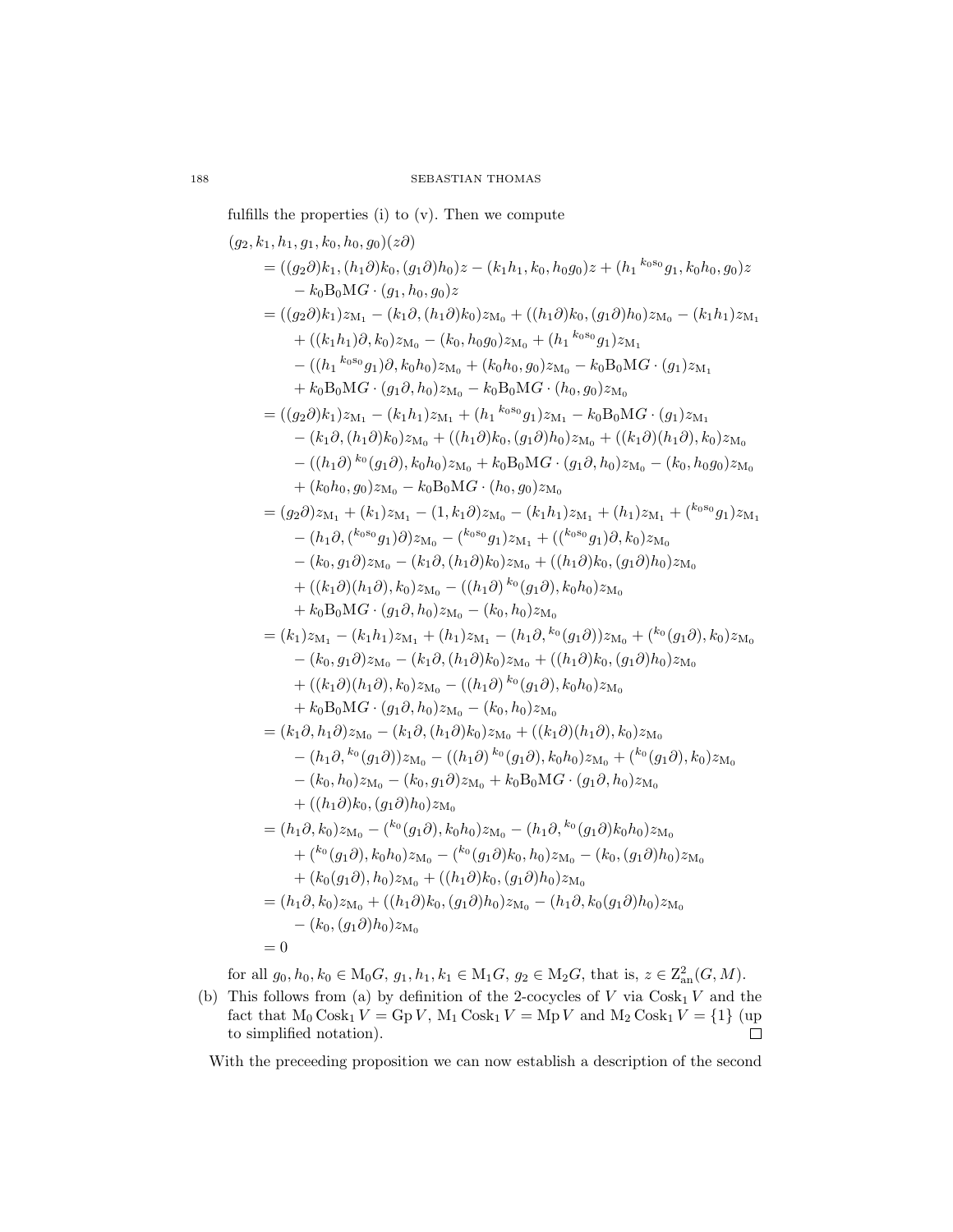<span id="page-22-0"></span>analysed cocycle group of a simplicial group resp. of a crossed module as a pullback. This can be seen as a continuation of proposition [3.4.](#page-16-0)

# Corollary 3.12.

(a) *Given a simplicial group G and an abelian*  $\pi_0(G)$ *-module M, the diagram* 

$$
Z_{\mathrm{an}}^2(G, M) \xrightarrow{\phantom{A_1}{}^{-M_1|}Z_{\mathrm{an}}^2(G, M)} \mathrm{Ch}^1(M_1G, M)
$$
  
\n
$$
-_{\mathrm{M}_0}{}^{Z^2(M_0G, M)}_{Z_{\mathrm{an}}^2(G, M)} \downarrow \qquad \qquad \downarrow \qquad \qquad \downarrow \qquad \qquad \downarrow \qquad \downarrow \qquad \downarrow \qquad \downarrow \qquad \downarrow \qquad \downarrow \qquad \downarrow \qquad \downarrow \qquad \downarrow \qquad \downarrow \qquad \downarrow \qquad \downarrow \qquad \downarrow \qquad \downarrow \qquad \downarrow \qquad \downarrow \qquad \downarrow \qquad \downarrow \qquad \downarrow \qquad \downarrow \qquad \downarrow \qquad \downarrow \qquad \downarrow \qquad \downarrow \qquad \downarrow \qquad \downarrow \qquad \downarrow \qquad \downarrow \qquad \downarrow \qquad \downarrow \qquad \downarrow \qquad \downarrow \qquad \downarrow \qquad \downarrow \qquad \downarrow \qquad \downarrow \qquad \downarrow \qquad \downarrow \qquad \downarrow \qquad \downarrow \qquad \downarrow \qquad \downarrow \qquad \downarrow \qquad \downarrow \qquad \downarrow \qquad \downarrow \qquad \downarrow \qquad \downarrow \qquad \downarrow \qquad \downarrow \qquad \downarrow \qquad \downarrow \qquad \downarrow \qquad \downarrow \qquad \downarrow \qquad \downarrow \qquad \downarrow \qquad \downarrow \qquad \downarrow \qquad \downarrow \qquad \downarrow \qquad \downarrow \qquad \downarrow \qquad \downarrow \qquad \downarrow \qquad \downarrow \qquad \downarrow \qquad \downarrow \qquad \downarrow \qquad \downarrow \qquad \downarrow \qquad \downarrow \qquad \downarrow \qquad \downarrow \qquad \downarrow \qquad \downarrow \qquad \downarrow \qquad \downarrow \qquad \downarrow \qquad \downarrow \qquad \downarrow \qquad \downarrow \qquad \downarrow \qquad \downarrow \qquad \downarrow \qquad \downarrow \qquad \downarrow \qquad \downarrow \qquad \downarrow \qquad \downarrow \qquad \downarrow \qquad \downarrow \qquad \downarrow \qquad \downarrow \qquad \downarrow \qquad \downarrow \qquad \downarrow \qquad \downarrow \qquad \downarrow \qquad \downarrow \qquad \downarrow \qquad \downarrow \qquad \downarrow \qquad \downarrow \qquad \downarrow
$$

*is a pullback of abelian groups, where*  $(g_1, g_0)(c_1\alpha_1) := (g_0 s_0 g_1)c_1 - g_0 B_0 MG$ .  $(g_1)c_1$  *and*  $(g_1, g_0)(c_0\alpha_0) := (g_0(g_1\partial), g_0)c_0 - (g_0, g_1\partial)c_0$  *for*  $g_1 \in M_1G$ ,  $g_0 \in M_0G$ ,  $c_1 \in \text{Ch}^1(M_1G, M)$ ,  $c_0 \in \text{Ch}^2(M_0G, M)$ , and where M is considered *as a trivial* M1G*-module.*

<span id="page-22-1"></span>(b) *Given a crossed module* V *and an abelian*  $\pi_0(V)$ *-module* M, the diagram

$$
Z^{2}(V, M) \xrightarrow{\text{Mp}|_{Z^{2}(V, M)}} Ch^{1}(\text{Mp }V, M)
$$
  
\n
$$
\left.\xrightarrow{C_{\text{p}}|_{Z^{2}(V, M)}} \right|_{Z^{2}(V, M)} \xrightarrow{\text{inc}(\text{Ch}^{2}(\mu, M) \ \alpha_{0})} \int_{\text{Ch}^{2}(\text{Mp }V, M)} (\partial^{\text{Ch}(\text{Mp }V, M)} \alpha_{1})
$$
  
\n
$$
Z^{2}(\text{Gp }V, M) \xrightarrow{\text{inc}(\text{Ch}^{2}(\mu, M) \ \alpha_{0})} Ch^{2}(\text{Mp }V, M) \times Ch^{1}(\text{Mp }V \times \text{Gp }V, M)
$$

*is a pullback of abelian groups, where*  $(m, g)(c_1\alpha_1) := ({}^g m)c_1 - g(\text{Im}\,\mu) \cdot (m)c_1$ *and*  $(m, g)(c_0\alpha_0) := ({}^gm, g)c_0 - (g, m)c_0$  *for*  $m \in \text{Mp } V$ *,*  $g \in \text{Gp } V$ *,*  $c_1 \in \text{Ch}^1(\text{Mp}\,V, M)$ ,  $c_0 \in \text{Ch}^2(\text{Gp}\,V, M)$ , and where M is considered as a trivial Mp V *-module. In particular, we have an isomorphism*

$$
Z^{2}(V, M) \rightarrow \{(c_{1}, z_{0}) \in \text{Ch}^{1}(\text{Mp } V, M) \times Z^{2}(\text{Gp } V, M) \mid
$$
  
\n
$$
(nm)c_{1} = nc_{1} + mc_{1} - (n, m)z_{0} \text{ and}
$$
  
\n
$$
(^{g}m)c_{1} = g(\text{Im }\mu) \cdot (m)c_{1} + (^{g}m, g)z_{0} - (g, m)z_{0}
$$
  
\nfor all  $m, n \in \text{Mp } V, g \in \text{Gp } V\},$   
\n $z \mapsto (z_{M_{1}}, z_{M_{0}}).$ 

*Proof.*

[\(a\)](#page-19-5) We note that  $\alpha_0$  and  $\alpha_1$  are group homomorphisms. By proposition [3.11](#page-19-0)(a)[\(ii\)](#page-19-2) to [\(v\),](#page-19-4) the diagram is well-defined and commutes. To show that it is a pullback, we suppose given an arbitrary abelian group  $T$  and group homomorphisms  $\varphi_0\colon T\to\text{Z}^2(\text{M}_0G,M) \text{ and } \varphi_1\colon T\to\text{Ch}^1(\text{M}_1G,M) \text{ with }\varphi_0\text{ inc }\text{Ch}^2(\partial^{\text{M}G},M)=$  $\varphi_1 \partial^{\mathrm{Ch}(MG,M)}, \quad \varphi_0 \: \text{inc} \: \alpha_0 = \varphi_1 \alpha_1 \quad \text{and} \quad \varphi_0 \: \text{inc} \: \text{Map}(1,M) = \varphi_1 \mathrm{Ch}^1(\partial^{MG},M).$ For every  $t \in T$ , we define a 2-cochain  $t\varphi \in \text{Ch}_{\text{an}}^2(G,M)$  by  $(g_1, h_0, g_0)(t\varphi) :=$  $(g_1)(t\varphi_1) - (g_1\partial, h_0)(t\varphi_0) + (h_0, g_0)(t\varphi_0)$  for  $g_1 \in M_1G$ ,  $g_0, h_0 \in M_0G$ . Since

$$
(g_1)(t\varphi)_{M_1} = (g_1, 1, 1)(t\varphi) = (g_1)(t\varphi_1) - (g_1\partial, 1)(t\varphi_0) + (1, 1)(t\varphi_0)
$$
  
=  $(g_1)(t\varphi_1)$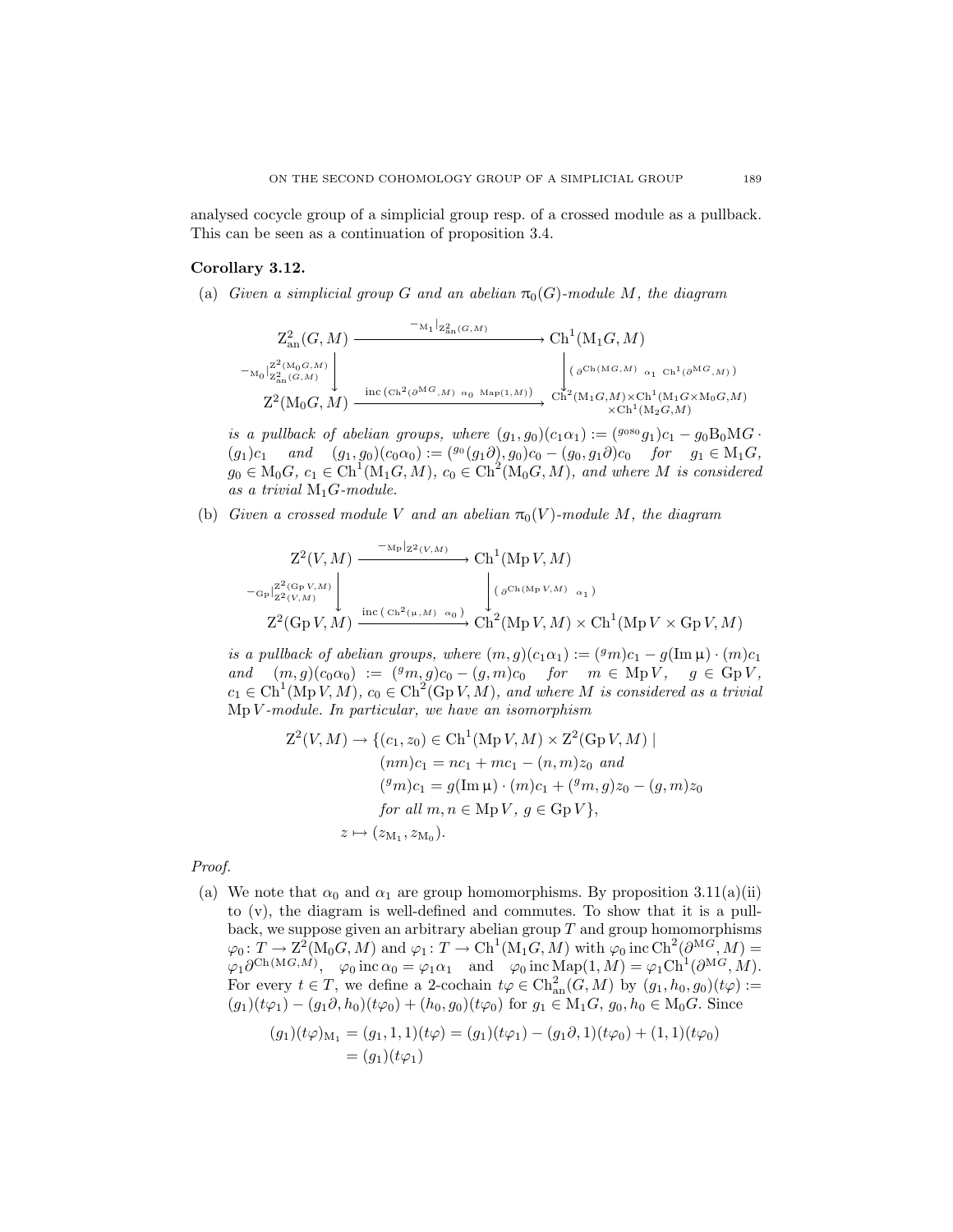for all  $g_1 \in M_1G$  and

$$
(h_0, g_0)(t\varphi)_{\mathcal{M}_0} = (1, h_0, g_0)(t\varphi) = (1)(t\varphi_1) - (1, h_0)(t\varphi_0) + (h_0, g_0)(t\varphi_0)
$$
  
=  $(h_0, g_0)(t\varphi_0)$ 

for all  $g_0, h_0 \in M_0G$ , it follows that  $(t\varphi)_{M_1} = t\varphi_1$  and  $(t\varphi)_{M_0} = t\varphi_0$  and hence  $t\varphi \in \mathbb{Z}_{\mathrm{an}}^2(G,M)$  for all  $t \in T$  by proposition [3.11](#page-19-0)[\(a\).](#page-19-5) Thus we obtain a well-defined group homomorphism  $\varphi \colon T \to \mathrm{Z}^2_{\mathrm{an}}(G, M)$  with  $(t\varphi)_{\mathrm{M}_1} = t\varphi_1$  and  $(t\varphi)_{M_0} = t\varphi_0$  for all  $t \in T$ . The uniqueness of such a map follows from [3.11](#page-19-0)[\(a\)](#page-19-5)[\(i\).](#page-19-3) П

<span id="page-23-0"></span>Now we are able to show that the second cohomology group of a simplicial group only depends on its 1-segment.

**Proposition 3.13.** *Given a simplicial group G and an abelian*  $\pi_0(G)$ *-module M, the unit component*  $\varepsilon_G$ :  $G \to \text{Cosk}_1 \text{Trunc}^1 G$  *of the adjunction*  $\text{Trunc}^1 \dashv \text{Cosk}_1$  *induces an isomorphism*

$$
Z_{\text{an}}^2(\varepsilon_G, M) \colon \mathbb{Z}^2(\text{Trunc}^1 G, M) \to \mathbb{Z}_{\text{an}}^2(G, M),
$$

which in turn induces isomorphisms  $B^2(\varepsilon_G, M)$  and  $H^2(\varepsilon_G, M)$ . In particular, we *have*

$$
H^2(G, M) \cong H^2(\text{Trunc}^1 G, M).
$$

*Proof.* For  $n \in \mathbb{N}_0$ , we denote by  $\varphi_n$  the isomorphisms from  $G_n$  to its semidirect prod-uct decomposition, cf. section [2.7.](#page-6-1) Then we have  $(g_0)\varphi_0^{-1}(\varepsilon_G)_0 = (g_0)$  and  $(g_1, h_0)\varphi_1^{-1}(\varepsilon_G)_1 = (g_1\pi, h_0)$  for  $g_1 \in M_1G$ ,  $g_0, h_0 \in M_0G$ , where we let  $\pi \colon M_1G \to$  $M_1G/B_1MG = Mp \text{Trunc}^1G$  denote the canonical epimorphism, cf. section [2.5.](#page-5-1) Therefore the group homomorphism  $Z_{an}^2(\varepsilon_G, M)$  is given by  $(g_1, h_0, g_0)(z'Z_{an}^2(\varepsilon_G, M))$  $=(g_1\pi, h_0, g_0)z'$  for  $g_1 \in M_1G$ ,  $g_0, h_0 \in M_0G$ ,  $z' \in Z^2(\text{Trunc}^1 G, M)$ . Thus we have  $z'Z_{an}^2(\varepsilon_G, M) = 0$  if and only if already  $z' = 0$ , that is,  $Z_{an}^2(\varepsilon_G, M)$  is injective.

To show surjectivity, we suppose given an analysed 2-cochain  $z \in \mathbb{Z}_{\text{an}}^2(G, M)$ . We choose a section of the underlying pointed map of  $\pi$ , that is, a pointed map s: Mp Trunc<sup>1</sup>  $G \to M_1 G$  with  $s\pi = id_{Mp \text{ Trunc}^1 G}$ . Then  $(ns)(ms)((nm)s)^{-1} \in \text{Ker } \pi =$  $B_1MG$  and therefore

$$
((ns)(ms))z_{M_1}=((ns)(ms)((nm)s)^{-1}((nm)s))z_{M_1}=((nm)s)z_{M_1}
$$

for all  $m, n \in \text{Mp Trunc}^1 G$ . Moreover,  $((^g m)s)(^{g s_0}(m s))^{-1} \in \text{Ker } \pi = B_1 MG$  implies

$$
(({}^{g}m)s)z_{M_1}=((({}^{g}m)s)({}^{g\mathbf{s}_0}(ms))^{-1} {}^{g\mathbf{s}_0}(ms))z_{M_1}=({}^{g\mathbf{s}_0}(ms))z_{M_1}
$$

for all  $m \in \text{Mp Trunc}^1 G$ ,  $g \in \text{Gp Trunc}^1 G$ . Defining  $c'_1$ : Mp Trunc<sup>1</sup>  $G \to M$  by  $(m)c'_1$  $:= (ms)z_{M_1}$  for  $m \in \text{Mp Trunc}^1 G$ , we obtain

$$
(nm)c'_1 = ((nm)s)z_{M_1} = ((ns)(ms))z_{M_1} = (ns)z_{M_1} + (ms)z_{M_1} - (ns\partial, ms\partial)
$$
  
=  $(n)c'_1 + (m)c'_1 - (n, m)z_{M_0}$ 

for all  $m, n \in \text{Mp Trunc}^1 G$  as well as

$$
({}^{g}m)c'_{1} = (({}^{g}m)s)z_{M_{1}} = ({}^{g_{50}}(ms))z_{M_{1}}
$$
  
=  $gB_{0}MG \cdot (ms)z_{M_{1}} + ({}^{g}(ms\partial), g)z_{M_{0}} - (g, ms\partial)z_{M_{0}}$   
=  $g(\text{Im }\mu) \cdot (m)c'_{1} + ({}^{g}m, g)z_{M_{0}} - (g, m)z_{M_{0}}$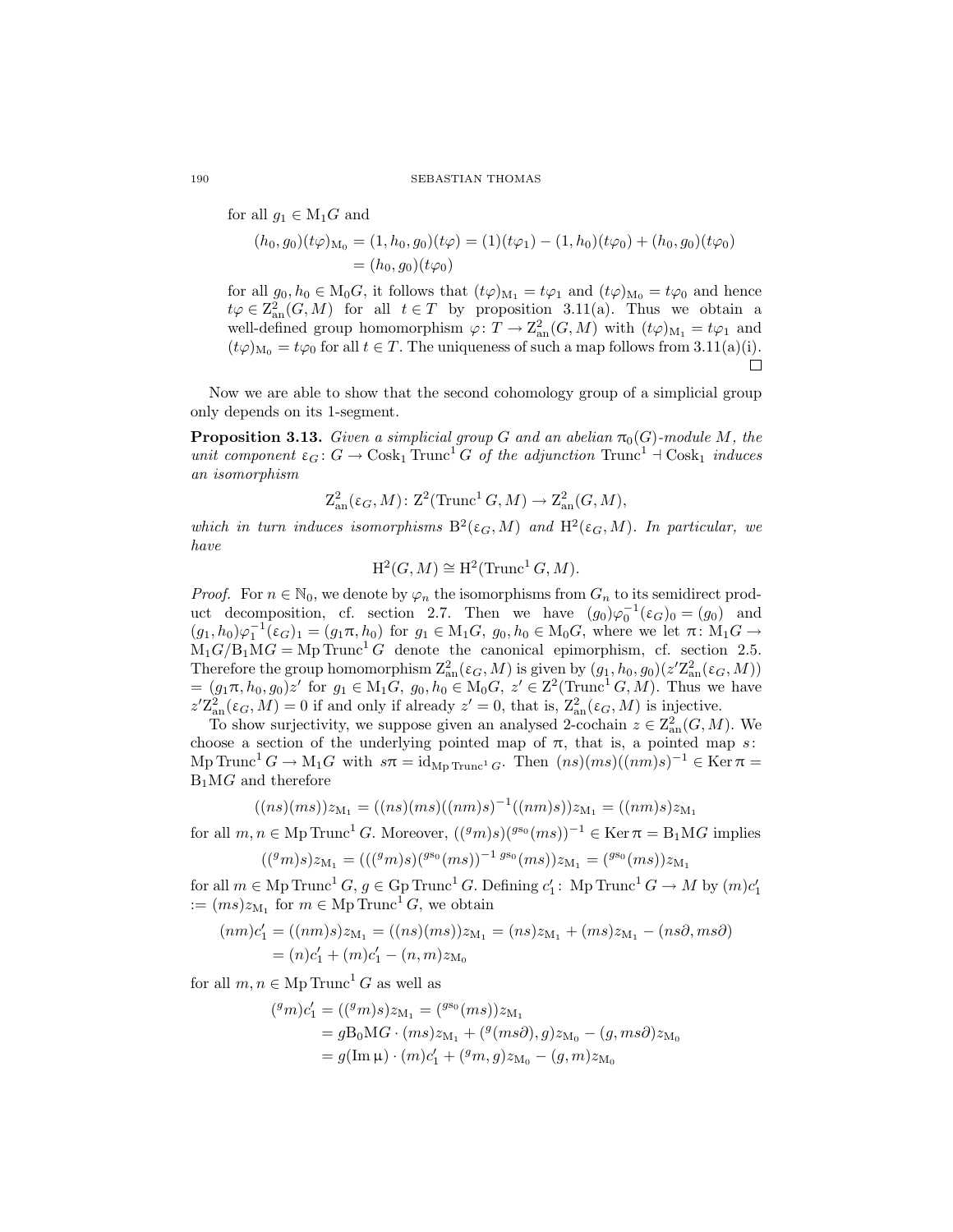for all  $m \in \text{Mp Trunc}^1 G$ ,  $g \in \text{Gp Trunc}^1 G$ . Thus we get a well-defined 2-cocycle  $z' \in$  $Z^2(\text{Trunc}^1 G, M)$  with  $(m)z'_{Mp} = (ms)z_{M_1}$  for  $m \in \text{Mp Trunc}^1 G$  and  $z'_{G_p} = z_{M_0}$  by corollary [3.12](#page-22-0)[\(b\).](#page-22-1) Further,  $g_1(g_1 \pi s)^{-1} \in \text{Ker } \pi = \text{B}_1 \text{M} G$  implies

$$
0 = (g_1(g_1 \pi s)^{-1})z_{M_1} - (1)z_{M_1}
$$
  
=  $(g_1)z_{M_1} + ((g_1 \pi s)^{-1})z_{M_1} - (g_1 \partial, (g_1 \pi s)^{-1} \partial)z_{M_0} - (1)z_{M_1}$   
=  $(g_1)z_{M_1} + ((g_1 \pi s)^{-1})z_{M_1} - (g_1 \pi s \partial, (g_1 \pi s)^{-1} \partial)z_{M_0} - ((g_1 \pi s)(g_1 \pi s)^{-1})z_{M_1}$   
=  $(g_1)z_{M_1} - (g_1 \pi s)z_{M_1}$ 

for all  $g_1 \in M_1G$ . But now it follows that  $z'\mathbb{Z}_{\text{an}}^2(\varepsilon_G, M) = z$  since

$$
(g_1, h_0, g_0)(z' \mathbb{Z}_{\text{an}}^2(\varepsilon_G, M)) = (g_1 \pi, h_0, g_0) z'
$$
  
\n
$$
= (g_1 \pi) z'_{\text{Mp}} - (g_1 \pi, h_0) z'_{\text{Gp}} + (h_0, g_0) z'_{\text{Gp}}
$$
  
\n
$$
= (g_1 \pi s) z_{\text{M}_1} - (g_1 \partial, h_0) z_{\text{M}_0} + (h_0, g_0) z_{\text{M}_0}
$$
  
\n
$$
= (g_1) z_{\text{M}_1} - (g_1 \partial, h_0) z_{\text{M}_0} + (h_0, g_0) z_{\text{M}_0}
$$
  
\n
$$
= (g_1, h_0, g_0) z
$$

for all  $g_1 \in M_1G$ ,  $g_0, h_0 \in M_0G$ . Thus  $\mathbb{Z}_{\text{an}}^2(\varepsilon_G, M)$  is surjective. Altogether, the induced group homomorphism  $Z_{an}^2(\varepsilon_G, M)$  is bijective and hence an isomorphism of abelian groups.

The injectivity of  $\mathbb{Z}_{\text{an}}^2(\varepsilon_G, M)$  implies the injectivity of the restriction  $\mathbb{B}_{\text{an}}^2(\varepsilon_G, M)$ . To show that this is also an isomorphism, it remains to show that for a given analysed 2-coboundary  $b \in B_{an}^2(G, M)$ , the 2-cocycle  $b' \in \mathbb{Z}^2(\text{Trunc}^1 G, M)$  given by  $(m)b'_{Mp} = (ms)b_{M_1}$  for  $m \in \overline{Mp}$  Trunc<sup>1</sup> G and  $b'_{Gp} = b_{M_0}$  is in fact a 2-coboundary in  $B^2(\text{Trunc}^1 G, M).$ 

We choose  $c \in \text{Ch}_{\text{an}}^1(G, M) = \text{Ch}^1(\text{Trunc}^1(G, M)$  with  $b = c\partial^{\text{Ch}_{\text{an}}(G, M)}$ , that is, with  $(g_1, h_0, g_0)b = ((g_1\partial)h_0)c - (h_0g_0)c + h_0B_0MG \cdot (g_0)c$  for  $g_1 \in M_1G$ ,  $g_0, h_0 \in$  $M_0G$ . It follows that

$$
(m)b'_{\text{Mp}} = (ms)b_{\text{M}_1} = (ms\partial)c = (m)c = (m)(c\partial^{\text{Ch}(\text{Trunc}^1 G, M)})_{\text{Mp}}
$$

for all  $m \in \text{Mp Trunc}^1 G$ , that is,  $b'_{\text{Mp}} = (c \partial^{\text{Ch}(Trunc^1 G, M)})_{\text{Mp}}$ , as well as

$$
b'_{\mathcal{G}\mathbf{p}} = (c\partial^{\mathcal{G}(\mathbf{h}_{\mathrm{an}}(G,M)}),_{\mathcal{M}_{0}} = (c\partial^{\mathcal{G}(\mathbf{h}(\mathbf{Trunc}^1 G,M)})_{\mathcal{G}\mathbf{p}}.
$$

Hence we have  $b' = c \partial^{\text{Ch}(\text{Trunc}^1 G,M)} \in \mathcal{B}^2(\text{Trunc}^1 G,M).$ 

We have shown that  $\mathcal{Z}_{\text{an}}^2(\varepsilon_G, M)$  and  $\mathcal{B}_{\text{an}}^2(\varepsilon_G, M)$  are isomorphisms, and hence  $H_{\text{an}}^2(\varepsilon_G, M)$  is also an isomorphism. In particular, we have

$$
H^2(G, M) \cong H^2_{an}(G, M) \cong H^2(\text{Trunc}^1 G, M).
$$

# <span id="page-24-0"></span>4. Crossed module extensions and standard 2-cocycles

Throughout this section, we suppose given a group  $\Pi_0$  and abelian  $\Pi_0$ -modules  $\Pi_1$ and M, where  $\Pi_1$  is written multiplicatively. Moreover, we suppose given a crossed module extension E of  $\Pi_0$  with  $\Pi_1$  and a section system  $(s^1, s^0)$  for E. The lifting system coming from  $(s^1, s^0)$  will be denoted by  $(Z^2, Z^1)$ , that is,  $Z^1 = s^0$  and  $Z^2 =$  $z^2s^1$ . Cf. section [2.13.](#page-10-0)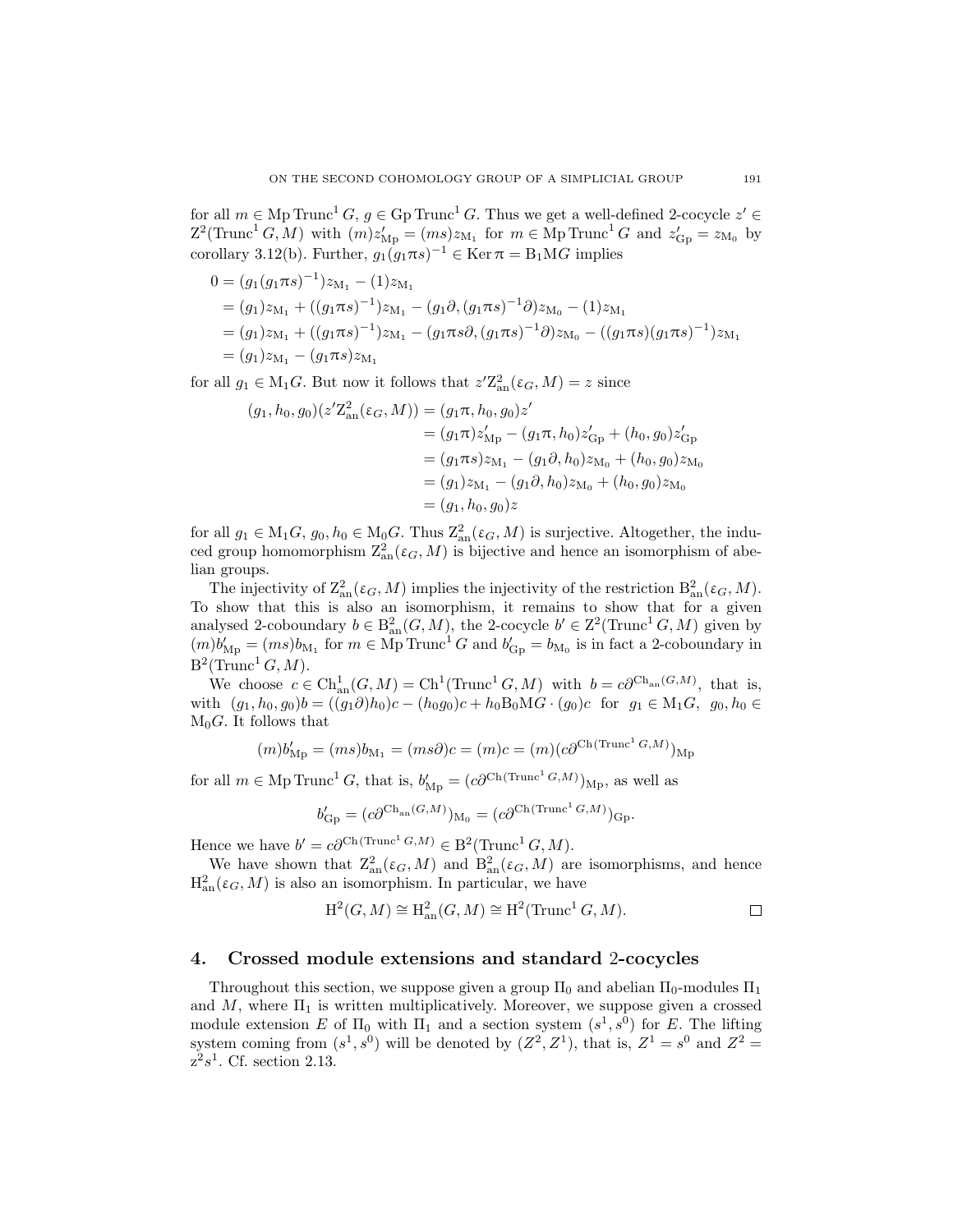Notation 4.1. In this section, we use the following conventions and notations: For  $p, q, r \in \Pi_0$ , we write  $[p] := pZ^1$ ,  $[q, p] := (q, p)Z^2$  and  $[r, q, p] := (r, q, p)z^3$ . For  $g \in$ Im  $\mu$ , we write  $[g] := gs^1$ . So for  $m \in \text{Mp } E$ , we usually write  $[m] = [m\mu] = m\mu s^1$ , following our convention from section [2.4.](#page-4-1) Finally, for  $g \in \text{Gp } E$ , we write  $\overline{g} := g\pi$ .

With these conventions, we have  $\overline{[p]} = p$  and  $[q, p] = [[q][p][qp]^{-1}]$  and  $[r, q, p]$ t =  $[r, q][rq, p][r, qp]^{-1} [r]([q, p]^{-1})$  for  $p, q, r \in \Pi_0$  and  $[m]\mu = m\mu$  for  $m \in \text{Mp } E$ .

We have seen in section [2.12,](#page-10-1) how the computation of cohomology groups in positive dimension can be reduced to that of pointed cohomology groups. In this section, we will see a further reduction in the case where we consider the second cohomology group of the underlying crossed module of a crossed module extension.

<span id="page-25-0"></span>Definition 4.2 (standardisation of pointed 2-cocycles).

(a) Given a pointed 2-cocycle  $z \in \mathbb{Z}_{pt}^2(E,M)$ , the *standardisation* of z (with respect to  $(s^1, s^0)$  is given by

$$
z^{\text{st}} = z^{\text{st},(s^1,s^0)} := z - \text{s}_z \partial,
$$

where the *standardiser* of z (with respect to  $(s^1, s^0)$ ) is defined to be the pointed 1-cochain  $s_z = s_z^{(s^1, s^0)} \in \text{Ch}^1_{\text{pt}}(E, M)$  given by

$$
(g) \mathbf{s}_z := ([g[\overline{g}]^{-1}], [\overline{g}], 1)z
$$

for  $g \in \mathrm{Gp}\,E$ .

<span id="page-25-1"></span>(b) A pointed 2-cocycle  $z \in \mathbb{Z}_{pt}^2(E, M)$  is said to be *standard* (with respect to  $(s^1, s^0)$  (or a *standard* 2-cocycle, for short) if  $z^{st} = z$ . The subgroup of  $Z_{\text{pt}}^2(E, M)$  consisting of all standard 2-cocycles of E with coefficients in M will be denoted by

$$
Z_{\rm st}^2(E,M) = Z_{\rm st, (s^1, s^0)}^2(E,M) := \{ z \in Z_{\rm pt}^2(E,M) \mid z^{\rm st} = z \}.
$$

Likewise, the subgroup of  $B_{\text{pt}}^2(E, M)$  consisting of all standard 2-coboundaries of  $E$  with coefficients in  $M$  will be denoted by

$$
B_{\mathrm{st}}^{2}(E, M) = B_{\mathrm{st},(s^{1},s^{0})}^{2}(E, M) := \{b \in B_{\mathrm{pt}}^{2}(E, M) \mid b^{\mathrm{st}} = b\}.
$$

Moreover, we set

$$
H_{\mathrm{st}}^{2}(E, M) = H_{\mathrm{st}, (s^{1}, s^{0})}^{2}(E, M) := Z_{\mathrm{st}}^{2}(E, M) / B_{\mathrm{st}}^{2}(E, M).
$$

Remark 4.3. *We have*

$$
(g) \mathbf{s}_z = ([g[\overline{g}]^{-1}]) z_{\mathbf{Mp}} - (g[\overline{g}]^{-1}, [\overline{g}]) z_{\mathbf{Gp}}
$$

 $for g \in \text{Gp } E, z \in \text{Z}_{\text{pt}}^2(E, M).$ 

*Proof.* This follows from proposition [3.11](#page-19-0)[\(b\)](#page-19-1)[\(i\).](#page-19-6)

In the next proposition, we give more detailed formulas for the standardisation.

 $\Box$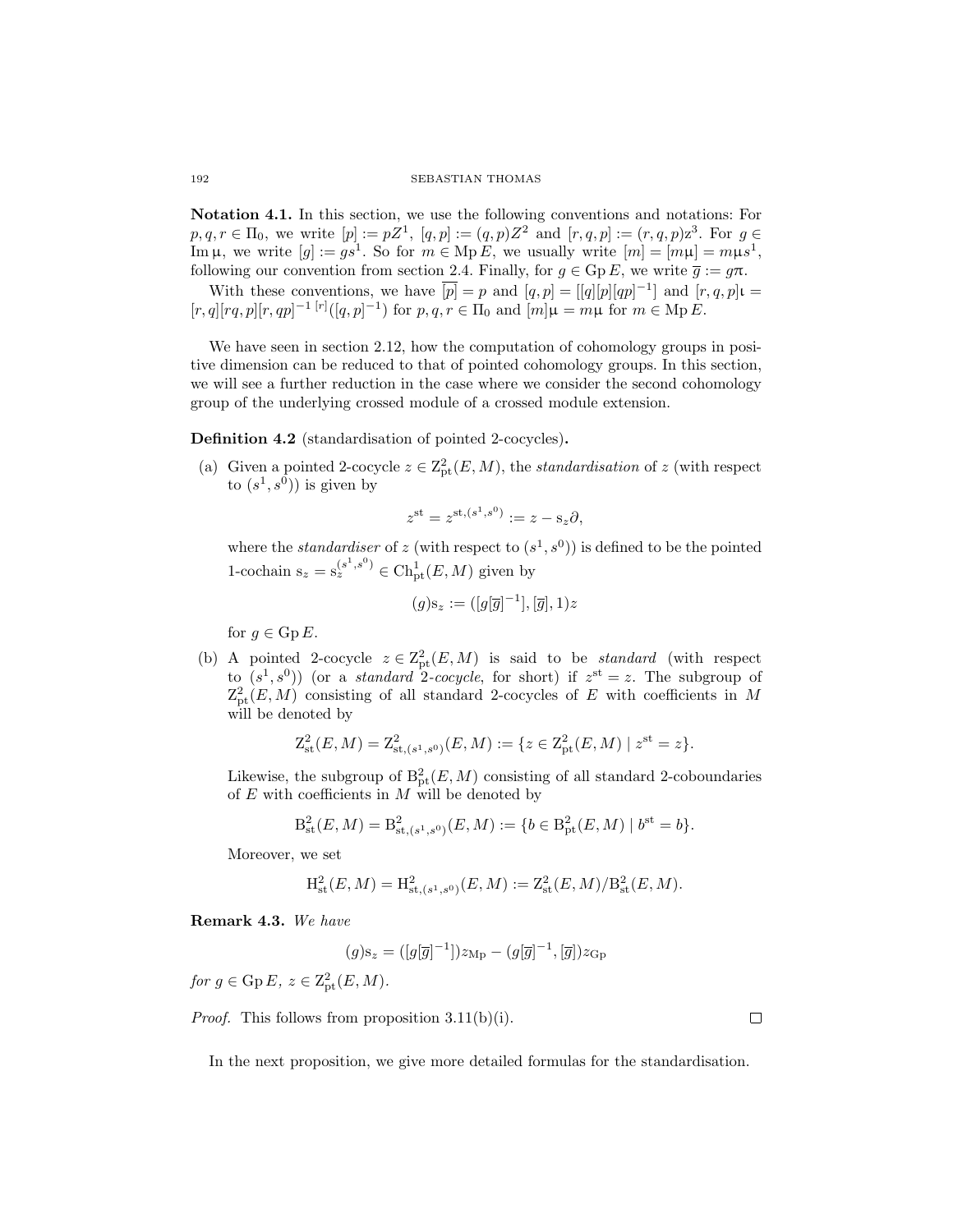# <span id="page-26-1"></span><span id="page-26-0"></span>Proposition 4.4.

(a) *For every pointed* 2-cocycle  $z \in Z_{pt}^2(E, M)$ *, we have* 

$$
(m)z_{\rm Mp}^{\rm st}=(m[m]^{-1})z_{\rm Mp}
$$

*for*  $m \in \text{Mp } E$ *, and* 

$$
(h,g)z_{\rm Gp}^{\rm st} = ([h[\overline{h}]^{-1}]^{-1} h([g[\overline{g}]^{-1}]^{-1})[hg[\overline{hg}]^{-1}])z_{\rm Mp} - ([\overline{h},\overline{g}], [\overline{h}\overline{g}])z_{\rm Gp} + ([\overline{h}],[\overline{g}])z_{\rm Gp}
$$

*for*  $g, h \in \text{Gp } E$ *.* 

<span id="page-26-2"></span>(b) *For every pointed* 2-coboundary  $b \in B_{pt}^2(E, M)$ *, we have* 

$$
(m)b_{\rm Mp}^{\rm st}=0
$$

 $for m \in \text{Mp } E$ *, and, given*  $c \in \text{Ch}^1_{\text{pt}}(E, M)$  *with*  $b = c\partial$ *, we have* 

$$
(h,g)b^{\text{st}}_{\text{Gp}} = (\overline{h}, \overline{g})(c_0\partial)
$$

*for*  $g, h \in \text{Gp } E$ , where  $c_0 \in \text{Ch}^1(\Pi_0, M)$  *is given by*  $(p)c_0 := ([p])c$ *.* 

*Proof.*

(a) We suppose given a pointed 2-cocycle  $z \in \mathbb{Z}_{pt}^2(E, M)$ . By proposition [3.11](#page-19-0)[\(b\),](#page-19-1) we have

$$
(m)z_{\rm Mp}^{\rm st} = (m)z_{\rm Mp} - (m)(s_z\partial)_{\rm Mp} = (m)z_{\rm Mp} - (m)s_z
$$
  
=  $(m)z_{\rm Mp} - ([m])z_{\rm Mp} = (m)z_{\rm Mp} + ([m]^{-1})z_{\rm Mp} - (m, m^{-1})z_{\rm Gp}$   
=  $(m[m]^{-1})z_{\rm Mp}$ 

for  $m \in \text{Mp } E$ , and

$$
(h,g) z_{\text{Gp}}^{\text{st}} = (h,g) z_{\text{Gp}} - (h,g) (s_z \partial)_{\text{Gp}}
$$
  
\n
$$
= (h,g) z_{\text{Gp}} - (h) s_z + (hg) s_z - \overline{h} \cdot (g) s_z
$$
  
\n
$$
= (h,g) z_{\text{Gp}} - ([h[\overline{h}]^{-1}]) z_{\text{Mp}} + (h[\overline{h}]^{-1}, [\overline{h}]) z_{\text{Gp}} + ([hg[\overline{h}g]^{-1}]) z_{\text{Mp}}
$$
  
\n
$$
- (hg[\overline{h}g]^{-1}, [\overline{h}g]) z_{\text{Gp}} - \overline{h} \cdot ([g[\overline{g}]^{-1}]) z_{\text{Mp}} + \overline{h} \cdot (g[\overline{g}]^{-1}, [\overline{g}]) z_{\text{Gp}}
$$
  
\n
$$
= (h,g) z_{\text{Gp}} + ([h[\overline{h}]^{-1}]^{-1}) z_{\text{Mp}} - (h[\overline{h}]^{-1}, [\overline{h}]\overline{h}^{-1}) z_{\text{Gp}} + (h[\overline{h}]^{-1}, [\overline{h}]) z_{\text{Gp}}
$$
  
\n
$$
+ ([hg[\overline{h}g]^{-1}]) z_{\text{Mp}} - (hg[\overline{h}g]^{-1}, [\overline{h}g]) z_{\text{Gp}} + \overline{h} \cdot ([g[\overline{g}]^{-1}]^{-1}) z_{\text{Mp}}
$$
  
\n
$$
- \overline{h} \cdot (g[\overline{g}]^{-1}, [\overline{g}]g^{-1}) z_{\text{Gp}} + \overline{h} \cdot (g[\overline{g}]^{-1}, [\overline{g}]) z_{\text{Gp}}
$$
  
\n
$$
+ ([hg[\overline{h}g]^{-1}]) z_{\text{Mp}} - (h[\overline{h}g]^{-1}, [\overline{h}g]) z_{\text{Gp}} + (h[\overline{h}]^{-1}, [\overline{h}]) z_{\text{Gp}}
$$
  
\n
$$
+ ([hg[\overline{h}g]^{-1}]) z_{\text{Mp}} - (hg[\overline{h}g]^{-1}, [\overline{h}g]) z_{\text{Gp}} + (h([\overline{g}g]^{-1}]^{-1})) z_{\text{Mp}}
$$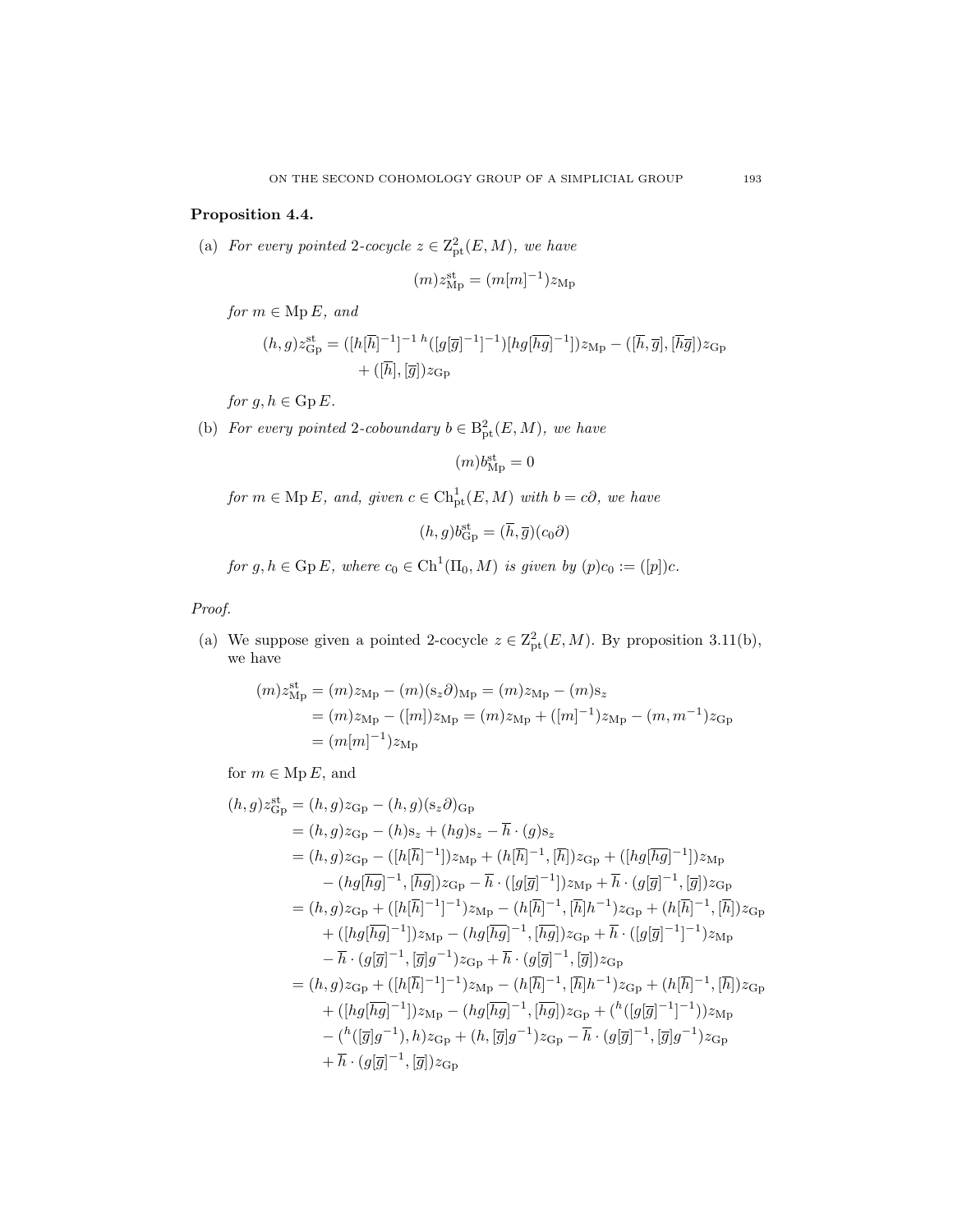$$
= (\vert h[\overline{h}]^{-1}]^{-1}) z_{\text{Mp}} + ( {}^{h}([g[\overline{g}]^{-1}]^{-1}]) z_{\text{Mp}} + ({}\overline{h}g[\overline{h}g]^{-1}]) z_{\text{Mp}} + (h,g) z_{\text{Gp}}
$$
  
\n
$$
- (h[\overline{h}]^{-1},[\overline{h}]h^{-1}) z_{\text{Gp}} + (h[\overline{h}]^{-1},[\overline{h}]) z_{\text{Gp}} - (hg[\overline{h}g]^{-1},[\overline{h}g]) z_{\text{Gp}}
$$
  
\n
$$
- ({}^{h}([\overline{g}]g^{-1}),h) z_{\text{Gp}} + (h,[\overline{g}]g^{-1}) z_{\text{Gp}} - \overline{h} \cdot (g[\overline{g}]^{-1},[\overline{g}]g^{-1}) z_{\text{Gp}}
$$
  
\n
$$
+ \overline{h} \cdot (g[\overline{g}]^{-1},[\overline{g}]) z_{\text{Gp}}
$$
  
\n
$$
= ([h[\overline{h}]^{-1}]^{-1}) z_{\text{Mp}} + ({}^{h}([\overline{g}g]^{-1}) z_{\text{Gp}} - \overline{h} \cdot (g[\overline{g}]^{-1},[\overline{g}]g^{-1}) z_{\text{Gp}}
$$
  
\n
$$
+ (h[\overline{g}]g^{-1}h^{-1},hg[\overline{h}g]^{-1}) z_{\text{Gp}} + (h,g) z_{\text{Gp}} - (h[\overline{h}]^{-1},[\overline{h}]h^{-1}) z_{\text{Gp}}
$$
  
\n
$$
+ (h[\overline{h}]^{-1}]^{-1} h ([g[\overline{g}]^{-1}]^{-1}) [hg[\overline{h}g]^{-1}]) z_{\text{Qp}} - ({}^{h}([\overline{g}]g^{-1}),h) z_{\text{Gp}}
$$
  
\n
$$
+ (h,[\overline{g}]g^{-1}) z_{\text{Gp}} - \overline{h} \cdot (g[\overline{g}]^{-1},[\overline{g}]g^{-1}) z_{\text{Gp}} - ({}^{h}[\overline{g}]g^{-1},h) z_{\text{Gp}}
$$
  
\n
$$
+ (h[\overline{h}]^{-1}]^{-1} h ([g[\overline{g}]^{-1}]^{-1}) [hg[\overline{h}g]^{-
$$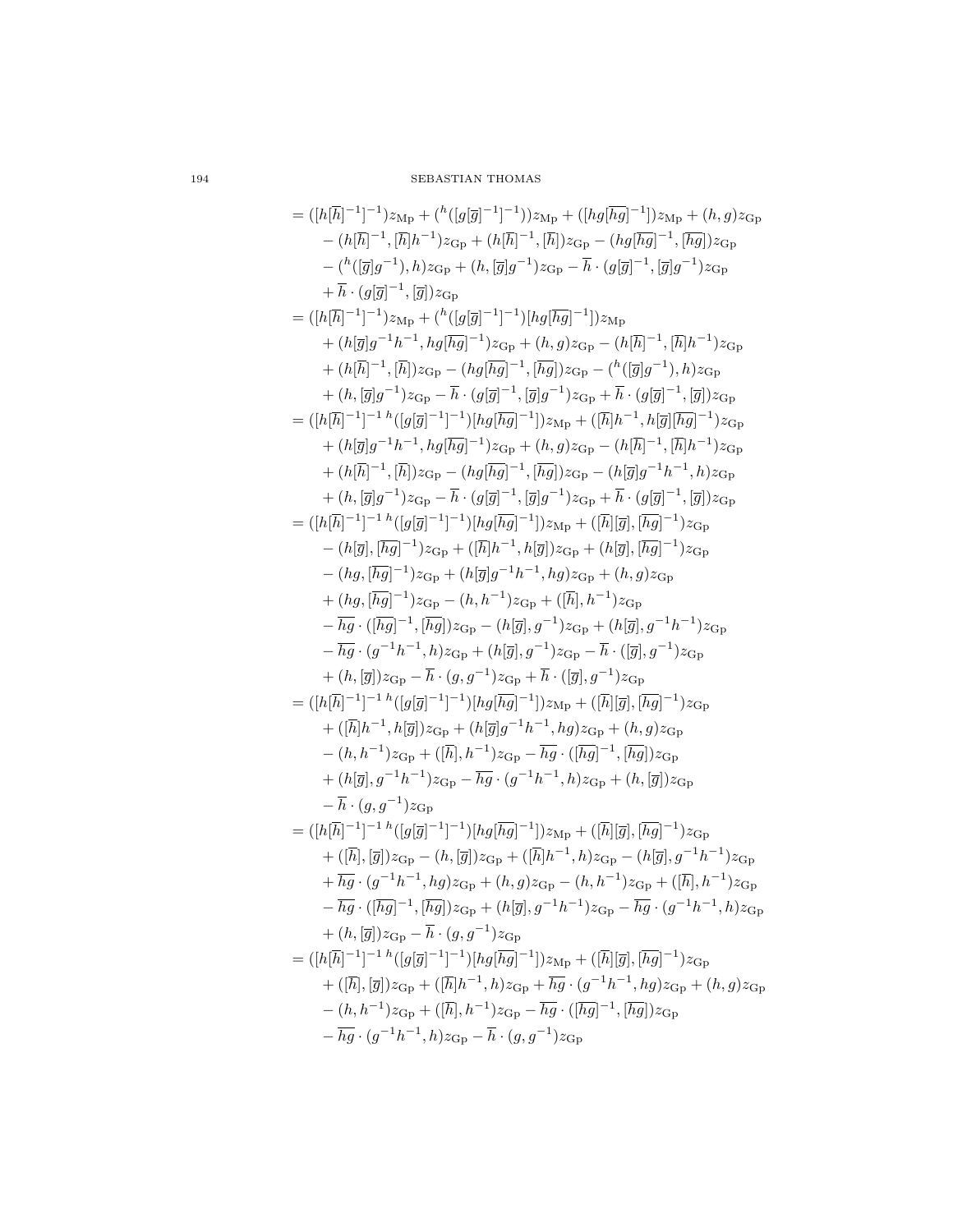$$
= ([h[\overline{h}]^{-1}]^{-1} h ([g[\overline{g}]^{-1}]^{-1}) [hg[\overline{hg}]^{-1}]) z_{Mp} + ([\overline{h}][\overline{g}], [\overline{hg}]^{-1}) z_{Gp}
$$
  
+ ([\overline{h}], [\overline{g}]) z\_{Gp} - ([\overline{h}], h^{-1}) z\_{Gp} + \overline{h} \cdot (h^{-1}, h) z\_{Gp} + \overline{hg} \cdot (g^{-1}, g) z\_{Gp}  
- (h, g) z\_{Gp} + \overline{hg} \cdot (g^{-1}h^{-1}, h) z\_{Gp} + (h, g) z\_{Gp} - (h, h^{-1}) z\_{Gp}  
+ ([\overline{h}], h^{-1}) z\_{Gp} - \overline{hg} \cdot ([\overline{hg}]^{-1}, [\overline{hg}]) z\_{Gp} - \overline{hg} \cdot (g^{-1}h^{-1}, h) z\_{Gp}  
-  $\overline{h} \cdot (g, g^{-1}) z_{Gp}$   
= ([h[\overline{h}]^{-1}]^{-1} h ([g[\overline{g}]^{-1}]^{-1}) [hg[\overline{hg}]^{-1}]) z\_{Mp} + ([\overline{h}][\overline{g}], [\overline{hg}]^{-1}) z\_{Gp}  
+ ([\overline{h}], [\overline{g}]) z\_{Gp} + \overline{h} \cdot (h^{-1}, h) z\_{Gp} + \overline{hg} \cdot (g^{-1}, g) z\_{Gp}  
- (h, h^{-1}) z\_{Gp} - \overline{hg} \cdot ([\overline{hg}]^{-1}, [\overline{hg}]) z\_{Gp} - \overline{h} \cdot (g, g^{-1}) z\_{Gp}  
= ([h[\overline{h}]^{-1}]^{-1} h ([g[\overline{g}]^{-1}]^{-1}) [hg[\overline{hg}]^{-1}]) z\_{Mp} + ([\overline{h}][\overline{g}], [\overline{hg}]^{-1}) z\_{Gp}  
+ ([\overline{h}], [\overline{g}]) z\_{Gp} + (h, h^{-1}) z\_{Gp} + \overline{h} \cdot (g, g^{-1}) z\_{Gp} - (h, h^{-1}) z\_{Gp}  
 $-\overline{hg} \cdot ([\overline{hg}]^{-1}, [\overline{hg}]) z_{Gp} - \overline{h} \cdot (g, g^{-1}) z_{Gp}$   
= ([h[\overline{h}]^{-1}]^{-1} h ([g

for  $g, h \in \operatorname{Gp} E.$ 

(b) By [\(a\),](#page-26-1) we have

$$
(m)b^{\rm st}_{\rm Mp}=(m[m]^{-1})b_{\rm Mp}=(m[m]^{-1})(c\partial)_{\rm Mp}=(mm^{-1})c=0
$$

for  $m\in \mathop{\mathrm{Mp}}\nolimits E$  and

$$
(h,g)b_{\rm Gp}^{\rm st} = ([h[\overline{h}]^{-1}]^{-1} h ([g[\overline{g}]^{-1}]^{-1}) [hg[\overline{hg}]^{-1}])b_{\rm Mp} - ([\overline{h}, \overline{g}], [\overline{h}\overline{g}])b_{\rm Gp}
$$
  
+ 
$$
+ ([\overline{h}], [\overline{g}])b_{\rm Gp}
$$
  
= 
$$
([h[\overline{h}]^{-1}]^{-1} h ([g[\overline{g}]^{-1}]^{-1}) [hg[\overline{hg}]^{-1}])(c\partial)_{\rm Mp} - ([\overline{h}, \overline{g}], [\overline{h}\overline{g}])(c\partial)_{\rm Gp}
$$
  
+ 
$$
([h], [\overline{g}])(c\partial)_{\rm Gp}
$$
  
= 
$$
((h[\overline{h}]^{-1})^{-1} h ((g[\overline{g}]^{-1})^{-1}) (hg[\overline{h}\overline{g}]^{-1}))c - ([\overline{h}, \overline{g}])c + ([\overline{h}, \overline{g}][\overline{h}\overline{g}])c
$$
  
- 
$$
-([\overline{h}\overline{g}])c + ([\overline{h}])c - ([\overline{h}][\overline{g}])c + \overline{h} \cdot ([\overline{g}])c
$$
  
= 
$$
-([\overline{h}\overline{g}])c + ([\overline{h}])c + \overline{h} \cdot ([\overline{g}])c = (\overline{h})c_0 - (\overline{h}\overline{g})c_0 + \overline{h} \cdot (\overline{g})c_0 = (\overline{h}, \overline{g})(c_0\partial)
$$
  
for  $g, h \in \text{Gp } E.$ 

for  $g, h \in \mathrm{Gp}\,E$ .

# <span id="page-28-1"></span><span id="page-28-0"></span>Corollary 4.5.

(a) *Given a pointed* 2-cocycle  $z \in \mathbb{Z}_{pt}^2(E, M)$ *, we have* 

$$
([m])z_{\rm Mp}^{\rm st}=(g[\overline{g}]^{-1},[\overline{g}])z_{\rm Gp}^{\rm st}=0
$$

*for*  $m \in \text{Mp } E$ *,*  $g \in \text{Gp } E$ *.*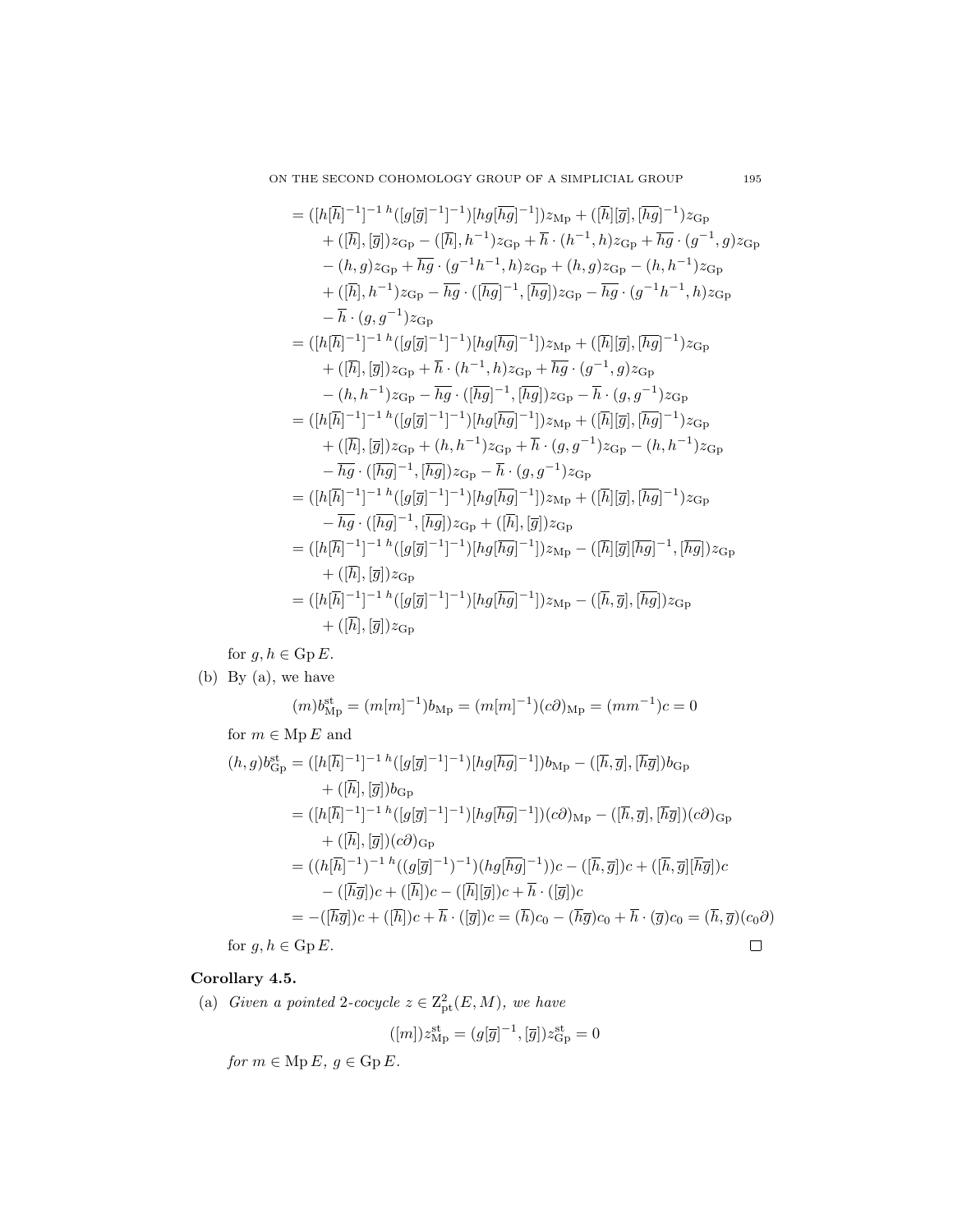(b) *We have*

$$
Z_{\rm st}^2(E, M) = \{ z \in Z_{\rm pt}^2(E, M) \mid ([m])z_{\rm Mp} = (g[\overline{g}]^{-1}, [\overline{g}])z_{\rm Gp} = 0
$$
  
for all  $m \in \text{Mp } E, g \in \text{Gp } E \}.$ 

In particular, the standardisation  $z^{\text{st}}$  of every  $z \in \mathbb{Z}^2(E, M)$  is standard.

<span id="page-29-1"></span>(c) The embedding  $Z_{\text{st}}^2(E, M) \to Z_{\text{pt}}^2(E, M)$  and the standardisation homomorphism  $\mathrm{Z}_{\mathrm{pt}}^2(E,M) \rightarrow \mathrm{Z}_{\mathrm{st}}^2(E,M),$   $z \mapsto \hat{z}^{\mathrm{st}}$  *induce mutually inverse isomorphisms between*  $\overline{H}_{\rm st}^2(E,M)$  and  $\overline{H}_{\rm pt}^2(E,M)$ *. In particular,* 

$$
\mathrm{H}^2(E, M) \cong \mathrm{H}^2_{\mathrm{st}}(E, M).
$$

*Proof.*

[\(a\)](#page-26-1) We suppose given a pointed 2-cocycle  $z \in \mathbb{Z}_{pt}^2(E, M)$ . Proposition [4.4](#page-26-0)(a) implies

$$
([m])z_{\rm Mp}^{\rm st}=([m][m]^{-1})z_{\rm Mp}=0
$$

for  $m \in \text{Mp } E$  and

$$
(g[\overline{g}]^{-1}, [\overline{g}]) z_{\rm Gp}^{\rm st} = ([g[\overline{g}]^{-1}]^{-1} [g[\overline{g}]^{-1}]) z_{\rm Mp} - ([1, \overline{g}], [\overline{g}]) z_{\rm Gp} + (1, [\overline{g}]) z_{\rm Gp} = 0
$$

for  $g \in \text{Gp } E$ .

(b) Given a standard 2-cocycle  $z \in \mathbb{Z}_{\text{st}}^2(E, M)$ , we have  $([m])z_{\text{Mp}} = ([m])z_{\text{Mp}}^{\text{st}} = 0$ for all  $m \in \text{Mp } E$  and  $(g[\overline{g}]^{-1}, [\overline{g}]) z_{\text{Gp}} = (g[\overline{g}]^{-1}, [\overline{g}]) z_{\text{Gp}}^{\text{st}} = 0$  for all  $g \in \text{Gp } E$ by [\(a\).](#page-28-0) Conversely, given a pointed 2-cocycle  $z \in \mathbb{Z}_{pt}^2(E, M)$  with  $([m])z_{Mp} =$  $(g[\overline{g}]^{-1}, [\overline{g}])z_{\text{Gp}} = 0$  for all  $m \in \text{Mp } E$ ,  $g \in \text{Gp } E$ , it follows that

$$
(g) \mathbf{s}_z = ([g[\overline{g}]^{-1}]) z_{\mathrm{Mp}} - (g[\overline{g}]^{-1}, [\overline{g}]) z_{\mathrm{Gp}} = 0
$$

for all  $g \in \text{Gp } E$ , that is,  $s_z = 0$ . Hence  $z^{\text{st}} = z - s_z \partial = z$ , that is, z is standard. Altogether, we have

$$
Z_{\rm st}^2(E, M) = \{ z \in Z_{\rm pt}^2(E, M) \mid ([m])z_{\rm Mp} = (g[\overline{g}]^{-1}, [\overline{g}])z_{\rm Gp} = 0
$$
  
for all  $m \in \text{Mp } E, g \in \text{Gp } E \}$ 

and a further application of [\(a\)](#page-28-0) shows that  $z^{\text{st}} \in \text{Z}_{\text{st}}^2(E, M)$  for all  $z \in \text{Z}^2(E, M)$ .

(c) By definition of the standardisation, we have  $z = z^{st} + s_z \partial$  for every pointed 2-cocycle  $z \in \mathbb{Z}_{pt}^2(E,M)$  and since the standardisation  $z^{st}$  is standard by [\(b\),](#page-29-0) it follows that

$$
H_{\rm pt}^2(E, M) = Z_{\rm pt}^2(E, M) / B_{\rm pt}^2(E, M)
$$
  
=  $(Z_{\rm st}^2(E, M) + B_{\rm pt}^2(E, M)) / B_{\rm pt}^2(E, M).$ 

Moreover,

$$
H_{\rm st}^{2}(E, M) = Z_{\rm st}^{2}(E, M)/B_{\rm st}^{2}(E, M)
$$
  
=  $Z_{\rm st}^{2}(E, M)/(Z_{\rm st}^{2}(E, M) \cap B_{\rm pt}^{2}(E, M)),$ 

and thus Noether's first law of isomorphism provides the asserted isomorphisms

$$
H_{\rm st}^2(E, M) \to H_{\rm pt}^2(E, M), z + B_{\rm st}^2(E, M) \mapsto z + B_{\rm pt}^2(E, M)
$$

<span id="page-29-0"></span>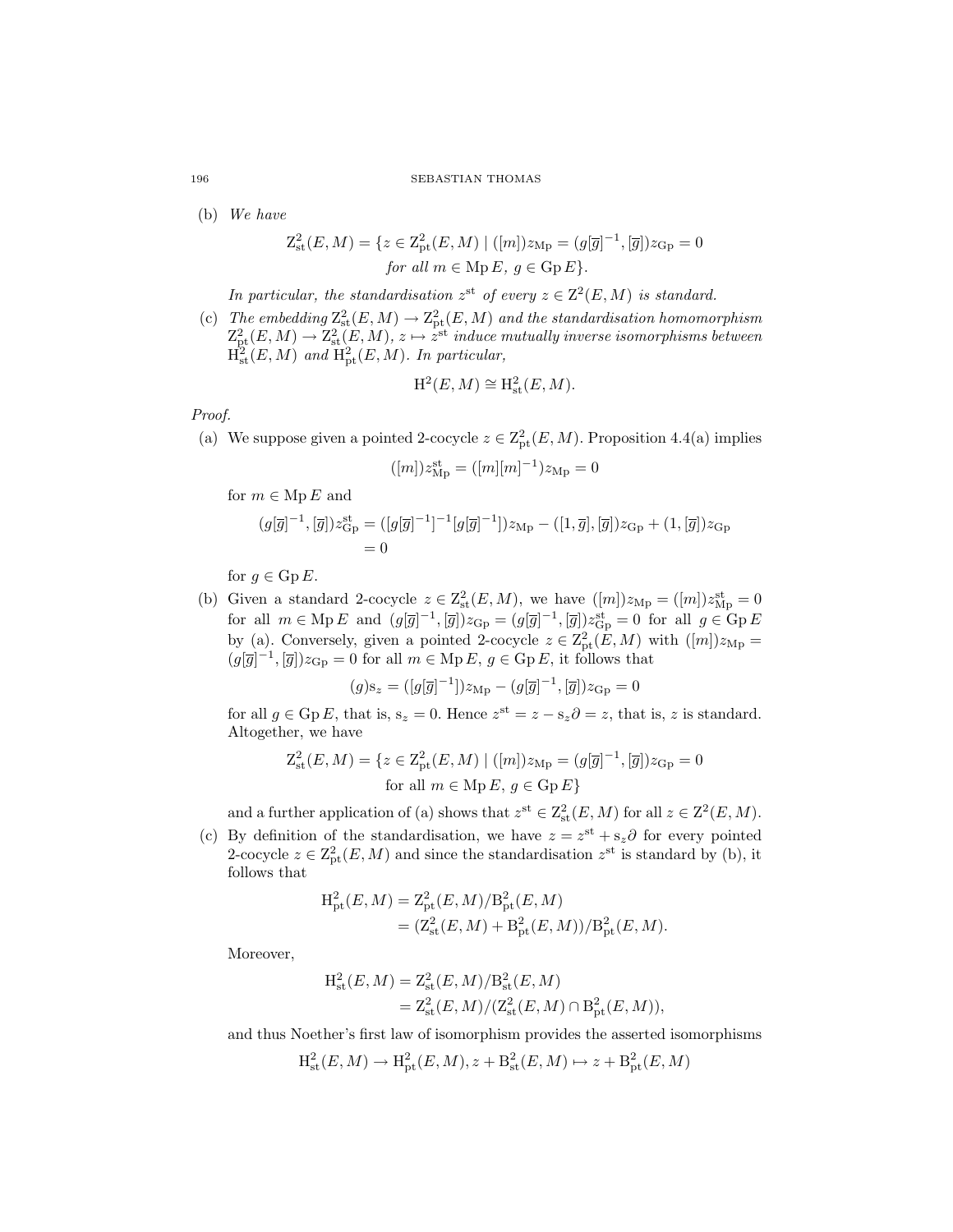and

$$
H_{\rm pt}^2(E, M) \to H_{\rm st}^2(E, M), z + B_{\rm pt}^2(E, M) \mapsto z^{\rm st} + B_{\rm st}^2(E, M).
$$

In particular, we have

$$
H^2(E, M) \cong H^2_{pt}(E, M) \cong H^2_{st}(E, M),
$$

cf. section [2.12.](#page-10-1)

Similarly to proposition [3.11,](#page-19-0) we will give in proposition [4.7](#page-30-0) a characterisation of standard 2-cocycles and 2-coboundaries. For convenience, we introduce the following abbreviation first.

Notation 4.6. For  $q, h \in \text{Gp } E$ , we abbreviate

$$
(h,g)\kappa := [h[\overline{h}]^{-1}]^{-1}{}^{h}([g[\overline{g}]^{-1}]^{-1})[hg[\overline{h}g]^{-1}][\overline{h},\overline{g}]^{-1} \in \text{Ker}\,\mu.
$$

## <span id="page-30-4"></span><span id="page-30-2"></span><span id="page-30-0"></span>Proposition 4.7.

- <span id="page-30-1"></span>(a) *A pointed* 2*-cochain*  $z \in \text{Ch}_{pt}^{2}(E, M)$  *is a standard* 2*-cocycle if and only if the following conditions hold:*
	- (i) *We have*  $(m, h, g)z = (m)z_{\text{Mp}} (m, h)z_{\text{Gp}} + (h, g)z_{\text{Gp}}$  *for*  $m \in \text{Mp } V$ ,  $g, h \in$  $GpV$ .
	- (ii) *We have*  $(m)z_{Mp} = (m[m]^{-1})z_{Mp}$  *for*  $m \in \text{Mp } E$ *.*
	- (iii) *We have*  $(h, g)z_{\text{GP}} = ((h, g)\kappa)z_{\text{Mp}} + ([\overline{h}], [\overline{g}])z_{\text{GP}}$  *for*  $g, h \in \text{Gp } E$ *.*
	- (iv) We have  $\iota z_{Mp} \in \text{Hom}_{\Pi_0}(\Pi_1, M)$ .
	- (v) *We have*  $([r, q, p] \iota) z_{Mp} = (r, q, p) (((s^0 \times s^0) z_{Gp}) \partial)$  *for*  $p, q, r \in \Pi_0$ *.*
- <span id="page-30-6"></span><span id="page-30-5"></span><span id="page-30-3"></span>(b) *A pointed* 2*-cochain*  $b \in Ch_{pt}^{2}(E, M)$  *is a standard* 2*-coboundary if and only if the following conditions hold:*
	- (i) *We have*  $b_{Mp} = 0$ *.*
	- (ii) *There exists a pointed* 1-cochain  $c_0 \in \text{Ch}^1_{\text{pt}}(\Pi_0, M)$  *such that*  $(h, g)b_{\text{Gp}} =$  $(\overline{h}, \overline{q})(c_0\partial)$  *for*  $q, h \in \text{Gp } E$ .

#### *Proof.*

- (a) First, we suppose given a standard 2-cocycle  $z \in \mathbb{Z}_{\text{st}}^2(E, M)$ . We verify the asserted formulas:
	- (i) Since z is a 2-cocycle, this property holds by proposition  $3.11(b)(i)$  $3.11(b)(i)$  $3.11(b)(i)$ .
	- (ii) By corollary  $4.5(b)$ , we have

$$
(m)z_{\rm Mp} = (m[m]^{-1}[m])z_{\rm Mp} = (m[m]^{-1})z_{\rm Mp} + ([m])z_{\rm Mp} - (1,m)z_{\rm Gp}
$$
  
=  $(m[m]^{-1})z_{\rm Mp}$ 

for  $m \in \text{Mp } E$ .

(iii) By proposition [4.4](#page-26-0)[\(a\),](#page-26-1) proposition [3.11](#page-19-0)[\(b\)](#page-29-0)[\(iii\),](#page-19-7) corollary [4.5](#page-28-1)(b) and [\(ii\),](#page-30-1) we have

$$
(h,g)z_{\mathcal{G}_{\mathcal{P}}} = (h,g)z_{\mathcal{G}_{\mathcal{P}}}^{\mathsf{st}}
$$
  
= 
$$
([h[\overline{h}]^{-1}]^{-1}h([g[\overline{g}]^{-1}]^{-1})[hg[\overline{hg}]^{-1}])z_{\mathcal{M}_{\mathcal{P}}} - ([\overline{h},\overline{g}],[\overline{h}\overline{g}])z_{\mathcal{G}_{\mathcal{P}}}
$$
  
+ 
$$
([\overline{h}],[\overline{g}])z_{\mathcal{G}_{\mathcal{P}}}
$$

 $\Box$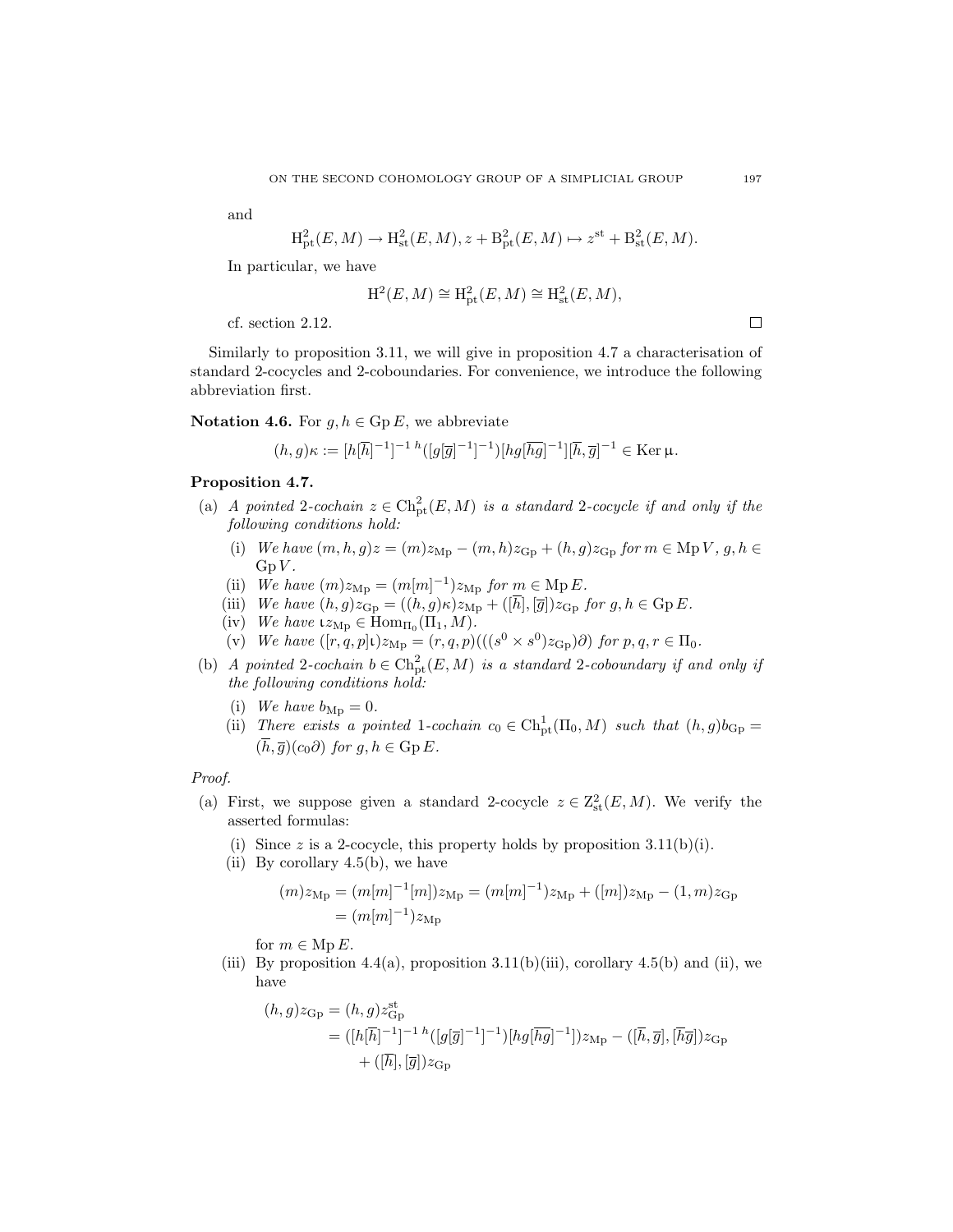$$
= (([h[\overline{h}]^{-1}]^{-1} h ([g[\overline{g}]^{-1}]^{-1}) [hg[\overline{h}g]^{-1}][\overline{h}, \overline{g}]^{-1}) [\overline{h}, \overline{g}]) z_{Mp} - ([\overline{h}][\overline{g}][\overline{h}\overline{g}]^{-1}, [\overline{h}\overline{g}]) z_{G_P} + ([\overline{h}],[\overline{g}]) z_{G_P} = ([h[\overline{h}]^{-1}]^{-1} h ([g[\overline{g}]^{-1}]^{-1}) [hg[\overline{h}\overline{g}]^{-1}][\overline{h}, \overline{g}]^{-1}) z_{Mp} + ([\overline{h}],[\overline{g}]) z_{G_P} = ((h, g) \kappa) z_{Mp} + ([\overline{h}],[\overline{g}]) z_{G_P}
$$

for  $g, h \in \mathrm{Gp}\,E$ .

- (iv) We have  $\iota_{\mathcal{Z}_{\mathcal{M}\mathcal{P}}} \in \text{Hom}_{\Pi_0}(\Pi_1, M)$  by proposition [3.11](#page-19-0)[\(b\)](#page-19-1)[\(iii\)](#page-19-7) and [\(iv\).](#page-19-8)
- (v) Using proposition [3.11](#page-19-0)[\(b\)](#page-19-1) and corollary [4.5](#page-28-1)[\(b\),](#page-29-0) we compute

$$
([r, q, p]_t)_{2Mp} = ([r, q][rq, p]_t, qp]^{-1} (r![q, p])^{-1})_{2Mp}
$$
  
\n
$$
= ([r, q][rq, p])_{2Mp} - (r![q, p][r, qp])_{2Mp}
$$
  
\n
$$
= ([r, q])_{2Mp} + ([rq, p])_{2Mp} - ([r, q], [rq, p])_{2Gp} - (r![q, p])_{2Mp}
$$
  
\n
$$
- ([r, qp])_{2Mp} + (r![q, p], [r, qp])_{2Gp}
$$
  
\n
$$
= -([r, q], [rq, p])_{2Gp} - r \cdot ([q, p])_{2Gp} - (r![q, p], [r])_{2Gp}
$$
  
\n
$$
+ ([r],[q, p])_{2Gp} + (r![q, p], [r, qp])_{2Gp}
$$
  
\n
$$
= -([r, q], [rq][p][rqp]^{-1})_{2Gp} - ([r][q, p][r]^{-1}, [r])_{2Gp} + ([r], [q, p])_{2Gp}
$$
  
\n
$$
+ ([r][q, p][r]^{-1}, [r][qp][rqp]^{-1})_{2Gp}
$$
  
\n
$$
= -([r, q][rq], [p][rqp]^{-1})_{2Gp} + ([rq], [p][rqp]^{-1})_{2Gp} - ([r, q], [rq])_{2Gp}
$$
  
\n
$$
+ ([r], [q, p][qr]^{-1})_{2Gp} - r \cdot ([q, p][r]^{-1}, [r])_{2Gp}
$$
  
\n
$$
+ r \cdot ([q, p][r]^{-1}, [r][qp][rqp]^{-1})_{2Gp}
$$
  
\n
$$
+ r \cdot ([q, p][r]^{-1}, [r][qp][rqp]^{-1})_{2Gp}
$$
  
\n
$$
= -([r][q], [p][rqp]^{-1})_{2Gp} - r \cdot ([q, p][r]^{-1}, [r])_{2Gp}
$$
  
\n
$$
- ([r],[q][p][rqp]^{-1})_{2Gp} - r \cdot ([q, p][r]^{-1}, [r])_{2Gp}
$$
  
\n
$$
+ ([r], [q][p][rqp]^{-1})_{2Gp} - r \cdot ([q, p][r]^{-1}, [r])_{2G
$$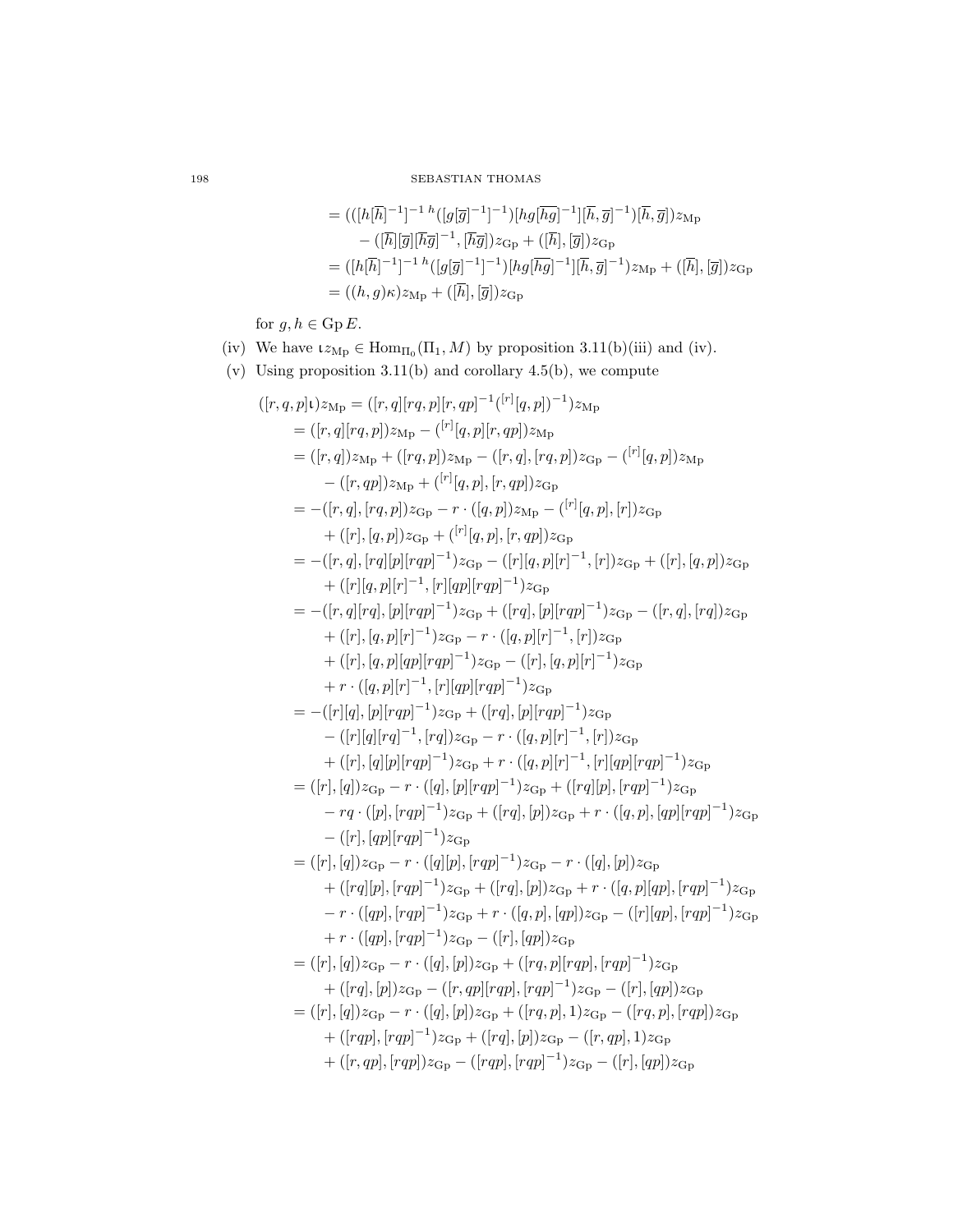= 
$$
([r], [q])z_{\text{Gp}} - ([r], [qp])z_{\text{Gp}} + ([rq], [p])z_{\text{Gp}} - r \cdot ([q], [p])z_{\text{Gp}}
$$
  
\n=  $(r, q)((s^0 \times s^0)z_{\text{Gp}}) - (r, qp)((s^0 \times s^0)z_{\text{Gp}}) + (rq, p)((s^0 \times s^0)z_{\text{Gp}})$   
\n-  $r \cdot (q, p)((s^0 \times s^0)z_{\text{Gp}})$   
\n=  $(r, q, p)((s^0 \times s^0)z_{\text{Gp}})\partial$ 

for  $p, q, r \in \Pi_0$ .

Conversely, we suppose given a pointed 2-cochain  $z \in \text{Ch}_{\text{pt}}^2(E, M)$  that fulfills conditions [\(i\)](#page-30-2) to [\(v\).](#page-30-3) To show that  $z$  is a 2-cocycle, we use the characterisation given in proposition [3.11](#page-19-0)[\(b\).](#page-19-1) First of all, we show that  $z_{\text{Gp}} \in \mathbb{Z}^2(\text{Gp } E, M)$ . Indeed, we have

$$
(k, h) \kappa(kh, g) \kappa((k, hg)\kappa)^{-1}(\overline{k})(h, g) \kappa)^{-1}[\overline{k}, \overline{h}, \overline{g}] \iota
$$
  
\n
$$
= ((k, h) \kappa[\overline{k}, \overline{h}])((kh, g) \kappa[\overline{k}, \overline{h}, \overline{g}])((k, hg) \kappa[\overline{k}, \overline{h}, \overline{g}])^{-1}(\overline{k}][(h, g) \kappa[\overline{h}, \overline{g}])^{-1}
$$
  
\n
$$
= (\overline{k})(h\overline{h})^{-1}]^{-1})[k\overline{k}\overline{h}^{-1}]^{-1}[kh\overline{k}\overline{h}\overline{g}]^{-1}])
$$
  
\n
$$
((\overline{k})([hg\overline{g}]^{-1}]^{-1})[k\overline{k}\overline{h}^{-1}]^{-1}[khg[\overline{k}\overline{h}g]^{-1}])^{-1}
$$
  
\n
$$
((\overline{k})([hg\overline{g}]^{-1}]^{-1})[k[\overline{k}]^{-1}]^{-1}[khg[\overline{k}\overline{h}g]^{-1}])^{-1}
$$
  
\n
$$
= (\overline{k})([hf\overline{h}]^{-1}]^{-1})[k[\overline{k}]^{-1}]^{-1}[kh[g\overline{k}\overline{h}g]^{-1}])^{-1}
$$
  
\n
$$
= [\overline{k}((h\overline{h})^{-1})^{-1})[k\overline{k}]^{-1}]^{-1}[kh[\overline{k}\overline{h}]^{-1}]^{-1}[k\overline{k}](g[\overline{g}]^{-1}]]^{-1}
$$
  
\n
$$
[khg[\overline{k}\overline{h}g]^{-1}][khg[\overline{k}\overline{h}g]^{-1}]^{-1}[k[\overline{k}]^{-1}]^{1}[\overline{k}][hg[\overline{h}g]^{-1}][\overline{k}\overline{h}](g[\overline{g}]^{-1}]]^{-1}
$$
  
\n
$$
= [\overline{k}((h\overline{h})^{-1})^{-1})[k[\overline{k}]^{-1}]^{-1}[kh[\overline{k}\overline{h}]^{-1}]^{-1}[\overline{k}\overline{h}](g[\overline{g}]^{-1}][h[\overline{h}g]^{-1}]]^{-1}
$$
  
\n
$$
= [\overline{k}((h\overline{h})^{-
$$

and hence

$$
(k, h, g)(z_{\text{Gp}}\partial) = (k, h)z_{\text{Gp}} - (k, hg)z_{\text{Gp}} + (kh, g)z_{\text{Gp}} - k \cdot (h, g)z_{\text{Gp}}
$$
  
\n
$$
= ((k, h)\kappa)z_{\text{Mp}} + ([\overline{k}], [\overline{h}])z_{\text{Gp}} - ((k, hg)\kappa)z_{\text{Mp}} - ([\overline{k}], [\overline{hg}])z_{\text{Gp}}
$$
  
\n
$$
+ ((kh, g)\kappa)z_{\text{Mp}} + ([\overline{k}\overline{h}], [\overline{g}])z_{\text{Gp}} - \overline{k} \cdot ((h, g)\kappa)z_{\text{Mp}} - \overline{k} \cdot ([\overline{h}], [\overline{g}])z_{\text{Gp}}
$$
  
\n
$$
= ((k, h)\kappa(kh, g)\kappa((k, hg)\kappa)^{-1} \overline{k} + (\overline{k}, \overline{h}, \overline{g})(((s^0 \times s^0)z_{\text{Gp}})\partial)
$$
  
\n
$$
= ((k, h)\kappa(kh, g)\kappa((k, hg)\kappa)^{-1} \overline{k} + (\overline{k}, \overline{h}, \overline{g}] \iota)z_{\text{Mp}} = 0
$$

 $\equiv$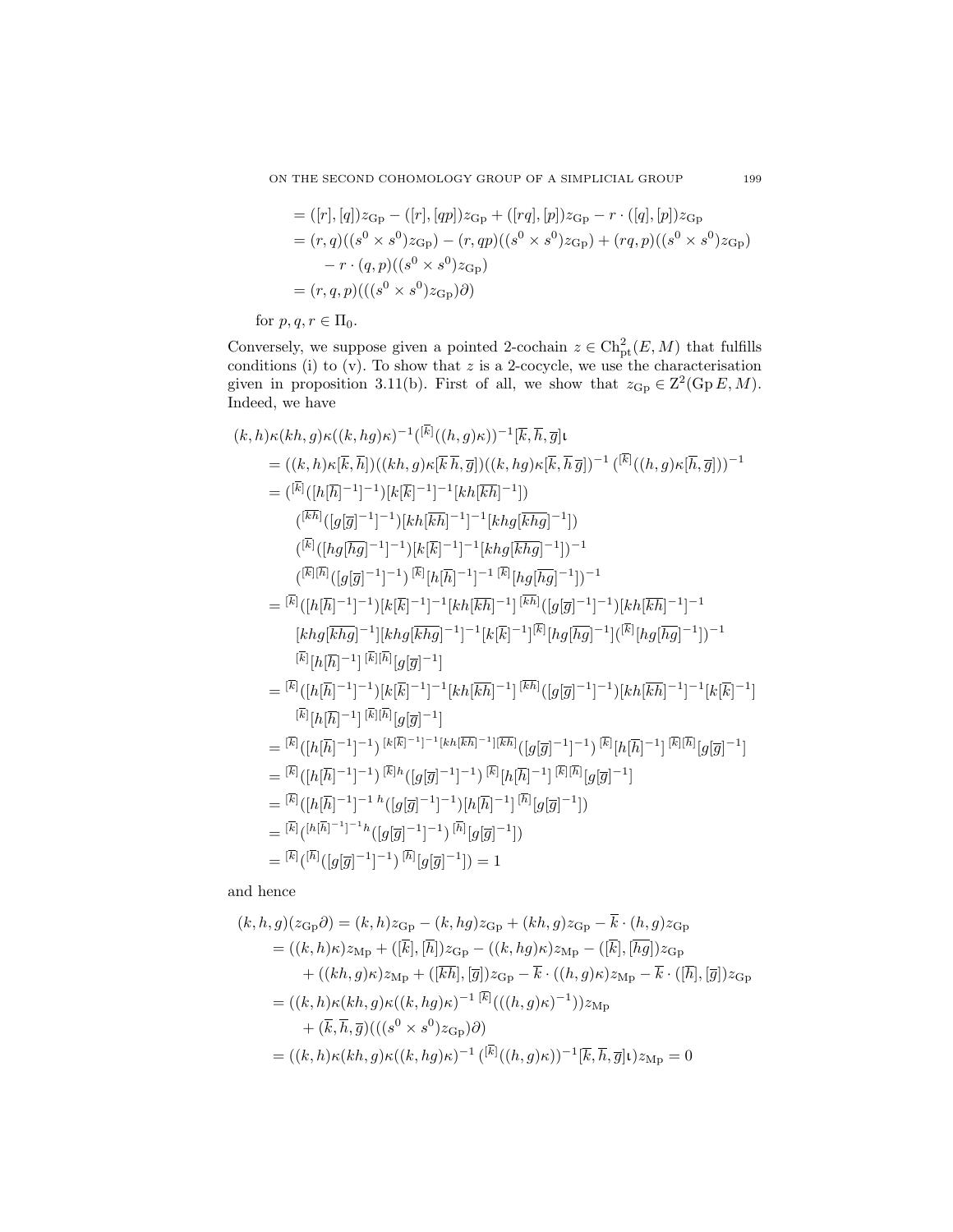for  $g, h, k \in \text{Gp } E$ , that is,  $z_{\text{Gp}} \in \text{Z}_{\text{pt}}^2(\text{Gp } E, M)$ . Moreover, we have

$$
(nm)z_{\rm Mp} - (n)z_{\rm Mp} - (m)z_{\rm Mp} + (n, m)z_{\rm Gp}
$$
  
=  $(nm[nm]^{-1})z_{\rm Mp} - (n[n]^{-1})z_{\rm Mp} - (m[m]^{-1})z_{\rm Mp} + ((n, m)\kappa)z_{\rm Mp}$   
=  $((nm[nm]^{-1})(n[n]^{-1})^{-1}(m[m]^{-1})^{-1}(n, m)\kappa)z_{\rm Mp}$   
=  $((n[n]^{-1})^{-1}n(m[m]^{-1})^{-1}m(n, m)\kappa[nm]^{-1})z_{\rm Mp}$   
=  $([n]n^{-1}n[m]m^{-1}m[n]^{-1}n([m]^{-1})[nm][nm]^{-1})z_{\rm Mp}$   
=  $([n][m][n]^{-1}{}^{n}([m]^{-1}))z_{\rm Mp} = (^{n}[m]{}^{n}([m]^{-1}))z_{\rm Mp} = 0$ 

for  $m, n \in \mathop{\rm Mp} E$  and

$$
(^{g}m)z_{\mathrm{Mp}} - \overline{g} \cdot (m)z_{\mathrm{Mp}} - (^{g}m, g)z_{\mathrm{Gp}} + (g, m)z_{\mathrm{Gp}}
$$
  
\n
$$
= (^{g}m[^{g}m]^{-1})z_{\mathrm{Mp}} - \overline{g} \cdot (m[m]^{-1})z_{\mathrm{Mp}} - ((^{g}m, g)\kappa)z_{\mathrm{Mp}} + ((g, m)\kappa)z_{\mathrm{Mp}}
$$
  
\n
$$
= ((^{g}m[^{g}m]^{-1})^{g}((m[m]^{-1})^{-1})((^{g}m, g)\kappa)^{-1}(g, m)\kappa)z_{\mathrm{Mp}}
$$
  
\n
$$
= ((^{g}[m]^{g}(m^{-1}))({^{g}m[^{g}m]^{-1}})((^{g}m, g)\kappa)^{-1}(g, m)\kappa)z_{\mathrm{Mp}}
$$
  
\n
$$
= (^{g}[m] (g, m)\kappa((^{g}m, g)\kappa)^{-1}[^{g}m]^{-1})z_{\mathrm{Mp}}
$$
  
\n
$$
= (^{g}[m]([g[\overline{g}]^{-1}])^{-1}[^{g}m[\overline{g}]^{-1}])([^{g}m]^{-1}{}^{s}m([g[\overline{g}]^{-1}])^{-1})
$$
  
\n
$$
= (^{g}[m][g[\overline{g}]^{-1}]^{-1}{}^{g}([m]^{-1})[gm[\overline{g}]^{-1}][^{g}mg[\overline{g}]^{-1}]^{-1}{}^{g}m[g[\overline{g}]^{-1}][^{g}m]
$$
  
\n
$$
= (^{g}[m][g[\overline{g}]^{-1}]^{-1}{}^{g}([m]^{-1})^{g}m[g[\overline{g}]^{-1}])z_{\mathrm{Mp}}
$$
  
\n
$$
= (^{g}[m][g[\overline{g}]^{-1}]^{-1}{}^{g}([m]^{-1})^{g}m[g[\overline{g}]^{-1}])z_{\mathrm{Mp}}
$$
  
\n
$$
= (^{g}[m]([g[\overline{g}]^{-1}]-^{1})^{g}{}^{m}[g[\overline{g}]^{-1}])z_{\mathrm{Mp}} = 0
$$

for  $m \in \text{Mp } E$  and  $g \in \text{Gp } E$ . Altogether,  $z \in \text{Z}_{pt}^2(E, M)$ . Finally, we have

$$
([m])z_{\rm Mp} = ([m][m]^{-1})z_{\rm Mp} = 0
$$

for  $m \in \mathcal{M}$  p E and

$$
(g[\overline{g}]^{-1}, [\overline{g}])z_{\mathrm{Gp}} = ((g[\overline{g}]^{-1}, [\overline{g}])\kappa)z_{\mathrm{Mp}} + (1, [\overline{g}])z_{\mathrm{Gp}}
$$

$$
= ([g[\overline{g}]^{-1}]^{-1}[g[\overline{g}]^{-1}])z_{\mathrm{Mp}} = 0
$$

for  $g \in \text{Gp } E$ . Hence  $z \in \text{Z}_{\text{st}}^2(E, M)$  by corollary [4.5](#page-28-1)[\(b\).](#page-29-0)

(b) We suppose given a standard 2-coboundary  $b \in B^2_{st}(E, M)$  and we choose  $c \in$  $\mathrm{Ch}^1_{\mathrm{pt}}(E,M)$  such that  $b=c\partial$ . Letting  $c_0\in \mathrm{Ch}^1_{\mathrm{pt}}(\Pi_0,M)$  be defined by  $(p)c_0:=$  $([p])c$ , proposition [4.4](#page-26-0)[\(b\)](#page-26-2) implies that  $(m)b_{Mp} = (m)b_{Mp}^{st} = 0$  for  $m \in Mp E$  and  $(h, g)b_{\text{Gp}} = (h, g)b_{\text{Gp}}^{\text{st}} = (\overline{h}, \overline{g})(c_0\partial)$  for  $g, h \in \text{Gp } E$ .

Conversely, let us suppose that  $b_{Mp} = 0$  and suppose given a pointed 1-cochain  $c_0 \in \text{Ch}^1_{\text{pt}}(\Pi_0, M)$  with  $(h, g)b_{\text{Gp}} = (\overline{h}, \overline{g})(c_0\partial)$  for  $g, h \in \text{Gp } E$ . Defining  $c \in \text{Ch}_{\text{pt}}^1(E, M)$  by  $(g)c := (\overline{g})c_0$  for  $g \in \text{Gp } E$ , we have

$$
(m)(c\partial)_{\rm Mp} = (m)c = (\overline{m})c_0 = 0
$$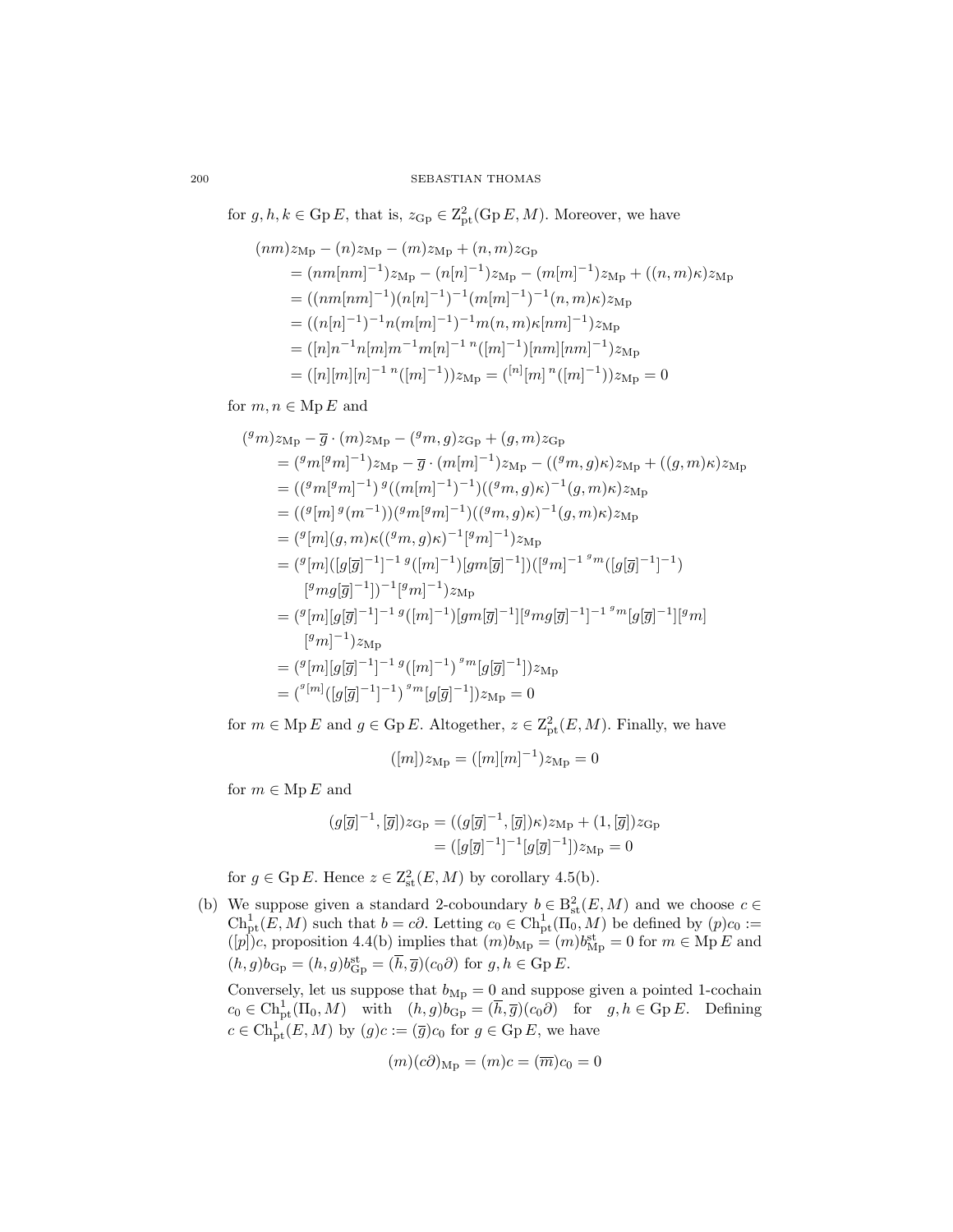for  $m \in \text{Mp } E$  and

$$
(h,g)(c\partial)_{\mathcal{G}_P} = (h)c - (hg)c + \overline{h} \cdot (g)c = (\overline{h})c_0 - (\overline{hg})c_0 + \overline{h} \cdot (\overline{g})c_0
$$
  
=  $(\overline{h}, \overline{g})(c_0\partial),$ 

that is,  $c\partial = b$ . Moreover,  $([m])b_{\text{Mp}} = 0$  for all  $m \in \text{Mp } E$  and  $(g[\overline{g}]^{-1}, [\overline{g}])b_{\text{Gp}} =$  $(1,\overline{g})(c_0\partial) = 0$  for all  $g \in \text{Gp } E$ . Hence  $b \in \mathbb{Z}_{\text{st}}^2(E,M) \cap \mathbb{B}_{\text{pt}}^2(E,M) = \mathbb{B}_{\text{st}}^2(E,M)$ by corollary [4.5](#page-28-1)[\(b\).](#page-29-0)

Definition 4.8 (cocycle, coboundary and cohomology group of a 3-cocycle). For a 3-cocycle  $z^3 \in \mathbb{Z}^3(\Pi_0, \Pi_1)$ , we set

$$
Z^2((\Pi_0, \Pi_1, z^3), M) := \text{Hom}_{\Pi_0}(\Pi_1, M)_{\text{ Map}(z^3, M)|_{\text{Hom}_{\Pi_0}(\Pi_1, M)}} \times_{\partial} \text{Ch}^2_{\text{cpt}}(\Pi_0, M),
$$
  
\n
$$
B^2((\Pi_0, \Pi_1, z^3), M) := \{0\} \times B^2_{\text{cpt}}(\Pi_0, M), \text{ and}
$$
  
\n
$$
H^2((\Pi_0, \Pi_1, z^3), M) := Z^2((\Pi_0, \Pi_1, z^3), M)/B^2((\Pi_0, \Pi_1, z^3), M).
$$

<span id="page-34-0"></span>Corollary 4.9. We have group homomorphisms  $\Phi_1: Z^2_{\rm st}(E,M) \to \text{Hom}_{\Pi_0}(\Pi_1,M)$  $and \Phi_0: Z^2_{st}(E, M) \to \text{Ch}_{pt}^2(\Pi_0, M)$  *given* by  $(k)(z\Phi_1) := (k\iota)z_{Mp}$  *for*  $k \in \Pi_1$  *and*  $(q, p)(z\Phi_0) := ([q], [p])z_{\text{Gp}}$  *for*  $p, q \in \Pi_0$ ,  $z \in \mathbb{Z}_{\text{st}}^2(E, M)$ *. These group homomorphisms fit into the following diagram, which is a pullback of abelian groups.*

$$
Z_{\rm st}^2(E, M) \xrightarrow{\Phi_1} \text{Hom}_{\Pi_0}(\Pi_1, M)
$$

$$
\Phi_0 \downarrow \qquad \qquad \downarrow \text{Map}(z^3, M)|_{\text{Hom}_{\Pi_0}(\Pi_1, M)}
$$

$$
\text{Ch}_{\rm cpt}^2(\Pi_0, M) \xrightarrow{\partial} \text{Ch}_{\rm cpt}^3(\Pi_0, M).
$$

*The induced isomorphism*

$$
\Phi\colon \mathrm{Z}^2_{\mathrm{st}}(E,M) \to \mathrm{Z}^2((\Pi_0,\Pi_1,z^3),M), z \mapsto (z\Phi_1,z\Phi_0),
$$

*whose inverse*

$$
\Psi: Z^2((\Pi_0, \Pi_1, z^3), M) \to Z^2_{st}(E, M)
$$

*is given by*  $(m, h, g)((z_1, c_0)\Psi) = ((m[m]^{-1}((m, h)\kappa)^{-1}(h, g)\kappa)(\iota^{[\text{Im }\iota]})^{-1})z_1 + (\overline{h}, \overline{g})c_0$ *for*  $m \in \text{Mp } E$ ,  $g, h \in \text{Gp } E$ , *induces in turn isomorphisms* 

$$
B_{\rm st}^2(E, M) \to B^2((\Pi_0, \Pi_1, z^3), M)
$$
 and  $H_{\rm st}^2(E, M) \to H^2((\Pi_0, \Pi_1, z^3), M)$ .

*In particular, we have*

$$
H^{2}(E, M) \cong H^{2}((\Pi_{0}, \Pi_{1}, z^{3}), M).
$$

*Proof.* By proposition [4.7](#page-30-0)[\(a\)](#page-30-4)[\(iv\)](#page-30-5) and [\(v\),](#page-30-3) the group homomorphisms  $\Phi_0$  and  $\Phi_1$ are well-defined and the quadrangle commutes. To show that it is a pullback of abelian groups, we suppose given an arbitrary abelian group  $T$  as well as group homomorphisms  $\varphi_0: T \to \text{Ch}^2_{\text{cpt}}(\Pi_0, M)$  and  $\varphi_1: T \to \text{Hom}_{\Pi_0}(\Pi_1, M)$  such that  $\varphi_1 \text{Map}(z^3, M)|_{\text{Hom}_{\Pi_0}(\Pi_1, M)} = \varphi_0 \partial$ , that is, with  $([r, q, p])(t\varphi_1) = (r, q, p)((t\varphi_0)\partial)$  for all  $p, q, r \in \Pi_0, t \in T$ . For  $t \in T$ , we define a pointed 2-cochain  $t\varphi \in \text{Ch}_{\text{pt}}^2(E, M)$  by

$$
(m,h,g)(t\varphi) := ((m[m]^{-1}((m,h)\kappa)^{-1}(h,g)\kappa)(\iota^{(Im \ t})^{-1})(t\varphi_1) + (\overline{h},\overline{g})(t\varphi_0))
$$

for  $m \in \text{Mp } E$ ,  $g, h \in \text{Gp } E$ . We obtain  $(m)(t\varphi)_{\text{Mp}} = ((m[m]^{-1})(t^{\text{Im } t})^{-1})(t\varphi_1)$  for  $m \in \text{Mp } E \text{ and } (h, g)(t\varphi)_{\text{Gp}} = ((h, g)\kappa(\iota)^{\text{Im } \iota})^{-1}(\iota \varphi_1) + (\overline{h}, \overline{g})(t\varphi_0) \text{ for } g, h \in \text{Gp } E.$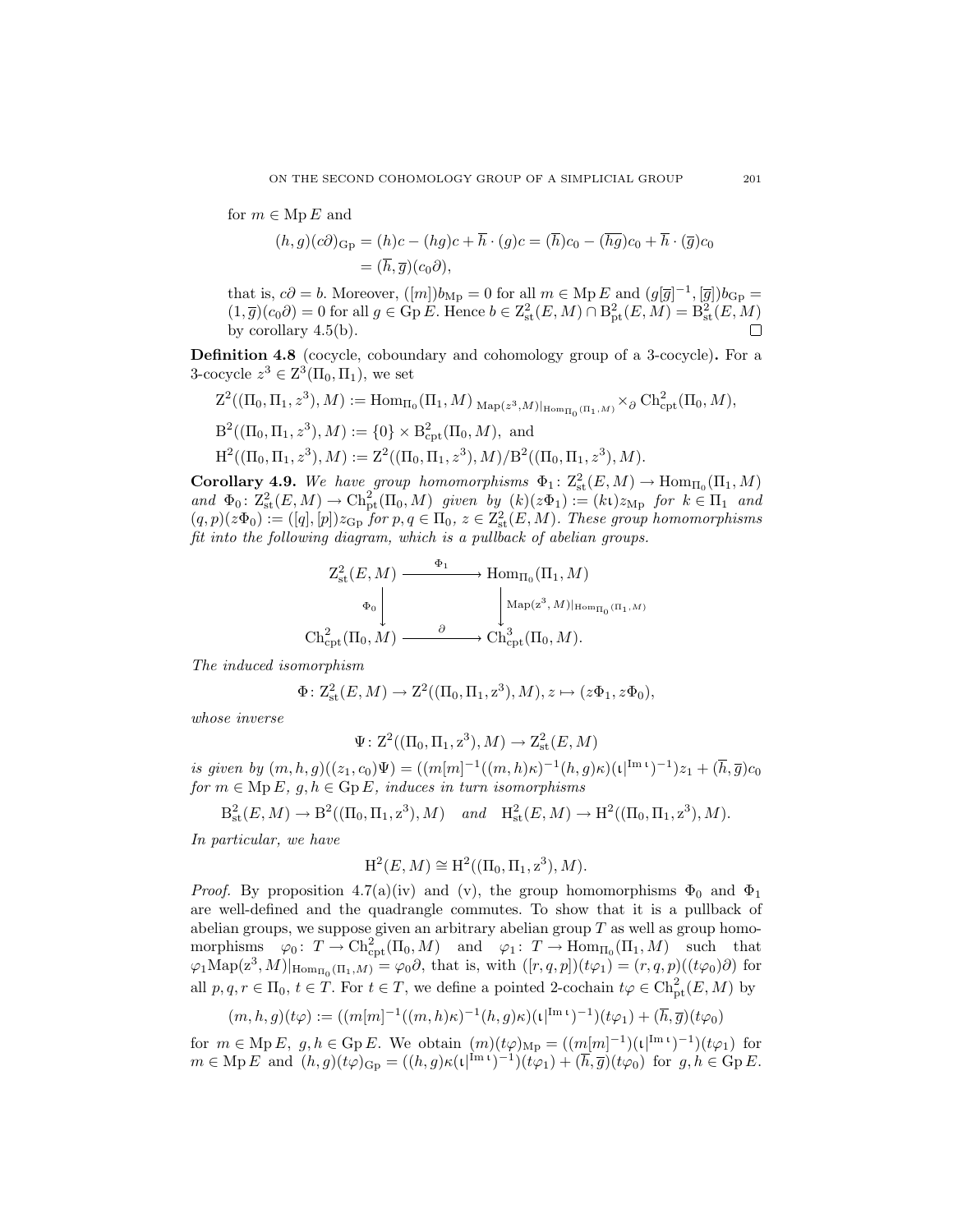To show that  $t\varphi$  is a standard 2-cocycle, we verify the conditions in proposition [4.7](#page-30-0)[\(a\).](#page-30-4) Indeed, using  $[m[m]^{-1}] = ([\overline{h}], [\overline{g}])\kappa = (1, h)\kappa = 1$  for  $m \in \text{Mp } E$ ,  $g, h \in \text{Gp } E$ , we have

$$
(m, h, g)(t\varphi) = ((m[m]^{-1}((m, h)\kappa)^{-1}(h, g)\kappa)(\iota|^{Im \ t})^{-1})(t\varphi_1) + (\overline{h}, \overline{g})(t\varphi_0)
$$
  
=  $((m[m]^{-1})(\iota|^{Im \ t})^{-1})(t\varphi_1) - ((m, h)\kappa(\iota|^{Im \ t})^{-1})(t\varphi_1)$   
+  $((h, g)\kappa(\iota|^{Im \ t})^{-1})(t\varphi_1) + (\overline{h}, \overline{g})(t\varphi_0)$   
=  $(m)(t\varphi)_{Mp} - (m, h)(t\varphi)_{Gp} + (h, g)(t\varphi)_{Gp}$ 

since  $t\varphi_1$  is componentwise pointed as well as

$$
(m)(t\varphi)_{\rm Mp} = (m[m]^{-1})(t\varphi_1) = (m[m]^{-1})(t\varphi)_{\rm Mp}
$$

and

$$
(h,g)(t\varphi)_{\text{Gp}} = ((h,g)\kappa(\mathfrak{t}|^{\text{Im }\mathfrak{t}})^{-1})(t\varphi_1) + (\overline{h},\overline{g})(t\varphi_0)
$$
  
= 
$$
((h,g)\kappa)(t\varphi)_{\text{Mp}} + ([\overline{h}], [\overline{g}])(t\varphi)_{\text{Gp}}
$$

for  $m \in \text{Mp } E$ ,  $g, h \in \text{Gp } E$ . Moreover,  $\iota(t\varphi)_{\text{Mp}} = t\varphi_1 \in \text{Hom}_{\Pi_0}(\Pi_1, M)$  and

$$
([r, q, p])(t\varphi)_{\mathrm{Mp}} = ([r, q, p]\iota)(t\varphi_1) = (r, q, p)((t\varphi_0)\partial)
$$
  
=  $(r, q, p)(( (s^0 \times s^0)(t\varphi)_{\mathrm{Gp}})\partial)$ 

for  $p, q, r \in \Pi_0$ . Altogether,  $t\varphi \in \mathbb{Z}_{\text{st}}^2(E, M)$  for all  $t \in T$ , and we have constructed a well-defined group homomorphism  $\varphi \colon T \to \mathrm{Z}^2_{\mathrm{st}}(E,M)$ . Finally, we have

$$
(k)((t\varphi)\Phi_1) = (k\iota)(t\varphi)_{\rm Mp} = (k)(t\varphi_1)
$$

for  $k \in \Pi_1, t \in T$ , and

$$
(q,p)((t\varphi)\Phi_0) = ([q],[p])(t\varphi)_{\mathcal{G}_P} = (([q],[p])\kappa(\iota^{\mathrm{Im}\, \iota})^{-1})(t\varphi_1) + (q,p)(t\varphi_0) = (q,p)(t\varphi_0)
$$

for  $p, q \in \Pi_0, t \in T$ , that is,  $\varphi \Phi_1 = \varphi_1$  and  $\varphi \Phi_0 = \varphi_0$ .

Conversely, given an arbitrary group homomorphism  $\varphi: T \to \mathbb{Z}^2_{\text{st}}(E, M)$  with  $\varphi \Phi_1 = \varphi_1$  and  $\varphi \Phi_0 = \varphi_0$ , we necessarily have

$$
(m)(t\varphi)_{\rm Mp} = (m[m]^{-1})(t\varphi)_{\rm Mp} = ((m[m]^{-1})(t|^{\rm Im} \, t)^{-1})(t\varphi \Phi_1)
$$
  
= 
$$
((m[m]^{-1})(t|^{\rm Im} \, t)^{-1})(t\varphi_1)
$$

for  $m \in \text{Mp } E$ , and

$$
(h,g)(t\varphi)_{\text{Gp}} = ((h,g)\kappa)(t\varphi)_{\text{Mp}} + ([\overline{h}], [\overline{g}])(t\varphi)_{\text{Gp}} = ((h,g)\kappa)(t\varphi)_{\text{Mp}} + (\overline{h}, \overline{g})(t\varphi\Phi_0) = ((h,g)\kappa(\iota)^{\text{Im }\iota})^{-1})(t\varphi_1) + (\overline{h}, \overline{g})(t\varphi_0)
$$

for  $g, h \in \text{Gp } E$ . This shows the uniqueness of the induced group homomorphism. Altogether, the diagram under consideration is a pullback of abelian groups.

Our next step is to show that the induced isomorphism

$$
\Phi\colon \mathrm{Z}^2_{\mathrm{st}}(E,M)\rightarrow \mathrm{Z}^2((\Pi_0,\Pi_1,z^3),M)
$$

restricts to an isomorphism  $B^2_{st}(E,M) \to B^2((\Pi_0,\Pi_1,z^3),M)$ . Given a standard 2coboundary  $b \in B_{\text{st}}^2(E, M)$ , proposition [4.7](#page-30-0)[\(b\)](#page-30-6) states that  $b_{\text{Mp}} = 0$  and that there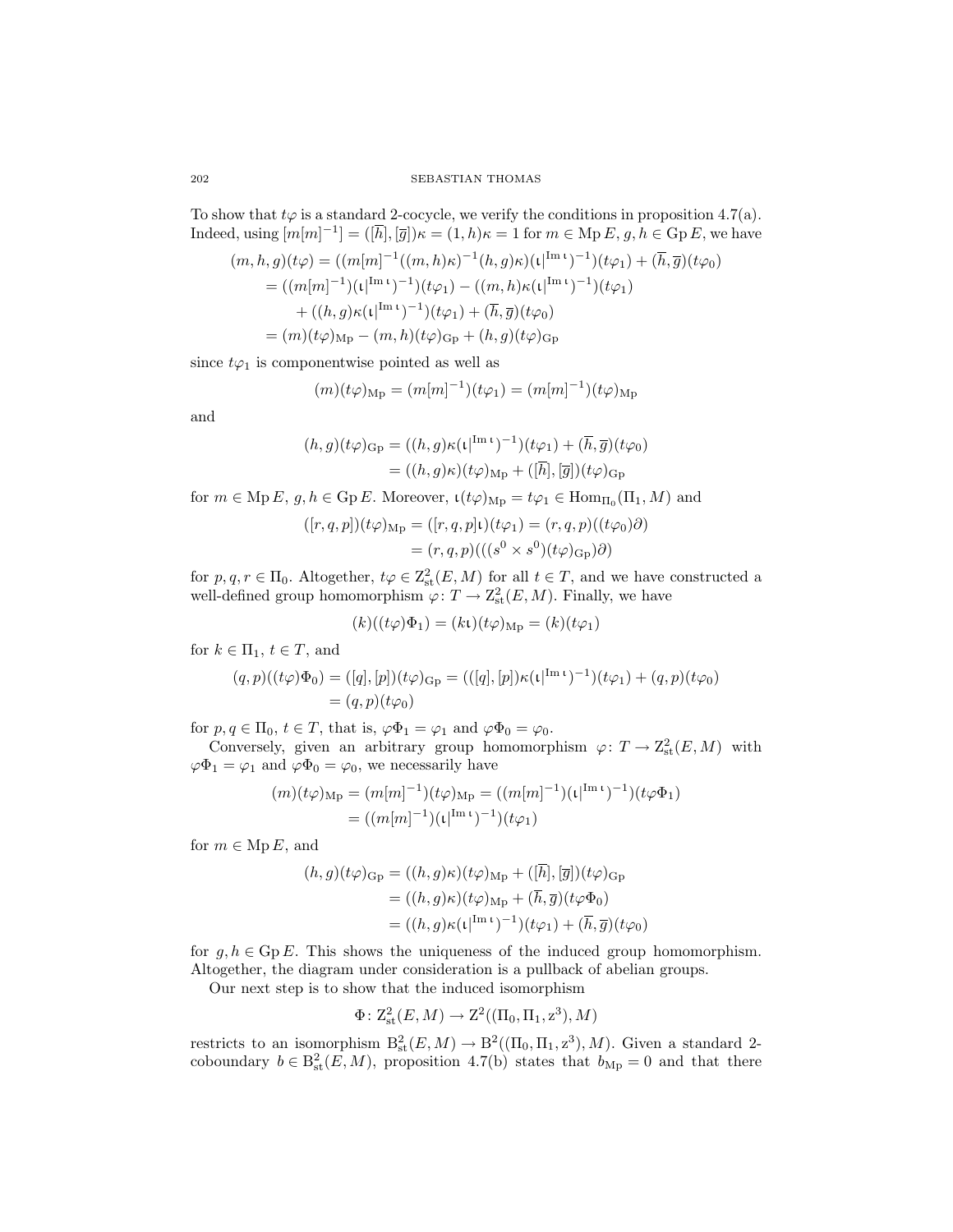exists a pointed 1-cochain  $c_0 \in \text{Ch}^1_{\text{pt}}(\Pi_0, M)$  with  $(h, g)b_{\text{Gp}} = (\overline{h}, \overline{g})(c_0\partial)$  for  $g, h \in$ Gp E. In particular,  $b\Phi_1 = 0$  and

$$
(q, p)(b\Phi_0) = ([q], [p])b_{\text{Gp}} = (q, p)(c_0\partial)
$$

for  $p, q \in \Pi_0$  and hence  $b\Phi_0 \in B^2(\Pi_0, M)$ . Conversely, we suppose given a standard 2-cocycle  $b \in \mathbb{Z}_{\text{st}}^2(E, M)$  with  $b\Phi_1 = 0$  and  $b\Phi_0 \in \mathbb{B}_{\text{pt}}^2(\Pi_0, M)$ , that is, there exists a pointed 1-cochain  $c_0 \in \text{Ch}^1_{\text{pt}}(\Pi_0, M)$  with  $b\Phi_0 = c_0 \partial$ . Then

$$
(m)b_{\rm Mp} = (m[m]^{-1})b_{\rm Mp} = ((m[m]^{-1})(\mathfrak{t}|^{\rm Im\,}\mathfrak{t})^{-1})(b\Phi_1) = 0
$$

for all  $m \in \text{Mp } E$  and

$$
(h,g)b_{\text{Gp}} = ((h,g)\kappa)b_{\text{Mp}} + ([\overline{h}], [\overline{g}])b_{\text{Gp}} = (\overline{h}, \overline{g})(b\Phi_0) = (\overline{h}, \overline{g})(c_0\partial)
$$

for all  $g, h \in \text{Gp } E$ . Hence b is a standard 2-coboundary by proposition [4.7](#page-30-0)[\(b\).](#page-30-6)

Altogether,  $\Phi$  restricts to an isomorphism  $B^2_{st}(E, M) \to B^2((\Pi_0, \Pi_1, z^3), M)$  and hence induces also an isomorphism  $H^2_{st}(E, M) \to H^2((\Pi_0, \Pi_1, z^3), M)$ . Moreover, corollary [4.5](#page-28-1)[\(c\)](#page-29-1) implies that

$$
H^2(E, M) \cong H^2_{st}(E, M) \cong H^2((\Pi_0, \Pi_1, z^3), M).
$$

<span id="page-36-0"></span>**Corollary 4.10.** *For*  $z^3$ ,  $\tilde{z}^3 \in Z_{\text{cpt}}^3(\Pi_0, \Pi_1)$  *with*  $z^3 B_{\text{cpt}}^3(\Pi_0, \Pi_1) = \tilde{z}^3 B_{\text{cpt}}^3(\Pi_0, \Pi_1)$ , *we have*

$$
H^2((\Pi_0, \Pi_1, z^3), M) \cong H^2((\Pi_0, \Pi_1, \tilde{z}^3), M).
$$

*Proof.* We suppose given 3-cocycles  $z^3$ ,  $\tilde{z}^3 \in \mathbb{Z}_{\text{cpt}}^3(\Pi_0, \Pi_1)$  with  $z^3 \mathbb{B}_{\text{cpt}}^3(\Pi_0, \Pi_1) =$  $\tilde{z}^3 B_{\rm cpt}^3(\Pi_0, \Pi_1)$ . By construction of the standard extension  $E(z^3)$ , the 3-cocycle of the standard extension  $E(z^3)$  with respect to the standard section system  $(s_{z^3}^1, s_{z^3}^0)$ is given by  $z_{E(z^3),(s_{z^3}^1,s_{z^3}^0)}^3 = z^3$ , cf. section [2.13.](#page-10-0) Moreover, by [[31](#page-43-0), prop. (6.5)] there exists a section system  $(\tilde{s}^1, s^0_{z^3})$  for  $E(z^3)$  such that  $z^3_{E(z^3), (\tilde{s}^1, s^0_{z^3})} = \tilde{z}^3$ . Thus corollary [4.9](#page-34-0) implies

$$
H^2((\Pi_0, \Pi_1, z^3), M) \cong H^2(E(z^3), M) \cong H^2((\Pi_0, \Pi_1, \tilde{z}^3), M).
$$

We finish this section by a direct algebraic proof that extension equivalent crossed module extensions yield the same second cohomology group, as to be expected from a weak homotopy equivalence, cf. for example [[31](#page-43-0), rem. (4.5)].

**Proposition 4.11.** We suppose given crossed module extensions E and  $\tilde{E}$  of  $\Pi_0$  with Π<sup>1</sup> *and an extension equivalence* ϕ: E → E˜*. Moreover, we suppose given a section*  $system(s^1, s^0)$  *for* E and a section system  $(\tilde{s}^1, \tilde{s}^0)$  *for* E such that  $\tilde{s}^0 = s^0(\text{Gp}\,\varphi)$  and  $s^{1}(\text{Mp}\,\varphi) = (\text{Gp}\,\varphi)|_{\text{Im}\,\mu^{E}}^{\text{Im}\,\mu^{E}} \tilde{s}^{1}.$  (<sup>[7](#page-36-1)</sup>)

The induced group homomorphism  $Z^2(\varphi, M): Z^2(\tilde{E}, M) \to Z^2(E, M)$  restricts to an isomorphism  $Z^2_{st,(s^1,s^0)}(\tilde{E},M) \to Z^2_{st,(s^1,s^0)}(E,M)$ , which induces in turn isomor*phisms*

$$
\mathrm{B}^2_{\mathrm{st},(\tilde{s}^1,\tilde{s}^0)}(\tilde{E},M) \to \mathrm{B}^2_{\mathrm{st},(s^1,s^0)}(E,M) \quad \text{and} \quad \mathrm{H}^2_{\mathrm{st},(\tilde{s}^1,\tilde{s}^0)}(\tilde{E},M) \to \mathrm{H}^2_{\mathrm{st},(s^1,s^0)}(E,M).
$$

<span id="page-36-1"></span><sup>&</sup>lt;sup>7</sup>Such section systems exist, cf. for example  $[31, \text{prop. } (5.16)(b)].$  $[31, \text{prop. } (5.16)(b)].$  $[31, \text{prop. } (5.16)(b)].$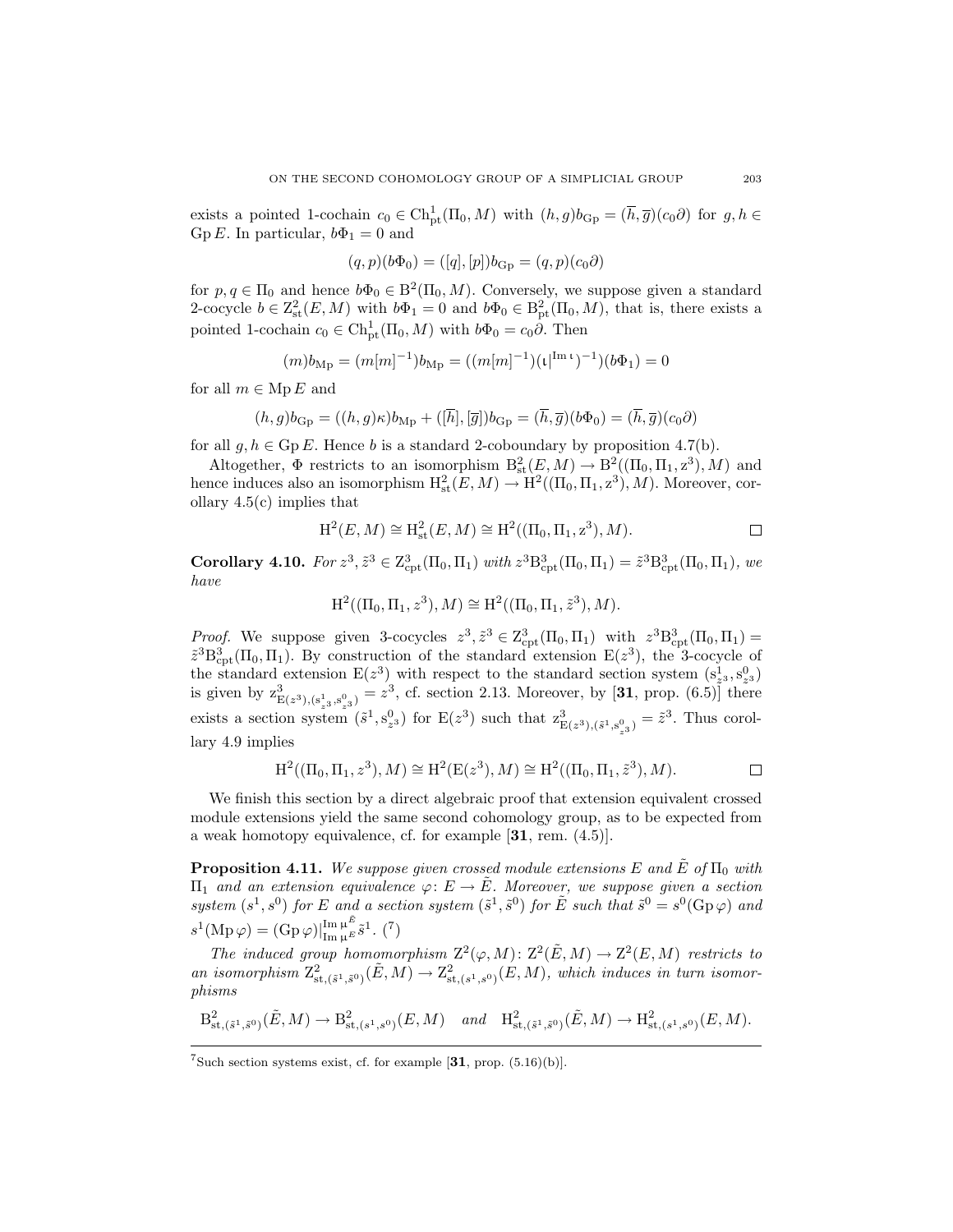*Proof.* To show that  $Z^2(\varphi, M)$  restricts to a group homomorphism  $Z^2_{st}(\tilde{E}, M) \to$  $Z_{st}^{2}(E,M)$ , we have to show that  $\tilde{z}Z^{2}(\varphi,M) \in Z_{st}^{2}(E,M)$  for every given standard 2-cocycle  $\tilde{z} \in \mathbb{Z}_{\text{st}}^2(\tilde{E}, M)$ . By corollary [4.5](#page-28-1)[\(b\),](#page-29-0) we have

$$
(\tilde{m}\tilde{s}^1)\tilde{z}_{\mathrm{Mp}} = (\tilde{g}(\tilde{g}\pi^{\tilde{E}}\tilde{s}^0)^{-1}, \tilde{g}\pi^{\tilde{E}}\tilde{s}^0)\tilde{z}_{\mathrm{Gp}} = 0
$$

for all  $\tilde{m} \in \text{Mp } \tilde{E}, \ \tilde{g} \in \text{Gp } \tilde{E}.$  Since  $s^0(\text{Gp }\varphi) = \tilde{s}^0$  and  $s^1(\text{Mp }\varphi) = (\text{Gp }\varphi)|_{\text{Im }\mu^E}^{\text{Im }\mu^{\tilde{E}}}\tilde{s}^1$ , it follows that

$$
(ms1)(\tilde{z}Z2(\varphi, M))Mp = (ms1\varphi)\tilde{z}Mp = (m\varphi\tilde{s}1)\tilde{z}Mp = 0
$$

for all  $m \in \text{Mp } E$  and

$$
(g(g\pi^{E}s^{0})^{-1}, g\pi^{E}s^{0})(\tilde{z}Z^{2}(\varphi, M))_{\text{Gp}} = ((g\varphi)(g\pi^{E}s^{0}\varphi)^{-1}, g\pi^{E}s^{0}\varphi)\tilde{z}_{\text{Gp}}
$$

$$
= ((g\varphi)((g\varphi)\pi^{\tilde{E}}\tilde{s}^{0})^{-1}, (g\varphi)\pi^{\tilde{E}}\tilde{s}^{0})\tilde{z}_{\text{Gp}} = 0
$$

for all  $g \in \text{Gp } E$ , that is,  $\tilde{z}Z^2(\varphi, M) \in \text{Z}_{\text{st}}^2(E, M)$  by corollary [4.5](#page-28-1)[\(b\).](#page-29-0) Hence  $\text{Z}^2(\varphi, M)$ restricts to a well-defined group homomorphism

$$
\mathsf{Z}^2(\varphi,M)\vert_{\mathsf{Z}_{\mathrm{st}}^2(\tilde{E},M)}^{\mathsf{Z}^2_{\mathrm{st}}(\tilde{E},M)}\colon \mathsf{Z}^2_{\mathrm{st}}(\tilde{E},M)\to \mathsf{Z}^2_{\mathrm{st}}(E,M).
$$

Now, [[31](#page-43-0), prop.  $(5.14)(c)$ ] implies that  $z_{E,(s^1,s^0)}^3 = z_{\tilde{E},(\tilde{s}^1,\tilde{s}^0)}^3$ . By corollary [4.9,](#page-34-0) we have isomorphisms

$$
\Phi \colon \mathcal{Z}^2_{\mathrm{st}}(E,M) \to \mathcal{Z}^2((\Pi_0,\Pi_1,z^3),M), z \mapsto (z\Phi_1,z\Phi_0)
$$

given by  $(k)(z\Phi_1) := (k\mathfrak{t}^E)z_{\mathrm{Mp}}$  for  $k \in \Pi_1$  and  $(q,p)(z\Phi_0) := (qs^0, ps^0)z_{\mathrm{Gp}}$  for  $p, q \in$  $\Pi_0, z \in \mathcal{Z}_{\text{st}}^2(E, M)$ , and

$$
\tilde{\Phi}: \mathcal{Z}_{\mathrm{st}}^2(\tilde{E}, M) \to \mathcal{Z}^2((\Pi_0, \Pi_1, z^3), M), \tilde{z} \mapsto (\tilde{z}\tilde{\Phi}_1, \tilde{z}\tilde{\Phi}_0)
$$

given by  $(k)(\tilde{z}\tilde{\Phi}_1) := (k\iota^{\tilde{E}})\tilde{z}_{\text{Mp}}$  for  $k \in \Pi_1$  and  $(q, p)(\tilde{z}\tilde{\Phi}_0) := (q\tilde{s}^0, p\tilde{s}^0)\tilde{z}_{\text{Gp}}$  for  $p, q \in$  $\Pi_0, \,\tilde{z} \in \mathbb{Z}_{\text{st}}^2(\tilde{E},M)$ . To show that  $\mathbb{Z}^2(\varphi,M)|_{\mathbb{Z}_+^2(\tilde{E},M)}^{\mathbb{Z}_\text{st}^2(E,M)}$  $Z_{st}^{(E,M)}(\tilde{E},M)$  is an isomorphism, it suffices to verify that  $\tilde{\Phi} = (Z^2(\varphi, M))\vert_{Z^2(\tilde{E} M)}^{Z^2_{\text{st}}(E,M)}$  $Z_{st}^{2}(\tilde{E},M)$  **6**. Indeed, given  $\tilde{z} \in Z_{st}^{2}(\tilde{E},M)$ , we have

$$
k(\tilde{z}Z^2(\varphi, M)\Phi_1) = (k\mathfrak{t}^E)(\tilde{z}Z^2(\varphi, M))_{\text{Mp}} = (k\mathfrak{t}^E\varphi)\tilde{z}_{\text{Mp}} = (k\mathfrak{t}^E)\tilde{z}_{\text{Mp}} = k(\tilde{z}\tilde{\Phi}_1)
$$

for all  $k \in \Pi_1$  and

$$
(q,p)(\tilde{z}Z^{2}(\varphi,M)\Phi_{0}) = (qs^{0},ps^{0})(\tilde{z}Z^{2}(\varphi,M))_{\text{Gp}} = (qs^{0}\varphi,ps^{0}\varphi)\tilde{z}_{\text{Gp}}
$$

$$
= (q\tilde{s}^{0},p\tilde{s}^{0})\tilde{z}_{\text{Gp}} = (q,p)(\tilde{z}\tilde{\Phi}_{0})
$$

for all  $p, q \in \Pi_0$ , that is,  $\tilde{\Phi} = (Z^2(\varphi, M))|_{Z^2(\tilde{\mathcal{L}} \cap M)}^{Z^2(\tilde{\mathcal{L}} \cap M)}$  $\frac{Z_{\rm st}(E,M)}{Z_{\rm st}^2(\tilde{E},M)}\Phi.$ 

Moreover, the induced group homomorphism  $B^2(\varphi, M)$  also restricts to a welldefined group homomorphism

$$
B^2(\varphi, M)|_{B^2_{st}(\tilde{E}, M)}^{B^2_{st}(E, M)}: B^2_{st}(\tilde{E}, M) \to B^2_{st}(E, M),
$$

cf. definition  $4.2(b)$ , which is an isomorphism since

$$
\tilde{\Phi}|_{B^2_{\text{st}}(\tilde{E},M)}^{B^2_{\text{EM}}((\Pi_0,\Pi_1,z^3),M)} = (B^2(\varphi,M)|_{B^2_{\text{st}}(\tilde{E},M)}^{B^2_{\text{st}}(E,M)})(\Phi|_{B^2_{\text{st}}(E,M)}^{B^2_{\text{EM}}((\Pi_0,\Pi_1,z^3),M)})
$$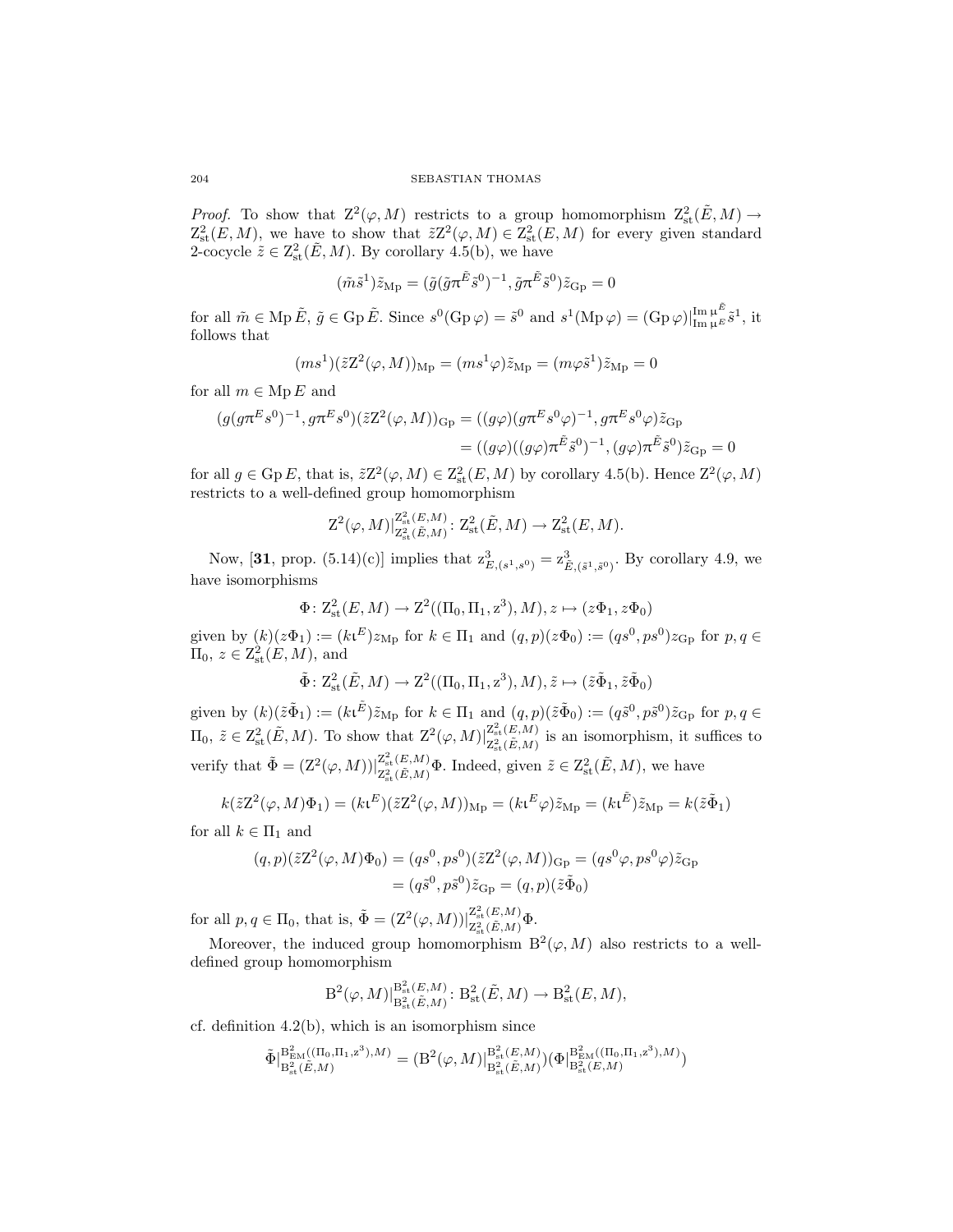and since  $\Phi|_{\mathcal{B}^2(F,M)}^{\mathcal{B}^2_{\text{EM}}((\Pi_0,\Pi_1,z^3),M)}$  $B_{\text{EM}}^2((\Pi_0, \Pi_1, z^3), M)$  and  $\tilde{\Phi}|_{B_{\text{sk}}^2(\tilde{E}, M)}^{B_{\text{EM}}^2((\Pi_0, \Pi_1, z^3), M)}$  $B_{\text{EM}}^{D_{\text{EM}}((10,11),2)}, m$  are isomorphisms by corollary [4.9.](#page-34-0)

Finally, it follows that we get an induced isomorphism

$$
H_{\text{st}}^2(\tilde{E}, M) \to H_{\text{st}}^2(E, M). \square
$$

# <span id="page-38-0"></span>5. Second Eilenberg-Mac Lane cohomology group

Until now, we have worked with crossed module extensions. Since every crossed module gives rise to a canonical crossed module extension, we can now formulate EILENBERGS and MAC LANES theorem in the context of crossed modules and simplicial groups.

# Definition 5.1 (first Postnikov invariant).

(a) Given a crossed module V, the cohomology class associated to the canonical extension

$$
\pi_1(V) \xrightarrow{\text{inc}} \text{Mp } V \xrightarrow{\mu} \text{Gp } V \xrightarrow{\text{quo}} \pi_0(V)
$$

will be denoted by  $k_V^3 := cl(V) \in H^3_{\text{cpt}}(\pi_0(V), \pi_1(V))$  and is called the (*first*) *Postnikov invariant* of V .

(b) Given a simplicial group G, we call  $k_G^3 := cl(Trunc^1 G) \in H^3_{cpt}(\pi_0(G), \pi_1(G))$ the *first Postnikov invariant* of G.

Definition 5.2 (second Eilenberg-Mac Lane cohomology group, cf. [[12](#page-42-0), sec. 3]).

(a) We suppose given a crossed module V and a componentwise pointed 3-cocycle  $z^3 \in Z^3_{\text{cpt}}(\pi_0(V), \pi_1(V))$  with  $k_V^3 = z^3 B^3_{\text{cpt}}(\pi_0(V), \pi_1(V))$ . The *second Eilen*berg-Mac Lane cohomology group of V with respect to  $z<sup>3</sup>$  and with coefficients in  $M$  is defined by

$$
H_{\text{EM},z^3}^2(V,M) := H^2((\pi_0(V), \pi_1(V), z^3), M).
$$

(b) We suppose given a simplicial group  $G$  and a componentwise pointed 3-cocycle  $z^3 \in \mathrm{Z}^3_{\mathrm{cpt}}(\pi_0(G),\pi_1(G))$  with  $k_G^3 = z^3 \mathrm{B}^3_{\mathrm{cpt}}(\pi_0(G),\pi_1(G))$ . The *second Eilenberg*-*Mac Lane cohomology group* of  $G$  with respect to  $z<sup>3</sup>$  and with coefficients in M is defined by

$$
H_{EM,z^{3}}^{2}(G, M) := H^{2}((\pi_{0}(G), \pi_{1}(G), z^{3}), M).
$$

We have already seen that the isomorphism class of the second Eilenberg-Mac Lane cohomology group of a crossed module does not depend on the choice of a specific 3-cocycle in its associated cohomology class:

<span id="page-38-1"></span>Remark 5.3. *Given a crossed module* V *and componentwise pointed* 3*-cocycles* z 3 ,  $\tilde{z}^3 \in \mathcal{Z}_{\rm cpt}^3(\pi_0(V), \pi_1(V))$  with  $k_V^3 = z^3 \mathcal{B}_{\rm cpt}^3(\pi_0(V), \pi_1(V)) = \tilde{z}^3 \mathcal{B}_{\rm cpt}^3(\pi_0(V), \pi_1(V)),$ *we have*

$$
\mathrm{H}^2_{\mathrm{EM},z^3}(V,M)\cong \mathrm{H}^2_{\mathrm{EM},\tilde{z}^3}(V,M).
$$

*Proof.* This follows from corollary [4.10.](#page-36-0)

 $\Box$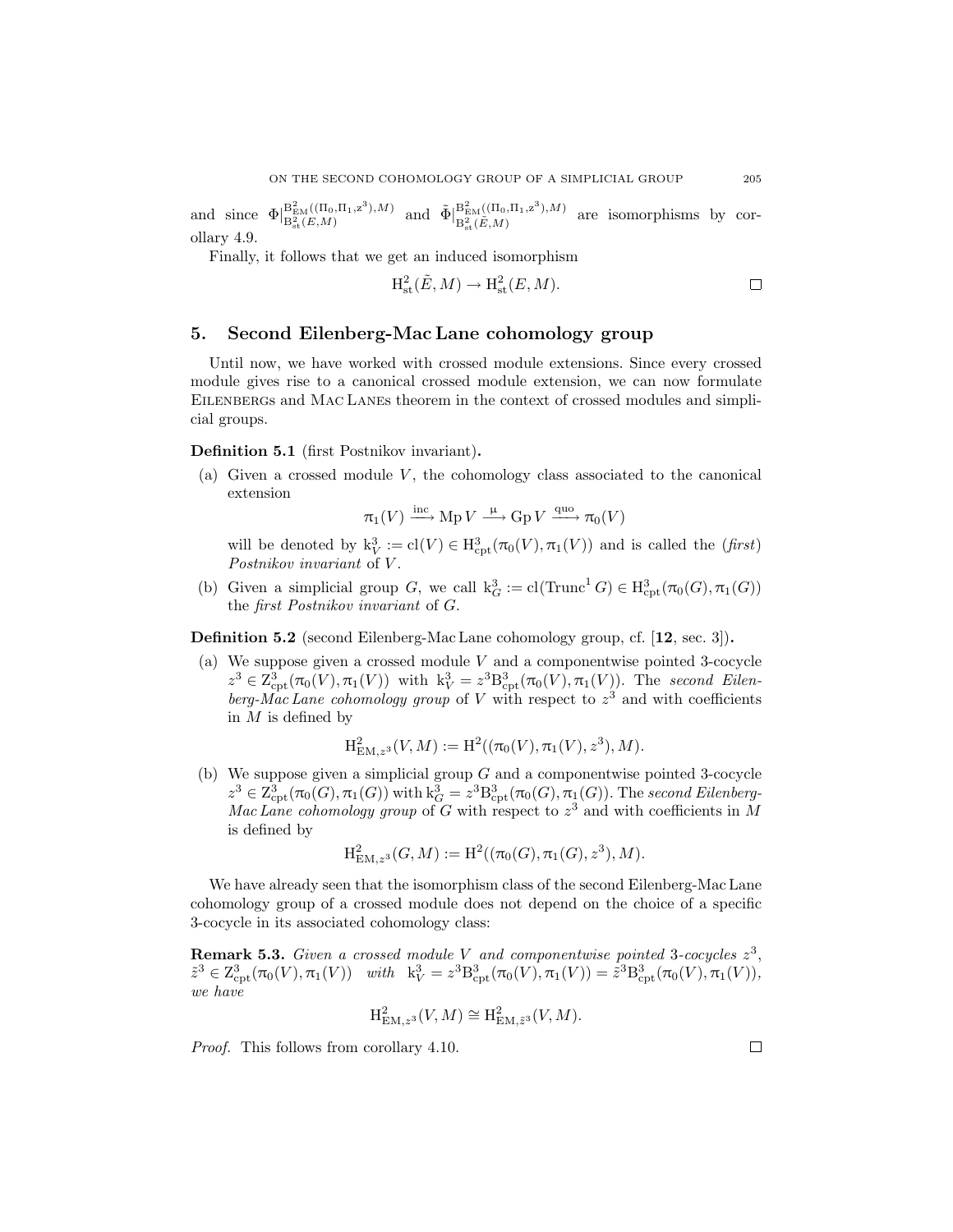# <span id="page-39-2"></span>Theorem 5.4 (cf. [[12](#page-42-0), th. 2]).

(a) *Given a crossed module* V, an abelian  $\pi_0(V)$ *-module* M and a componentwise  $pointed\ 3-cocycle\ z^3 \in \mathbb{Z}_{\rm cpt}^3(\pi_0(V), \pi_1(V))\ with\ k_V^3 = z^3 \mathbb{B}_{\rm cpt}^3(\pi_0(V), \pi_1(V)),\ we$ *have*

$$
\mathrm{H}^2(V, M) \cong \mathrm{H}^2_{\mathrm{EM}, z^3}(V, M).
$$

<span id="page-39-1"></span>(b) *Given a simplicial group G*, an abelian  $\pi_0(G)$ -module M and a componentwise pointed 3-cocycle  $z^3 \in Z^3_{\text{cpt}}(\pi_0(G), \pi_1(G))$  with  $k_G^3 = z^3 B^3_{\text{cpt}}(\pi_0(G), \pi_1(G))$ *, we have*

$$
\mathrm{H}^2(G, M) \cong \mathrm{H}^2_{\mathrm{EM}, z^3}(G, M).
$$

*Proof.*

- (a) This follows from corollary [4.9](#page-34-0) and remark [5.3.](#page-38-1)
- (b) Applying proposition [3.13](#page-23-0) and [\(a\),](#page-39-2) we obtain

$$
\mathrm{H}^2(G, M) \cong \mathrm{H}^2(\mathrm{Trunc}^1 G, M) \cong \mathrm{H}^2_{\mathrm{EM}, z^3}(\mathrm{Trunc}^1 G, M) = \mathrm{H}^2_{\mathrm{EM}, z^3}(G, M). \quad \Box
$$

# <span id="page-39-8"></span><span id="page-39-4"></span><span id="page-39-3"></span>Corollary 5.5 (cf. [[12](#page-42-0), sec. 4]).

<span id="page-39-7"></span>(a) We suppose given a simplicial group G and an abelian  $\pi_0(G)$ -module M. (i) If  $k_G^3 = 1$ , then

$$
\mathrm{H}^2(G,M)\cong \mathrm{Hom}_{\pi_0(G)}(\pi_1(G),M)\oplus \mathrm{H}^2(\pi_0(G),M).
$$

(ii) *If*  $\text{Hom}_{\pi_0(G)}(\pi_1(G), M) = \{0\}$ *, then* 

$$
\mathrm{H}^2(G, M) \cong \mathrm{H}^2(\pi_0(G), M).
$$

<span id="page-39-6"></span><span id="page-39-5"></span>(b) We suppose given a crossed module V and an abelian  $\pi_0(V)$ -module M. (i) If  $k_V^3 = 1$ , then

$$
\mathrm{H}^2(V,M) \cong \mathrm{Hom}_{\pi_0(V)}(\pi_1(V),M) \oplus \mathrm{H}^2(\pi_0(V),M).
$$

(ii) If 
$$
\text{Hom}_{\pi_0(V)}(\pi_1(V), M) = \{0\}, \text{ then}
$$

$$
\mathrm{H}^2(V, M) \cong \mathrm{H}^2(\pi_0(V), M).
$$

*Proof.*

(a) (i) If  $k_G^3 = 1$ , then we have  $Z^2((\pi_0(G), \pi_1(G), 1), M) = \text{Hom}_{\pi_0(G)}(\pi_1(G), M) \times$  $\mathrm{Z}^2_{\mathrm{cpt}}(\pi_0(G),M)$  and hence

$$
H^{2}(G, M) \cong H_{\text{EM},1}^{2}(G, M) = H^{2}(\pi_{0}(G), \pi_{1}(G), 1), M)
$$
  
\n
$$
\cong \text{Hom}_{\pi_{0}(G)}(\pi_{1}(G), M) \times H_{\text{cpt}}^{2}(\pi_{0}(G), M)
$$
  
\n
$$
\cong \text{Hom}_{\pi_{0}(G)}(\pi_{1}(G), M) \oplus H^{2}(\pi_{0}(G), M)
$$

by theorem [5.4.](#page-39-0)

(ii) If  $\text{Hom}_{\pi_0(G)}(\pi_1(G), M) = \{0\}$ , then we get

$$
H^{2}(G, M) \cong H^{2}_{EM, z^{3}}(G, M) = H^{2}(\pi_{0}(G), \pi_{1}(G), z^{3}), M)
$$
  

$$
\cong H^{2}_{cpt}(\pi_{0}(G), M) \cong H^{2}(\pi_{0}(G), M),
$$

where  $z^3 \in \mathrm{Z}_{\mathrm{cpt}}^3(\pi_0(G), \pi_1(G))$  with  $k_G^3 = z^3 \mathrm{B}_{\mathrm{cpt}}^3(\pi_0(G), \pi_1(G)).$ 

(b) This follows from [\(a\)](#page-39-3) applied to the simplicial group  $\text{Cosk}_1 V$ .

<span id="page-39-0"></span>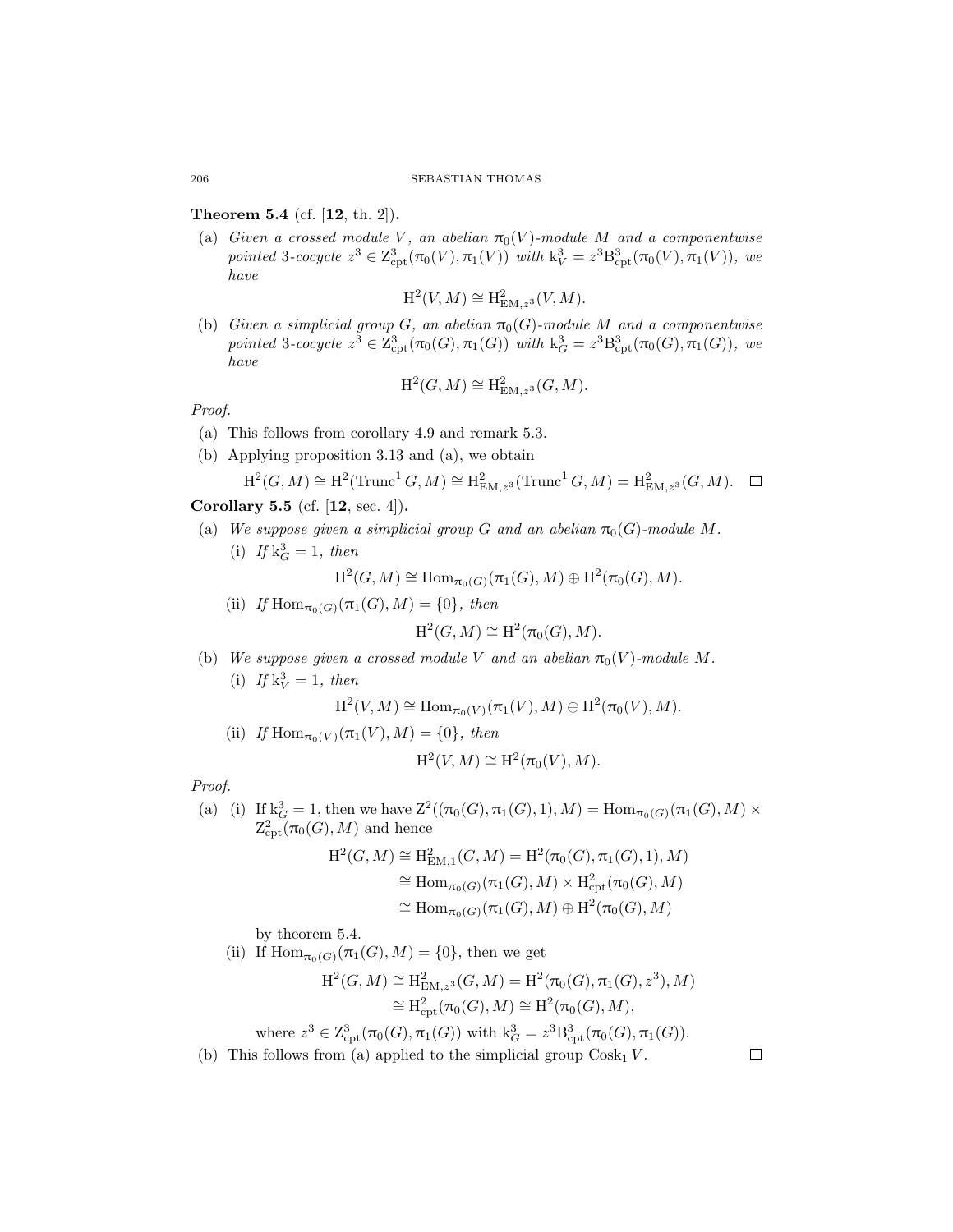## Question 5.6 (cf. [[12](#page-42-0), sec. 5]).

- (a) We suppose given a crossed module V and an abelian  $\pi_0(V)$ -module M. How can theorem [5.4](#page-39-0) be generalised to obtain a description of  $H<sup>n</sup>(V, M)$  for  $n \ge 3$  in terms of  $\pi_0(V)$ ,  $\pi_1(V)$  and  $k_V^3$ ? What about such descriptions for homology?
- (b) We suppose given a simplicial group G and an abelian  $\pi_0(V)$ -module M. How can theorem [5.4](#page-39-0) be generalised to obtain a description of  $\mathrm{H}^n(G,M)$  for  $n \geq$ 3 in terms of homotopy groups and Postnikov invariants? What about such descriptions for homology?

Finally, we discuss some examples.

**Example 5.7.** We suppose given a group  $\Pi_0$  and abelian  $\Pi_0$ -modules  $\Pi_1$  and M. We *let* E *be the crossed module extension*

$$
\Pi_1 \xrightarrow{\mathrm{id}_{\Pi_1}} \Pi_1 \xrightarrow{\mathrm{triv}} \Pi_0 \xrightarrow{\mathrm{id}_{\Pi_0}} \Pi_0.
$$

*Then we have*

$$
\mathrm{H}^2(E, M) \cong \mathrm{Hom}_{\Pi_0}(\Pi_1, M) \oplus \mathrm{H}^2(\Pi_0, M).
$$

*Proof.* The 3-cocycle of E with respect to the unique section system  $(\text{triv}, \text{id}_{\Pi_0})$  for  $E$  is trivial and hence

$$
\mathrm{H}^2(E,M)\cong \mathrm{Hom}_{\Pi_0}(\Pi_1,M)\oplus \mathrm{H}^2(\Pi_0,M)
$$

<span id="page-40-0"></span>by corollary  $5.5(b)(i)$  $5.5(b)(i)$  $5.5(b)(i)$ .

**Example 5.8.** We suppose given a simplicial group G such that  $\pi_1(G)$  is finite. Then *we have*

$$
\mathrm{H}^2(G,\mathbb{Z})\cong \mathrm{H}^2(\pi_0(G),\mathbb{Z}).
$$

*Proof.* Since  $\pi_1(G)$  is finite, we have  $\text{Hom}_{\pi_0(G)}(\pi_1(G), \mathbb{Z}) = \{0\}$ , whence cor-<br>ollary 5.5(a)(ii) applies. ollary  $5.5(a)(ii)$  $5.5(a)(ii)$  $5.5(a)(ii)$  applies.

<span id="page-40-1"></span>**Example 5.9.** *We suppose given a simplicial group* G *with*  $\pi_0(G) \cong \pi_1(G) \cong C_2$ *. For*  $n \in \mathbb{N}_0$ *, we have* 

$$
H^{2}(G, \mathbb{Z}/n) \cong \begin{cases} \text{Hom}(C_{2}, \mathbb{Z}/n) \oplus H^{2}(C_{2}, \mathbb{Z}/n) & \text{if } k_{G}^{3} = 1, \\ H^{2}(C_{2}, \mathbb{Z}/n) & \text{if } k_{G}^{3} \neq 1, \end{cases}
$$

$$
\cong \begin{cases} \mathbb{Z}/2 & \text{if } n = 0, \\ \{0\} & \text{if } n \in \mathbb{N}, 2 \nmid n, \\ \mathbb{Z}/2 \oplus \mathbb{Z}/2 & \text{if } n \in \mathbb{N}, 2 \mid n, k_{G}^{3} = 1, \\ \mathbb{Z}/2 & \text{if } n \in \mathbb{N}, 2 \mid n, k_{G}^{3} \neq 1, \end{cases}
$$

*where*  $\mathbb{Z}/n$  *is considered as a trivial*  $C_2$ *-module.* 

*Proof.* The assertion for  $k_G^3 = 1$  is a particular case of corollary [5.5](#page-39-4)[\(a\)](#page-39-3)[\(i\),](#page-39-8) so let us suppose that  $k_G^3 \neq 1$ . For  $n = 0$ , we get the assertion from example [5.8.](#page-40-0) So let us suppose given an  $n \in \mathbb{N}$ . By the additivity of  $H^2(G, -)$  resp.  $H^2(\pi_0(G), -)$  and the

 $\Box$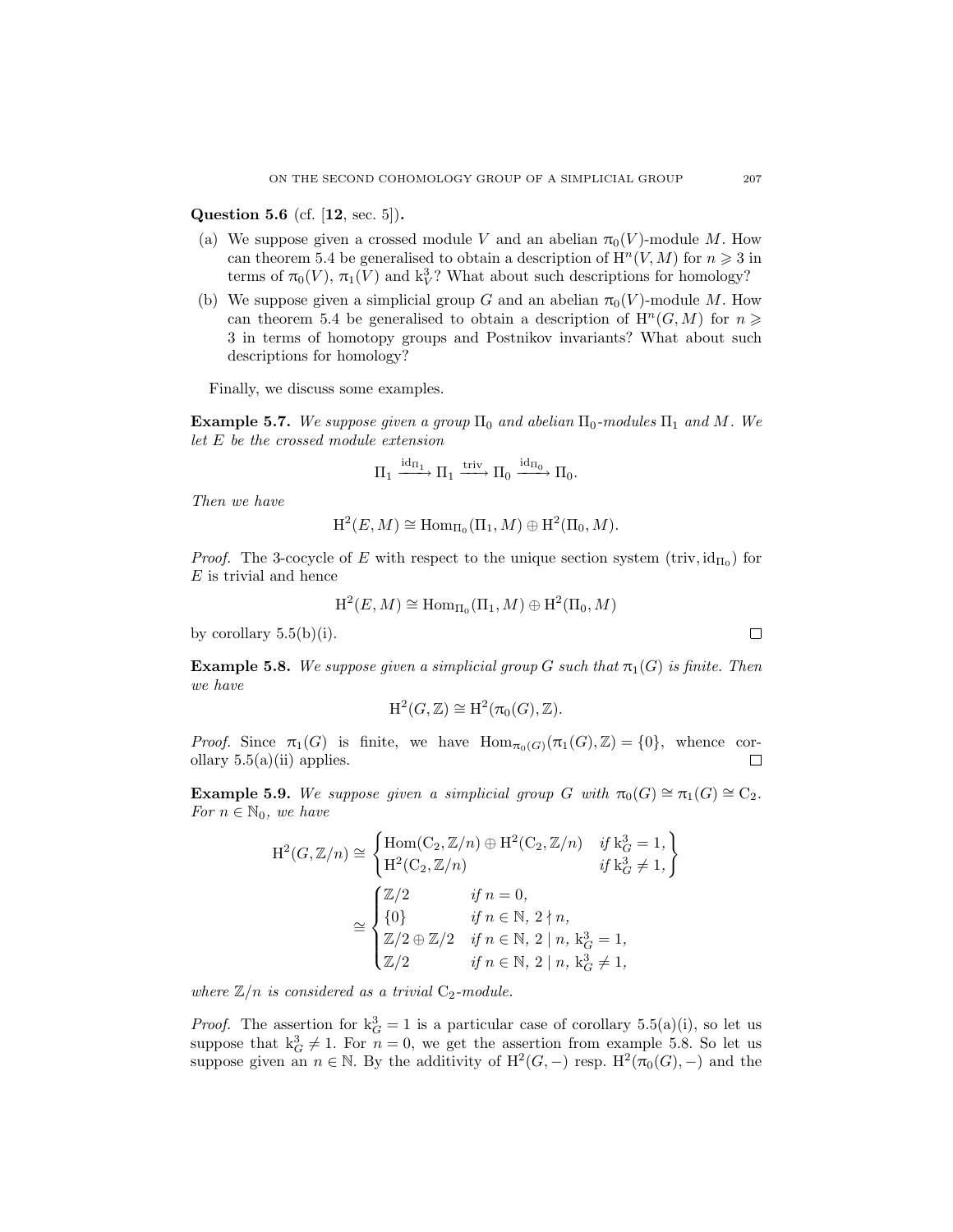Chinese Remainder Theorem, it suffices to consider the case where  $n = p^e$  for a prime p and  $e \in \mathbb{N}$ . If  $p > 2$ , we have  $\text{Hom}_{\pi_0(G)}(\pi_1(G), \mathbb{Z}/p^e) = \{0\}$  and hence

$$
\mathrm{H}^2(G,\mathbb{Z}/p^e) \cong \mathrm{H}^2(\pi_0(G),\mathbb{Z}/p^e)
$$

by corollary  $5.5(a)(ii)$  $5.5(a)(ii)$  $5.5(a)(ii)$ .

It remains to consider the case  $n = 2^e$  for some  $e \in \mathbb{N}$ . We let x be the generator of  $\pi_0(G)$ , we let y be the generator of  $\pi_1(G)$  and we let  $z^3 \in Z^3_{\rm cpt}(\pi_0(G), \pi_1(G))$  be a componentwise pointed 3-cocycle with  $k_G^3 = z^3 B_{\text{cpt}}^3(\pi_0(G), \pi_1(G))$ . Since  $k_G^3 \neq 1$ , we have  $z^3 \neq 1$  and hence

$$
(r, q, p)z^3 = \begin{cases} 1 & \text{for } (r, q, p) \neq (x, x, x), \\ y & \text{for } (r, q, p) = (x, x, x). \end{cases}
$$

Now  $\text{Hom}_{\pi_0(G)}(\pi_1(G), \mathbb{Z}/2^e) = \text{Hom}(\pi_1(G), \mathbb{Z}/2^e)$  has a unique non-trivial element  $z_1: \pi_1(G) \to \mathbb{Z}/2^e$ , which maps y to  $yz_1 = 2^{e-1}$ . But for all  $c_0 \in \mathrm{Ch}^2_{\mathrm{cpt}}(\pi_0(G), \mathbb{Z}/2^e)$ , we have

$$
(x, x, x)(c_0 \partial) = (x, x)c_0 - (x, 1)c_0 + (1, x)c_0 - (x, x)c_0 = 0 \neq 2^{e-1} = yz_1
$$
  
=  $(x, x, x)z^3z_1$ .

Hence there does not exist a cochain  $c_0 \in \text{Ch}_{\text{cpt}}^2(\pi_0(G), \mathbb{Z}/2^e)$  with  $z^3 z_1 = c_0 \partial$ . It follows that

$$
Z_{\text{EM},z^3}^2(G,\mathbb{Z}/2^e) = \{0\} \times Z_{\text{cpt}}^2(\pi_0(G),\mathbb{Z}/2^e)
$$

and thus

$$
H^2(G, \mathbb{Z}/2^e) \cong H^2_{EM, z^3}(G, \mathbb{Z}/2^e) \cong H^2_{\text{cpt}}(\pi_0(G), \mathbb{Z}/2^e) \cong H^2(\pi_0(G), \mathbb{Z}/2^e).
$$

**Example 5.10.** We consider the crossed module V with group part  $GpV = \langle a | a^4 = \rangle$ 1), module part  $MpV = \langle b | b^4 = 1 \rangle$ , structure morphism given by  $b\mu = a^2$  and action *given by*  $a_b = b^{-1}$ , *cf.* [[29](#page-43-1), *ex.* (5.6)]. Then we have

$$
\mathrm{H}^2(V,\mathbb{Z}/n) \cong \begin{cases} \mathbb{Z}/2 & \text{for } n \in \mathbb{N}_0 \text{ even,} \\ \{0\} & \text{for } n \in \mathbb{N}_0 \text{ odd.} \end{cases}
$$

*Proof.* The homotopy groups of V are given by  $\pi_0(V) = \langle x \rangle$  with  $x := a(\text{Im }\mu)$  and  $\pi_1(V) = \langle y \rangle$  with  $y := b^2$ , and we have  $\pi_0(V) \cong \pi_1(V) \cong C_2$ . Now  $(s^1, s^0)$  defined by  $s^0: \pi_0(V) \to \text{Gp } V, 1 \mapsto 1, x \mapsto a$  and  $s^1: \text{ Im }\mu \to \text{Mp } V, 1 \mapsto 1, a^2 \mapsto b$  is a section system for V. We let  $(Z^2, Z^1)$  be the lifting system coming from  $(s^1, s^0)$ . It follows that  $(x, x)z^2 = (xs^0)(xs^0)(1s^0)^{-1} = a^2$  and therefore  $(x, x)Z^2 = a^2s^1 = b$ . Finally,

$$
(x, x, x)z3 = (x, x)Z2(1, x)Z2((x, 1)Z2)-1(xZ1(x, x)Z2)-1 = ba(b-1) = b2 = y
$$

and therefore  $z^3 \neq 1$ . Since

$$
(x, x, x)(c2\partial) = (x, x)c2((x, 1)c2)-1(1, x)c2(x(x, x)c2)-1 = (x, x)c2((x, x)c2)-1
$$
  
= 1

for every componentwise pointed 2-cochain  $c^2 \in \text{Ch}^2_{\text{cpt}}(\pi_0(V), \pi_1(V))$ , we conclude that  $z^3 \notin B^3_{\text{cpt}}(\pi_0(V), \pi_1(V))$  and hence  $k_V^3 \neq 1$ . The assertion follows now from example [5.9.](#page-40-1)П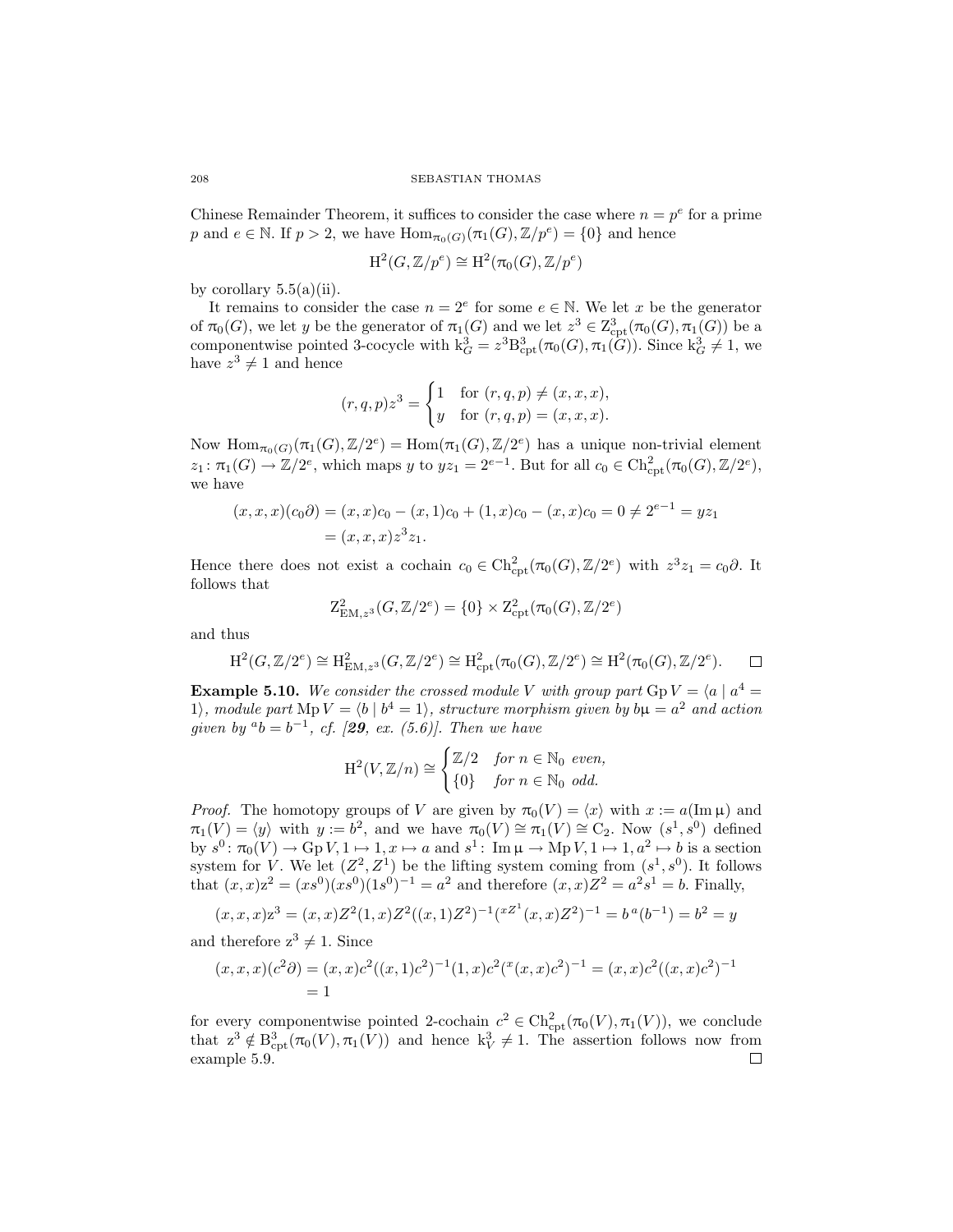# <span id="page-42-4"></span>References

- [1] Artin, Michael, Grothendieck, Alexander and Verdier, Jean-Louis. *Théorie des topos et cohomologie étale des schémas. Tome 1: Théorie des topos.* Lecture Notes in Mathematics, vol. 269. Springer-Verlag, Berlin-New York, 1972. Séminaire de Géométrie Algébrique du Bois-Marie 1963-1964 (SGA4). With the collaboration of N. BOURBAKI, P. DELIGNE and B. SAINT-DONAT.
- <span id="page-42-8"></span>[2] Artin, Michael, Grothendieck, Alexander and Verdier, Jean-Louis. *Théorie des topos et cohomologie étale des schémas. Tome 2.* Lecture Notes in Mathematics, vol. 270. Springer-Verlag, Berlin-New York, 1972. Séminaire de Géométrie Algébrique du Bois-Marie 1963–1964 (SGA4). With the collaboration of N. Bourbaki, P. Deligne and B. Saint-Donat.
- <span id="page-42-14"></span>[3] BREDON, GLEN E. *Topology and Geometry*. Graduate Texts in Mathematics, vol. 139. Springer-Verlag, New York, 1993.
- <span id="page-42-1"></span>[4] Brown, Kenneth S. *Cohomology of Groups*. Graduate Texts in Mathematics, vol. 87. Springer-Verlag, New York-Berlin, 1982.
- <span id="page-42-5"></span>[5] Brown, Ronald. *Groupoids and crossed objects in algebraic topology*. Homology, Homotopy and Applications 1 (1999), pp. 1–78.
- <span id="page-42-6"></span>[6] Brown, Ronald and Spencer, Christopher B. G*-groupoids, crossed modules and the fundamental groupoid of a topological group*. Indagationes Mathematicae 38(4) (1976), pp. 296–302.
- <span id="page-42-7"></span>[7] Bullejos, Manuel, Cegarra, Antonio M. and Duskin, John W. Jr. *On cat*<sup>n</sup>*-groups and homotopy types*. J. Pure Appl. Algebra 86(2) (1993), pp. 135– 154.
- <span id="page-42-3"></span>[8] BULLEJOS, MANUEL, FARO, EMILIO and GARCÍA-MUÑOZ, MIGUEL A. *Postnikov invariants of crossed complexes*. J. Algebra 285(1) (2005), pp. 238–291.
- <span id="page-42-10"></span>[9] Carrasco, Pilar and Cegarra, Antonio M. *Group-theoretic algebraic models for homotopy types*. J. Pure Appl. Algebra 75(3) (1991), pp. 195–235.
- <span id="page-42-12"></span>[10] Cegarra, Antonio M. and Remedios, Josue´. *The relationship between the diagonal and the bar constructions on a bisimplicial set*. Topology Appl. **153**(1) (2005), pp. 21–51.
- <span id="page-42-9"></span>[11] Duskin, John W. *Simplicial methods and the interpretation of "triple" cohomology*. Mem. Amer. Math. Soc., vol. 3(2), no. 163. Amer. Math. Soc., 1975.
- <span id="page-42-0"></span>[12] Eilenberg, Samuel and Mac Lane, Saunders. *Determination of the second homology and cohomology groups of a space by means of homotopy invariants*. Proc. Nat. Acad. Sci. U.S.A. 32 (1946), pp. 277–280.
- <span id="page-42-13"></span>[13] Eilenberg, Samuel and Mac Lane, Saunders. *Cohomology theory in abstract groups. II. Group Extensions with a non-Abelian Kernel*. Ann. of Math. 48(2) (1947), pp. 326–341.
- <span id="page-42-2"></span>[14] Ellis, Graham J. *Homology of* 2*-types*. Jour. Lond. Math. Soc. 46(1) (1992), pp. 1–27.
- <span id="page-42-11"></span>[15] Friedlander, Eric M. and Mazur, Barry. *Filtrations on the homology of algebraic varieties*. Mem. Amer. Math. Soc., vol. 110, no. 529. Amer. Math. Soc., 1975.